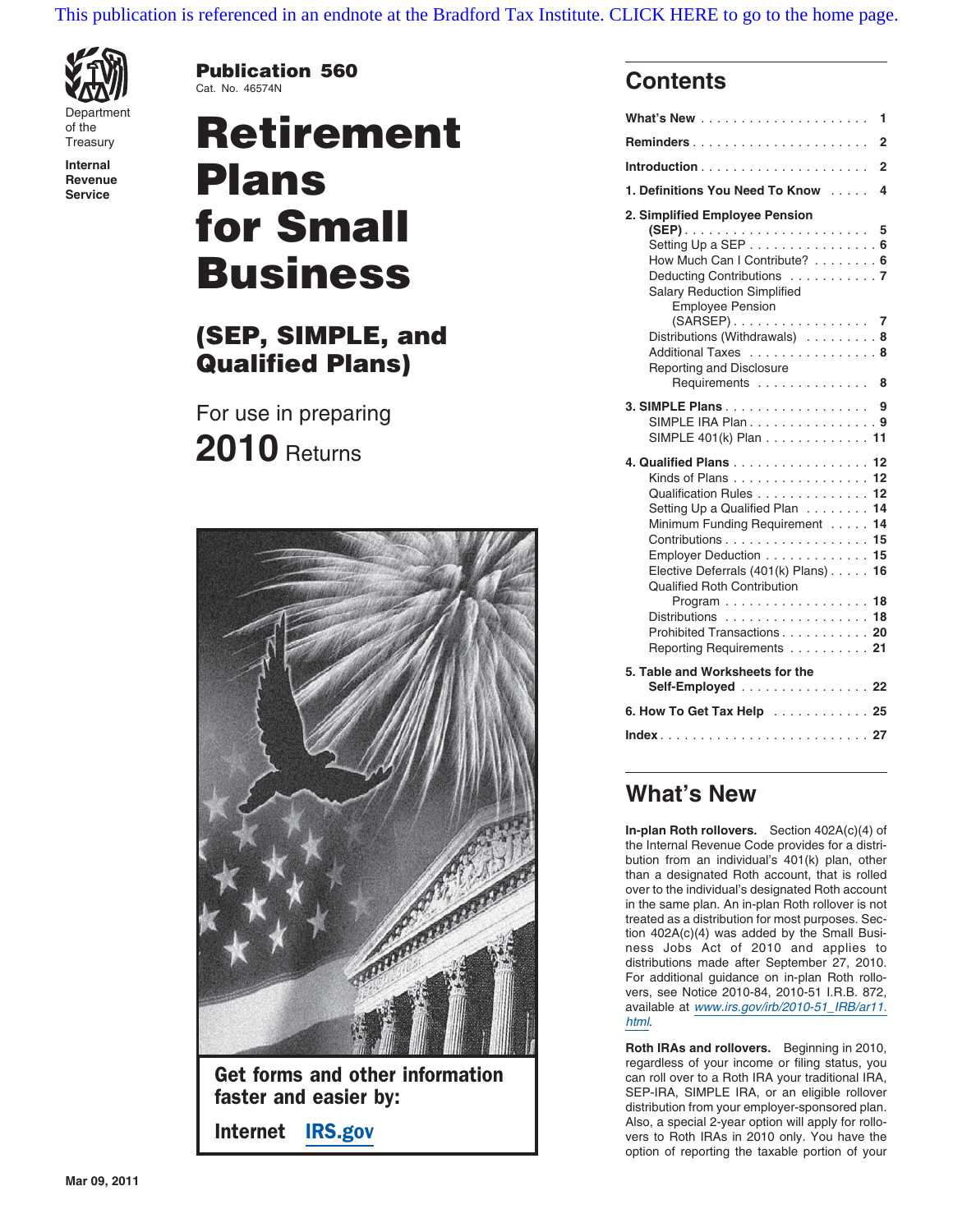rollover in your gross income for 2010, or report- **Eligible combined plan.** Section 414(x) pro-

Day holiday in the District of Columbia – even if **Section 402(f) notices.** Two updated safe terms used in this publication. This publication

- 
- The excess of the participant's compensa- 2. A member of a controlled group that in-

catch-up contributions.<br>See "Catch-up contributions" under *Contribution*<br>Limits and Limit on Elective Deferrals in chap-<br>Limits and Limit on Elective Deferrals in chap-<br>Credit, which can be carried back or forward to<br>expr

Small Employer Pension Plan Startup Costs. fied plans. The key rules for SEP,<br> **Report of Small Employee Benefit Plan.** Retirement savings contributions credit. SIMPLE, and qualified plans are outlined<br>
Form 5500-SF is a s Form 5500-SF is a simplified reporting form

rather than filing a Form 5500-EZ on paper with dren. Photographs of missing children selected *SIMPLE plans.* Generally, if you had 100 or the IRS. For more information, see the Instruc- by the Center may appear in this publication on fewer employees who received at least \$5,000 tions for Forms 5500, 5500-SF, 5500-EZ, An- pages that would otherwise be blank. You can in compensation last year, you can set up a nual Return of One-Participant (Owners and help bring these children home by looking at the SIMPLE plan. Under a SIMPLE plan, employees Their Spouses) Retirement Plan and www.efast. photographs and calling 1-800-THE-LOST can choose to make salary reduction contribu-<br>dol.gov/. (1-800-843-5678) if you recognize a child. tions rather than receiving these amou

ing half in 2011 and half in 2012. For additional vides for an "eligible combined plan" which al- **Introduction** information on rollovers, see Publication 590, lows an employer to maintain both a defined<br>Individual Retirement Arrangements (IRAs). contribution plan and a defined benefit plan on a<br> **Due date of return.** The traditional

you do not live in the District of Columbia. harbor model notices that employer plan admin-<br>istrators may give to recipients of eligible rollo-<br>a or point find another a content plans. **Compensation limit remains unchanged.** Islands hay give to recipients of engine follows of SEP (simplified employee pension) plans.<br>
For 2010 and 2011, the maximum compensation of the maximum compensation used for figurin tion used for figuring contributions and benefits  $2009-68$ ,  $2009-39$  I.R.B. 423, available at www. is \$245,000.

Elective deferral limits remain unchanged.<br>
Elective deferral is \$16,500 for clear and and act or startup costs. You may be able to<br>  $\frac{1}{2}$  and 2011. These limits apply for partici-<br>
accessary costs of starting a SEP,

- 
- The catch-up contribution limit.<br>
 The excess of the participant's compensa- 2. A member of a controlled group that in-
	-

ters 3 and 4, respectively, for more information. other tax years if it cannot be used in the current • How to set up a plan. **SIMPLE plan salary reduction contributions** year. However, the part of the general business<br> **exceptive** the small employer pension<br>
duction contributions is \$11,500 in 2010 and<br>
2011.<br>
You cannot deduct the part of the equal to the credit claimed for a tax year, but you can choose not to claim the allowable credit for a  $\bullet$  How to report information about the plan<br>tax year **Reminders** tax year. To take the credit, use Form 8881, Credit for

- 
- 
- Qualified plans (also called H.R. 10 plans

2011. The catch-up contribution limitation for<br>SIMPLE plans is \$2,500 for 2010 and 2011.<br>The catch-up contributions a participant can<br>make for a year cannot exceed the lesser of the<br>following amounts.<br>following amounts.<br>fo qualified distribution from a designated Roth ac-<br>count, completely tax free.

tion over the elective deferrals that are not cludes you. **What this publication covers.** This publica-<br>catch-up contributions on the elective deferrals that are not catch-up contributions

- 
- 
- 
- 
- How to treat certain distributions.
- 
- Basic features of SEP, SIMPLE, and quali-

available to meet the filing requirements of cer-<br>See *Reporting requirements* of cer-<br>See *Reporting Requirements* on page 21.<br>See *Reporting Requirements* on page 21.<br>See *Reporting of Forms* 5500, Annual Re-<br>tribution e

dol.gov/. The same of the total of the 1-800-843-5678) if you recognize a child. The tions rather than receiving these amounts as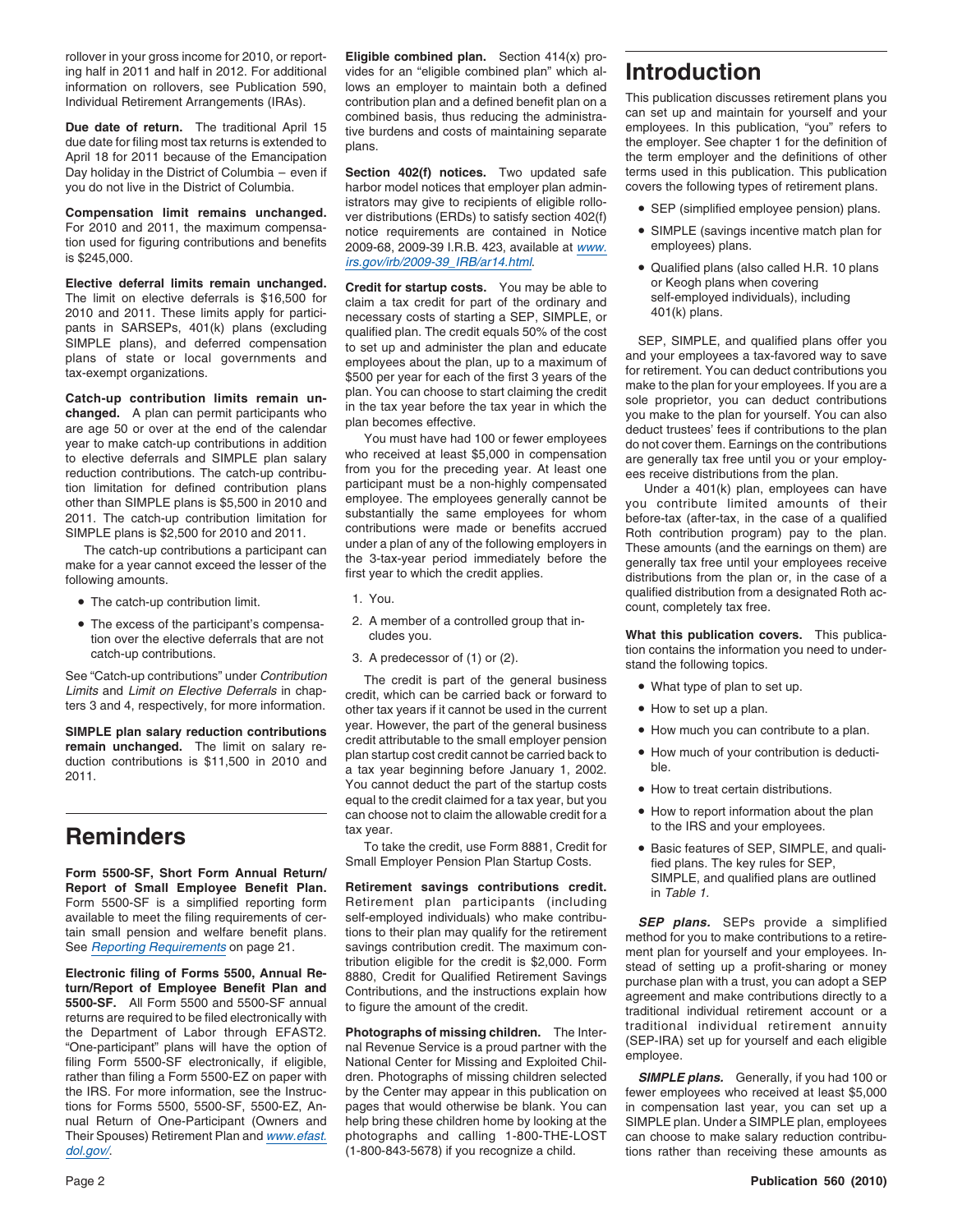bility in designing plans and increased

### Table 1. **Key Retirement Plan Rules for 2010**

| <b>Type</b><br>of<br>Plan                                           | <b>Last Date for Contribution</b>                                                                                                                                                                                                                                                                                                           | <b>Maximum Contribution</b>                                                                                                                                                                                                                                                                                                                   | <b>Maximum Deduction</b>                                                                                           | When To Set Up Plan                                                                                                                                           |  |
|---------------------------------------------------------------------|---------------------------------------------------------------------------------------------------------------------------------------------------------------------------------------------------------------------------------------------------------------------------------------------------------------------------------------------|-----------------------------------------------------------------------------------------------------------------------------------------------------------------------------------------------------------------------------------------------------------------------------------------------------------------------------------------------|--------------------------------------------------------------------------------------------------------------------|---------------------------------------------------------------------------------------------------------------------------------------------------------------|--|
| <b>SEP</b>                                                          | Due date of employer's return (including<br>extensions).                                                                                                                                                                                                                                                                                    | Smaller of \$49,000 or 25% <sup>1</sup><br>of participant's<br>compensation. <sup>2</sup>                                                                                                                                                                                                                                                     | 25% <sup>1</sup> of all participants'<br>compensation. <sup>2</sup>                                                | Any time up to the due date of<br>employer's return (including<br>extensions).                                                                                |  |
| <b>SIMPLE</b><br><b>IRA</b><br>and<br><b>SIMPLE</b><br>401(k)       | Salary reduction contributions: 30<br>days after the end of the month for<br>which the contributions are to be<br>made. <sup>4</sup><br><b>Matching or nonelective</b><br>contributions: Due date of employer's<br>return (including extensions).                                                                                           | <b>Employee contribution:</b><br>Salary reduction contribution<br>up to \$11,500, \$14,000 if age<br>50 or over.<br><b>Employer contribution:</b><br>Either dollar-for-dollar<br>matching contributions, up to<br>3% of employee's<br>compensation, <sup>3</sup> or fixed<br>nonelective contributions of<br>2% of compensation. <sup>2</sup> | Same as maximum<br>contribution.                                                                                   | Any time between 1/1 and 10/1<br>of the calendar year.<br>For a new employer coming<br>into existence after 10/1, as<br>soon as administratively<br>feasible. |  |
| Qualified<br>Plan:<br><b>Defined</b><br><b>Contribution</b><br>Plan | <b>Elective deferral:</b> Due date of<br>employer's return (including<br>extensions). <sup>4</sup><br><b>Employer contribution:</b><br>Money Purchase or Profit-Sharing: Due<br>date of employer's return (including<br>extensions).                                                                                                        | <b>Employee contribution:</b><br>Elective deferral up to<br>\$16,500, \$22,000 if age 50 or<br>over.<br><b>Employer Contribution:</b><br>Money Purchase: Smaller of<br>participant's compensation. <sup>2</sup><br>Profit-Sharing: Smaller of<br>\$49,000 or 100% <sup>1</sup> of<br>participant's compensation. <sup>2</sup>                 | 25% <sup>1</sup> of all participants'<br>compensation <sup>2</sup> , plus<br>amount of elective<br>deferrals made. | By the end of the tax year.                                                                                                                                   |  |
| Qualified<br>Plan:<br><b>Defined</b><br><b>Benefit Plan</b>         | Contributions must be paid in quarterly<br>installments depending on the plan<br>year, due 15 days after the end of each<br>quarter. See Minimum Funding<br>Requirement in chapter 4.<br>1Net earnings from self-employment must take the contribution into account. See Deduction Limit for Self-Employed Individuals in chapters 2 and 4. | Amount needed to provide<br>an annual benefit no larger<br>than the smaller of \$195,000<br>or 100% of the participant's<br>average compensation for<br>his or her highest 3<br>consecutive calendar years.                                                                                                                                   | Based on actuarial<br>assumptions and<br>computations.                                                             | By the end of the tax year.                                                                                                                                   |  |

<sup>2</sup>Compensation is generally limited to \$245,000 in 2010.

<sup>3</sup>Under a SIMPLE 401(k) plan, compensation is generally limited to \$245,000 in 2010.

<sup>4</sup>Certain plans subject to Department of Labor rules may have an earlier due date for salary reduction contributions and elective deferrals.

though the purpose of this publication is to pro- section 403(b) plans. These rules are cov- asterisk must be included in the address.) vide general information about retirement plans ered in Publication 571, Tax-Sheltered An-<br>Pease put "Publications Comment" on the sub-<br>ject line. Although we cannot respond individuyou can set up for your employees, it does not individu-<br>contain all the rules and exceptions that apply to nuity Plans (403(b) Plans). The sect ine. Although we cannot respond individu-<br>ally to each email, we do appreciat contain all the rules and exceptions that apply to

- 
- The comprehensive rules that apply to dis-<br>tributions from retirement plans. These<br>rules are covered in Publication 575, Pen-<br>sion and Annuity Income. We respond to many letters by telephone. The state questions at the a

What this publication does not cover. Al- • The comprehensive rules that apply to You can email us at \*taxforms@irs.gov. (The

Therefore, it would be helpful if you would in- *Ordering forms and publications.* Visit clude your daytime phone number, including the www.irs.gov/formspubs to download forms and area code, in your correspondence. publications, call 1-800-829-3676, or write to the

these plans. You may also need professional<br>
help and guidance.<br>
Also, this publication does not cover all the<br>
rules that may be of interest to employees. For<br>
example, it does not cover the following topics.<br>
The compreh • The comprehensive IRA rules an em-<br>
ployee needs to know. These rules are Tax Forms and Publications ployee needs to know. These rules are Tax Forms and Publications covered in Publication 590<br>
SE:W:CAR:MP:T Assistance i covered in Publication 590. SE:W:CAR:MP: I Assistance is available Monday through Friday.<br>Assistance is available Monday through Friday.<br>At Constitution Ave. NW, IR-6526 If you have questions about a traditional or Both The comprehensive rules that apply to dis-<br>Washington, DC 20224 If you have questions about a traditional or Roth • Washington, DC 20224 IRA or any individual income tax issues, you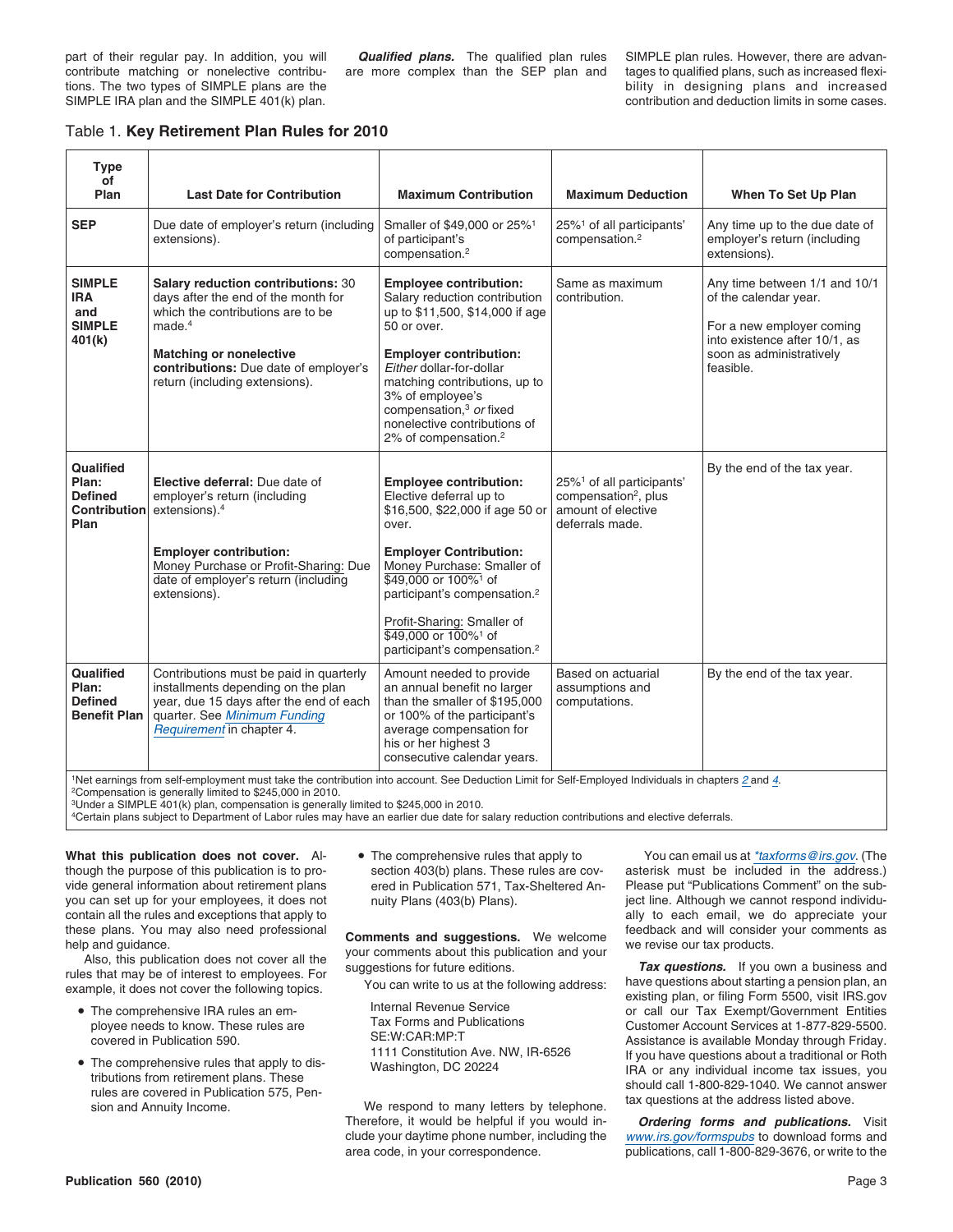days after your request is received. example are treated as self-employment income. The pense allowances.

Certain terms used in this publication are de-<br>
fined below. The same term used in another publication may have a slightly different mean-<br>
ing.<br>
Annual additions. Annual additions are the tollowing items.<br>
b. Fringe benef

Business. A business is an activity in which a<br>profit motive is present and economic activity is <br>**Business.** A business is an activity in which a<br>Salary reduction agreement to contribute **Highly compensated employee.** A h profit motive is present and economic activity is <br>**Example 3 and Service as a newspaper carrier under** to a tax-sheltered annuity (section 403(b) involved. Service as a newspaper carrier under to a tax-sheltered annuity (section 403(b) compensated employee is an individual who:<br>age 18 or as a public official is not a business. [2010] plan), a SIMPLE IRA plan, or a S age 18 or as a public official is not a business.

**Common-law employee.** A common-law em-<br>
ployee is any individual who, under common<br>
law, would have the status of an employee. A<br>
leased employee can also be a common-law<br>
leased employee can also be a common-law

performs services for an employer who has the the definition of compensation. The limit on elec- the preceding year is 2009, 2010, or<br>
right to control and direct the results of the work tive deferrals is discussed in chap right to control and direct the results of the work tive deferrals is discussed in chapter 2 under 2011), and if you so choose, was in the and the way in which it is done. For example, the Salary Reduction Simplified Emplo

- Provides the employee's tools, materials,
- 

Common-law employees are not • The employee's wages as defined for inself-employed and cannot set up retirement come tax withholding purposes. • Provides services to you under an agreeplans for income from their work, even if that <br>income is self-employment income for social of Franciscopy Tay Christians and Tay Christians and tion. The employment income of social of Form W-2, Wage and Tax Statement.<br>Security tax purposes. For example, com-<br>mon-law employees who are ministers, mem- • The employee's social security wages (inbecoming that purposes the contract of the method of the method of the method of the method of the method of the method of the method of the method of the method of the method of the method of the method of the method of t

address below and receive a response within 10 those employments, even though their earnings • Nontaxable reimbursements or other ex-

However, an individual may be a com-<br>• Deferred compensation (other than elecmowever, an individual may be a com-<br>Internal Revenue Service mon-law employee and a self-employed person<br>1201 N. Mitsubishi Motorway as well. For example, an attorney can be a<br>Bloomington, IL 61705-6613 corporate common-l ming as a self-employed person. In another ex-<br>lowing discussions are to section" in the fol-<br>lowing discussions are to sections of the Internal<br>Revenue Code (which can be found at most<br>libraries) unless otherwise indicate ever, fees reported on Schedule C (Form 1040), **Deduction.** A deduction is the plan contribu-<br>Profit or Loss From Business, for performing tions you can subtract from gross income on ices are self-employment earnings for qualified  $t$  the amount deductible.

plan purposes.<br>
Compensation. Compensation for plan allo-<br>
cations is the pay a participant received from a business in which you rervices materi-<br>
you for personal services for a year. You can<br>
the following payments.<br>
Th

- 
- 
- -
	-
	-

- 
- 
- Section 457 nonqualified deferred com-
- 

employee.<br>A common-law employee is a person who elective deferrals under the above plans from sation from you of more than \$110.000 (if elective deferrals under the above plans from sation from you of more than \$110,000 (if Salary Reduction Simplified Employee Pension top 20% of employees when ranked by employer: employer: employer: employer:  $(SARSEP)$  and in chapter 4. compensation.

Provides the employee's tools, materials, **Other options.** In figuring the compensa-<br>and workplace, and<br>tion of a participant, you can treat any of the tion of a participant, you can treat any of the Leased employee. A leased employee who is

- 
- 
- 

United States by foreign governments cannot Compensation generally cannot include either • Performs services under your primary disent under your primary disent under your primary disent under their earnings from of the fo set up retirement plans for their earnings from of the following items. The match of control. The following items.

- 
- 

Profit or Loss From Business, for performing tions you can subtract from gross income on marriages, baptisms, and other personal servyour federal income tax return. Limits apply to

**You Need To** 1. Wages and salaries. **income includes net earnings from selling or** income includes net earnings from selling or 2. Fees for professional services.<br>2. These for professional services.<br>3. Other amounts received (cash or noncash) licensing the use of property other than goodwill.

for personal services actually rendered by Earned income includes amounts received<br>an employee, including, but not limited to, for services by self-employed members of rec-

total of all your contributions in a year, employee<br>
c. Bonuses.<br>
convertical of all your contributions in a year, employee<br>
tion means the earned income, discussed later,<br> **Annual benefits.** Annual benefits are the ben-<br> • Qualified cash or deferred arrangement ment plan purposes. Instead, the partnership is (section 401(k) plan).

- Owned more than 5% of the interest in
- 

following amounts as the employee's compen- not your common-law employee must generally<br>be treated as your employee for retirement plan be treated as your employee for retirement plan<br>purposes if he or she does all the following.

- 
- 
-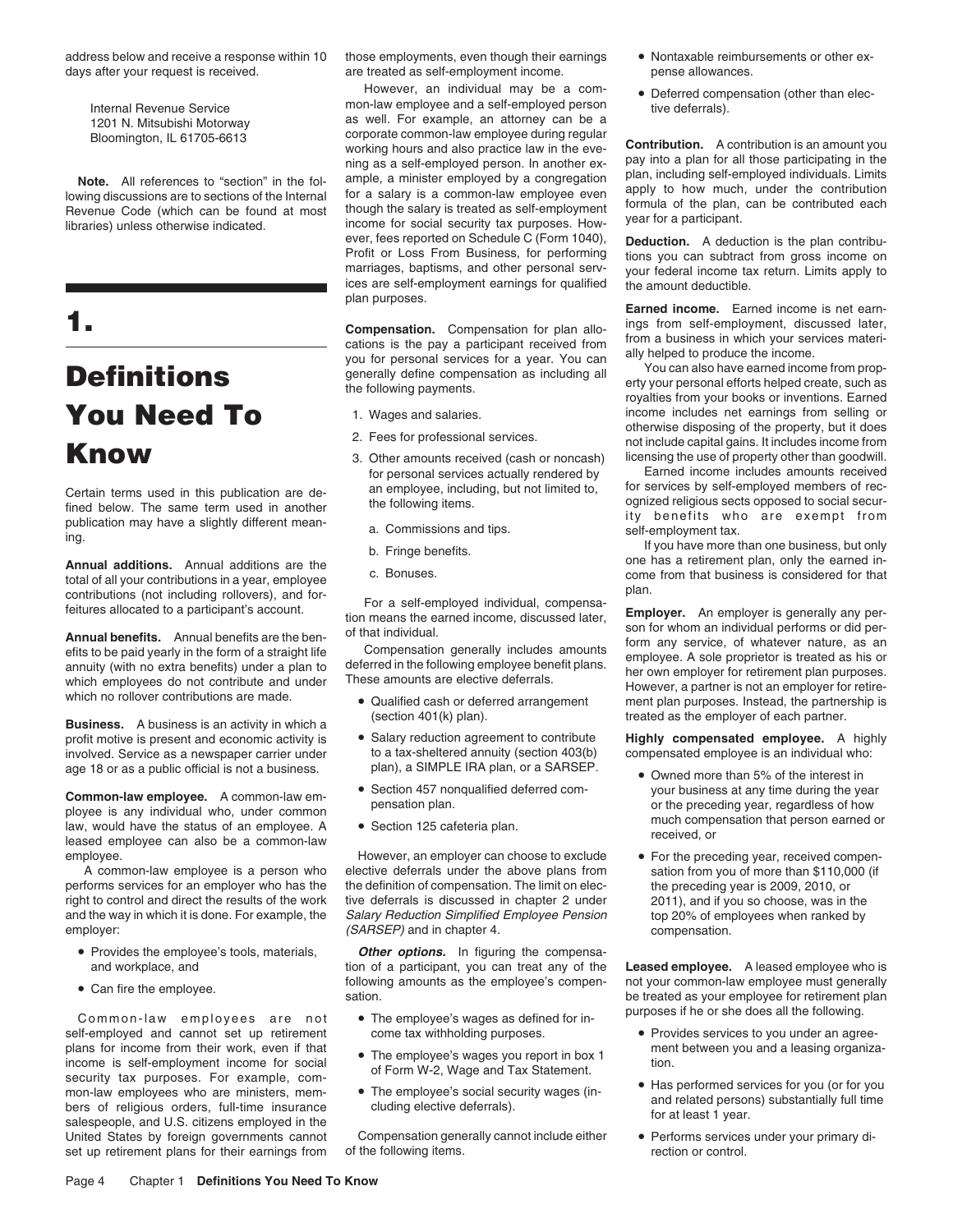treated as your employee if all the following to the plan for your employees. Earnings on You may want to see:<br>conditions are met. these contributions are generally tax free until

- 
- 
- - organization in each plan year during partnership.<br>the 4-year period ending with the plan **Self-employed individual.** An individual in Assistance Assistance business for himself or herself, and whose busi-
	-
	-

SEP and qualified plans, net earnings from plan. See Publication 595, Capital Construction<br>self-employment is your gross income from your Fund for Commercial Fishermen, for the special self-employment is your gross income from your Fund for Commercial Fishermen, for the special Display and Credit for Qualified Retirement<br>trade or business (provided your personal serv- rules used to determine whether fis

net earnings for personal services actually ren-<br>  $\blacksquare$  by the employee, and you make contributions to dered to the business. You take into account the the the service the financial institution where the SEP-IRA is income tax deduction for one-half of **2.** maintained.<br>SEP-IR self-employment tax and the deduction for con-<br>and tributions to the plan made on your behalf when<br>ributions to the plan made on your behalf when<br>and the summary contract the digible employee (defined below). A SEP-IRA

of self-employment tax, the deduction for<br>self-employed health insurance is disregarded.<br>Net earnings include a partner's distributive  $\blacksquare$ self-employed health insurance is disregarded.

Net earnings include a partner's distributive<br>
share of partnership income or loss (other than<br>
separately stated items, such as capital gains<br>
and loss not include isoanne agains<br>
and loss not include isoanne agains<br>
and and losses). It does not include income passed through to shareholders of S corporations. Guaranteed payments to limited partners are<br>
net earnings from self-employment if they are **Topics**<br>
Five are **Fixtherene in the self of the last** net earnings from self-employment if they are **TOPICS**<br>paid for services to or for the partnership. Distri- This chapter discusses: butions of other income or loss to limited part-<br>here are not net earnings from self-employment bution from you in 2010. This amount re-

self-employment is the amount on line 4 of Short Schedule SE or line 6 of Long Schedule SE • Deducting contributions (Form 1040), Self-Employment Tax, before sub-<br>• Salary reduction simplified employee pen-<br>• Salary reduction simplified employee pen-<br>• TIP pation require tracting any contributions made to the SIMPLE sions (SARSEPs) but not more restrictive ones. plan for yourself and without regard to any deduction for self-employed health insurance. • Distributions (withdrawals)

**Qualified plan.** A qualified plan is a retirement **COM** and disclosure requirements ploye<br>
plan that offers a tax-favored way to save for **•** Reporting and disclosure requirements SEP. plan that offers a tax-favored way to save for • Reporting and disclosure requirements

*Exception.* A leased employee is not retirement. You can deduct contributions made **Useful Items** these contributions are generally tax free until distributed at retirement. Profit-sharing, money<br>of your non-highly compensated work purchase, and defined benefit plans are quali-<br>fied plans. A 401(k) plan is also a qualified plan. □ 590 Individual Retirement Arrangeme

force. (IRAs)<br>2. The employee is covered under the leas-<br>2. The employee is covered under the leas-<br>3998 Choosing A Retirement Solution for ployee who is covered by your retirement plan. ■ 2998 Choosing A Retirement Solut 3. The leasing organization's plan is a money plans for the definition of an employee eligible to ❏ **4285** SEP Checklist

purchase pension plan that has all the fol-<br>
lowing provisions.<br> **Partner.** A partner is an individual who shares<br>
a. Immediate participation. (This require-<br>
ownership of an unincorporated trade or busi-<br>
Duning Supinesse a. Immediate participation. (This require-<br>
ment does not apply to any individual and the sess with one or more persons. For retirement<br>
whose compensation from the leasing plans, a partner is treated as an employee of the whose compensation from the leasing plans, a partner is treated as an employee of the organization in each plan year during partnership.

b. Full and immediate vesting. ness is not incorporated, is self-employed. Sole **Forms (and Instructions)**

C. A nonintegrated employer contribution<br>
rate of at least 10% of compensation for<br>
each participant.<br>
However, if the leased employee is your com-<br>
More everyone who has net earnings from<br>
Self-employment for social secu

**Net earnings from self-employment.** For ered self-employed for setting up a qualified Retirement Accounts Contribution<br>SEP and qualified plans, net earnings from plan. See Publication 595, Capital Construction Agreement

nus allowable business deductions. Allowable<br>deductions include contributions to SEP and<br>qualified plans for common-law employees and<br>the deduction allowed for one-half of your<br>self-employment does not<br>net deal lability co

- Setting up a SEP
- How much to contribute
- 
- 
- 
- 
- 

- 
- 
- 
- 
- 
- 
- 

- 
- 
- 
- 
- 
- 

earned income and foreign housing cost the state of the state of traditional individual retirement arrangement amounts. (called a SEP-IRA) set up by or for each eligible For the deduction limits, earned income is employee. A SEP-IRA is owned and controlled

tributions to the plan made on your behalf when eligible employee (defined below). A SEP-IRA figuring net earnings. **Simplified** may have to be set up for a leased employee (defined in chapter 1), but does not need to be When calculating the deduction for one-half **SIMPIITIEC** (defined in chapter 1), but does not need to be self-employment tax, the deduction for **SIMPIITIEC** self-employment tax, the deduction for

- Has reached age 21.
- 
- Has received at least \$550 in compensaners are not net earnings from self-employment. Setting up a SEP tion from you in 2010. The For- SIMPLE plans, net earnings from • How much to contribute



**Excludable employees.** The following em-<br>ployees can be excluded from coverage under a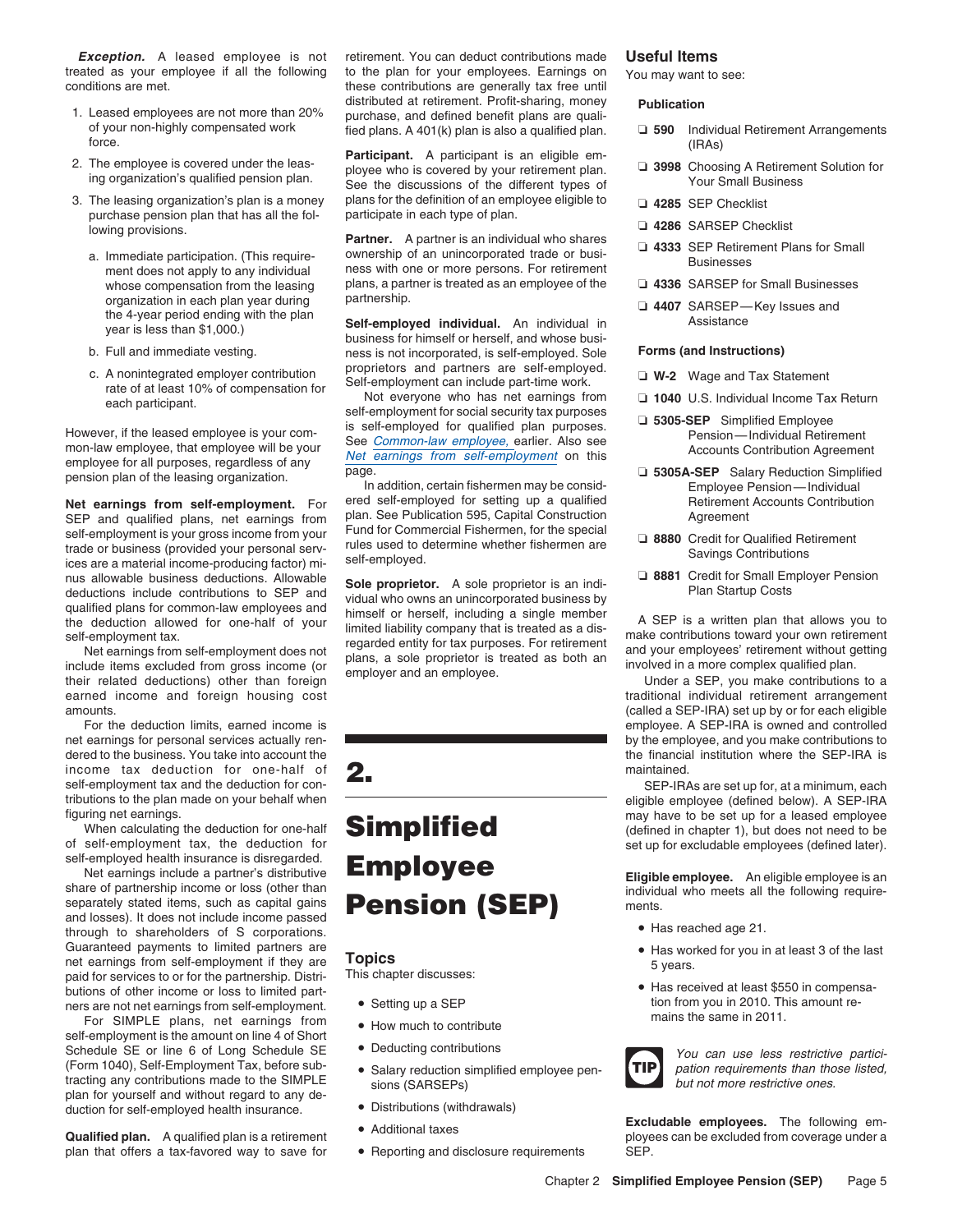- Employees covered by a union agreement gained for in good faith by the employees'
- 

- 
- 
- 



efits to all eligible employees under a SEP. You<br>can satisfy the written agreement requirement The SEP rules permit you to contribute a limited<br>by adopting an IRS model SEP using Form amount of money each year to each empl

5305-SEP, no prior IRS approval or determina-<br>
tion letter is required. Keep the original form. Do ever, participants may be able to transfer or roll defined contribution plan (defined in chapter 4), tion letter is required. Keep the original form. Do ever, participants may be able to transfer or roll defined contribution plan (defined in chapter 4), the letter is required. Keep the original form. Do ever certain prope not file it with the IRS. Also, using Form over certain property from one retirement plan to annual additions to an account are limited to the<br>5305-SEP will usually relieve you from filing another. See Publication 590 for 5305-SEP will usually relieve you from filing another. See Publication 590 for more informa- lesser of \$49,000 or 100% of the participant's annual retirement plan information returns with tion about rollovers.<br>the IRS and the Department of Labor. See the You do not have to make contributions every must add your contributions to all defined contrithe IRS and the Department of Labor. See the You do not have to make contributions every must add your contributions to all defined contri-<br>Form 5305-SEP instructions for details. If you year. But if you make contributions choose not to use Form 5305-SEP, you should based on a written allocation formula and must defined contribution plan for this limit, your con-

- 
- 2. You have any eligible employees for whom Contributions are deductible within limits, as amounts.
- 
- -
	-
	-

and whose retirement benefits were bar- butions. butions. The sime of your tax return for the year.

union and you. **Information you must give to employees. Contribution Limits** • Nonresident alien employees who have You must give each eligible employee a copy of • Nonresident alien employees who have<br>
rou must give each engible employee a copy of<br>
received no U.S. source wages, salaries,<br>
or other personal services compensation<br>
form 5305-SEP, its instructions, and the other<br>
or o

**Setting up the employee's SEP-IRA.** A the SEP. The SEP plan document will specify<br>SEP-IRA must be set up by or for each eligible and how it will be allocated to participants.<br>Insurance companies, or other qualified finan-

1. You must execute a formal written agree-<br>ment to provide benefits to all eligible em-<br>ployees. ployees. The annual limits<br>(including extensions) of your income tax return on your contributions to a common-law em-

2. You must give each eligible employee cer-<br>3. A SEP-IRA must be set up by or for each<br>3. A SEP-IRA must be set up by or for each<br>3. A SEP-IRA must be set up by or for each<br>4. Credit for startup costs. You may be able to<br>

If you adopt an IRS model SEP using Form be in the form of money (cash, check, or money

year. But if you make contributions, they must be seek professional advice in adopting a SEP. not discriminate in favor of highly compensated tributions to a SEP must be added to your contri-<br>When not to your Care CEP. You employees (defined in chapter 1). When you bution **EXECUTE:** When not to use Form 5305-SEP. You employees (defined in chapter 1). When you butions to other defined contribution plans.<br>
cannot use Form 5305-SEP if any of the follow-<br>
ing apply.<br>
1. You currently maintain a

IRAs have not been set up. discussed later, and generally are not taxable to  $\bullet$  25% of the employee's compensation (or,

who are not your common-law employees<br>(as described in chapter 1). contributions to a SEP-IRA will not affect the<br>amount an individual can contribute to a Roth or  $\bullet$  \$49,000 (same in 2011).

a. An affiliated service group described in tracticipants over age 701/2. If you are SEP-IHA. For more information on employee tax<br>section 414(m). set-employed in section 414(m). under the SEP for yourself even if you are 70<sup>1</sup> /2. Participants age 70<sup>1</sup>

control described in section 414(c). duct contributions for a year, you must make the reduction arrangement (discussed later).

5. You do not pay the cost of the SEP contri- contributions by the due date (including exten-

**Setting Up a SEP** insurance companies, or other qualified finan-<br>cial institutions. You send SEP contributions to earned \$21,000 for 2010. The maximum contri-<br>There are three basic steps in setting up a SEP.<br>maintained. T

consider the part of an employee's compensation over \$245,000 when figuring your contribuformal written agreement. You must exe-<br>Formal written agreement. You must exe-<br>cute a formal written agreement to provide ben-<br>Can I Contribute?<br>Ployee. These limits remain the same in 2011.

- 3. You use the services of leased employees, the plan participants. <br>who are not your common-law employees A SEP-IRA cannot be a Roth IRA. Employer self-employment)
	-

4. You are a member of any of the following<br>
unless all eligible employees of all the<br>
members of these groups, trades, or busi-<br>
Unlike regular contributions to a traditional<br>
Unlike regular contributions to a traditional

b. A controlled group of corporations de-<br>required minimum distributions.<br>contributions on your employee's Form W-2 un-<br>contributions on your employee's Form W-2 unc. Trades or businesses under common **Time limit for making contributions.** To de- less contributions were made under a salary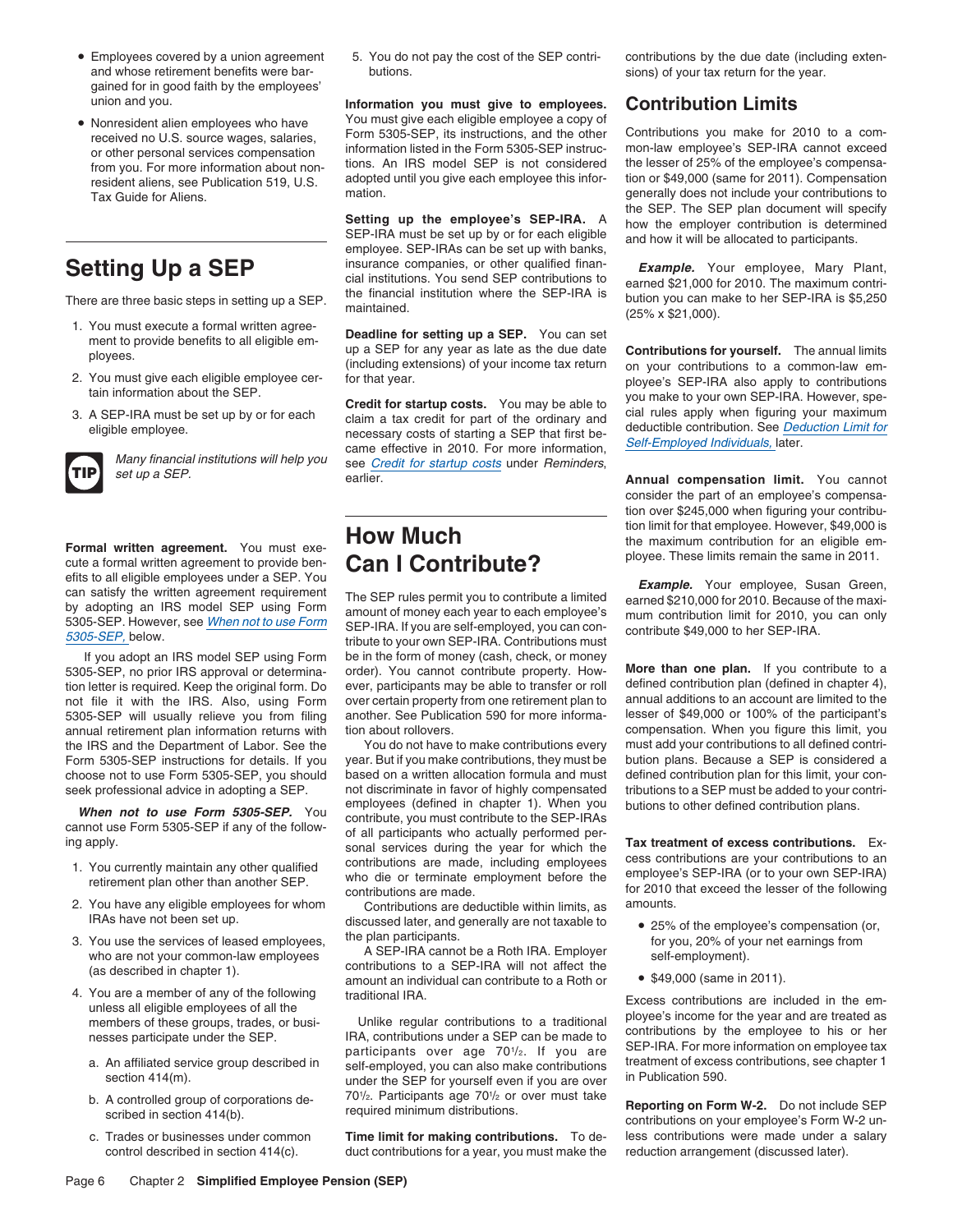- 
- \$245,000 per participant) paid to the par-<br>ticipants during 2010 from the business  $\overline{SP}$  and  $\overline{SP}$  using a fiscal vear or short tax vear ratio.

In 2011, the \$245,000 and \$49,000 amounts in

make a special computation to figure your maxi-<br>mum deduction for these contributions. When **Where To Deduct** a percentage of pay (the deferral percentage) mum deduction for these contributions. When **Where To Deduct** a percentage of pay (the deferral percentage)<br>figuring the deduction for contributions made to **Contributions** riguring the deduction for contributions made to<br>your own SEP-IRA, compensation is your net<br>earnings from self-employment (defined in pertent the contributions can use for sated employees eligible to participate. A highly

- 
- 

other. For this reason, you determine the deduction for contributions for yourself are shown on<br>tion for contributions to your own SEP-IRA indi-<br>rectly by reducing the contribution rate called for<br>in your plan. To do this, Self-Employed or the Rate Worksheet for **Remember that sole proprietors and** deferral percentage, compensation is generally Self-Employed, whichever is appropriate for partners can't deduct as a business the amount you pay to the employee for the syncar partners can't deduct as a business the amount you pay to the employee for the vertical par your plan's contribution rate, in chapter 5. Then *CAUTION* expense contributions made to a SEP figure your maximum deduction by using the for themselves, only those made for their com- ral and other amounts deferred in certain em-<br>Deduction Worksheet for Self-Employed in mon-law employees. publication ployee benefit Deduction Worksheet for Self-Employed in mon-law employees. chapter 5. chapter 1. Elective deferrals under the SARSEP

tions), you can carry over and deduct the differ-<br>ence in later years. However, the carryover, the carryover, ence in later years. However, the carryover,<br>when combined with the contribution for the later A SARSEP is a SEP set up before 1997 that

year. If you also contributed to a defined benefit the Caution, next.) Under a SARSEP, your em-**Deducting** plan or defined contribution plan, see Carryover ployees can choose to have you contribute part of Excess Contributions under Employer Deduc-<br>
of their pay to their SEP-IRAs rather than reof Excess Contributions under Employer Deduc-Contributions **tion in chapter 4 for the carryover limit.** Ceive it in cash. This contribution is called an

make each year to each employee's SEP-IRA. If cess) contributions to a SEP, you may be sub-<br>vou are self-employed, you can deduct the con- ject to a 10% excise tax. For information about them. you are self-employed, you can deduct the con-<br>tributions you make each year to your own the excise tax, see Excise Tax for Nondeduct-

The most you can deduct for your contributions<br>to you or your employee's SEP-IRA is the lesser<br>of the following amounts.<br>If the SEP is maintained on a calendar up before 1997 is available to you and your<br>If the SEP is main

- If the SEP is maintained on a calendar 1. Your contributions (including any excess and except of the service of the year basis, you deduct the yearly contribu-<br>contributions carryover). The serves tions on your tax return for the year within
	- Elf you file your tax return and maintain the rals.<br>
	That has the plan, not to exceed \$49,000 wou deduct contributions made for a year You have 25 or fewer employees who

(2) above remain the same.<br>*Example*. You are a fiscal year taxpayer • The elective deferrals of your highly com-<br>whose tax year ends June 30. You maintain a pensated employees meet the SARSEP whose tax year ends June 30. You maintain a pensated  $SEB$  on a selender vear begin. You deduct  $SEB$  and  $EDB$  test **Deduction Limit for** SEP on a calendar year basis. You deduct SEP **Self-Employed Individuals** contributions made for calendar year 2010 on your tax return for your tax year ending June 30, *SARSEP ADP test.* Under the SARSEP

earnings from self-employment (defined in<br>
chapter 1), which takes into account both the<br>
common-law employees on your tax return. For<br>
example, sole proprietors deduct them on<br>
example C (Form 1040). Profit or Loss From a • The deduction for one-half of your Schedule C (Form 1040), Profit or Loss From age for a performed and the schedule E (Form 1040), Profit or follows. self-employment tax. Business, or Schedule F (Form 1040), Profit or • The deduction for contributions to your<br>
on Form 1065, U.S. Return of Partnership In-• The deduction for contributions to your<br>
on Form 1065, U.S. Return of Partnership In-<br>
When calculating the deduction for one-half of<br>
excluding certain catch-up contributions)<br>
wition to the SEP for the employee for the

The instructions for contributions to your own butions for themselves on line 28 of Form 1040,<br>SEP-IRA and your net earnings depend on each U.S. Individual Income Tax Return. (If you are a<br>other. For this reason, you deter

**!**

# **Excess SEP Contributions Salary Reduction Excess SEP Contributions Salary Reduction** If you made SEP contributions that are more **Simplified Employee** *Compensation of self-employed individu*-<br>
than the deduction limit (nondeductible contribu-

when combined with the contribution for the later A SARSEP is a SEP set up before 1997 that Compensation does not include tax-free vear, is subject to the deduction limit for that includes a salary reduction arrangement. (

"elective deferral" because employees choose Generally, you can deduct the contributions you **Excise tax.** If you made nondeductible (ex- (elect) to set aside the money, and they defer make each vear to each employee's SEP-IRA If cess) contributions to a SEP, you may

tributions you make each year to your own the excise tax, see Excise Tax for Nondeduct-<br>SEP-IRA. SEP after 1996 However participants ible (Excess) Contributions under Employer De-<br> **SEP** after 1996. However, participants<br>
(including employees bired after 1996) **CAUTION** (including employees hired after 1996) **! Deduction Limit for**<br>**Contributions for in a SARSEP** set up before 1997 can continue to<br>**Contributions for in a SARSEP** set up before the plan. **Contributions for When To Deduct** have you contribute part of their pay to the plan.<br>**Portioinante Contributions** *Contributions If you are interested in setting up a retirement* **Participants If you are interested in setting up a retirement <b>Participants Participants** plan that includes a salary reduction arrange-

- 2. 25% of the compensation (limited to which the calendar year ends. At least 50% of your employees eligible to ends. At least 50% of your employees eligible to ends. At least 50% of your employees eligible to ends.
	- mat has the plan, not to exceed  $\frac{1}{2}$  you deduct contributions made for a year  $\frac{1}{2}$  You have 25 or fewer employees who<br>per participant.<br>2011 the \$245,000 and \$49,000 amounts in the SEP at any time during the prec
		-

If you contribute to your own SEP-IRA, you must 2011.<br>
make a special computation to figure your maxi-<br>
make a special computation to figure your maxi-

**TIP**

are included in figuring your employees' deferral **Carryover of** percentage even though they are not included in<br>**Execute SED Contributions Calary Poduction** the income of your employees for income tax

als. If you are self-employed, compensation is

items (or deductions related to them) other than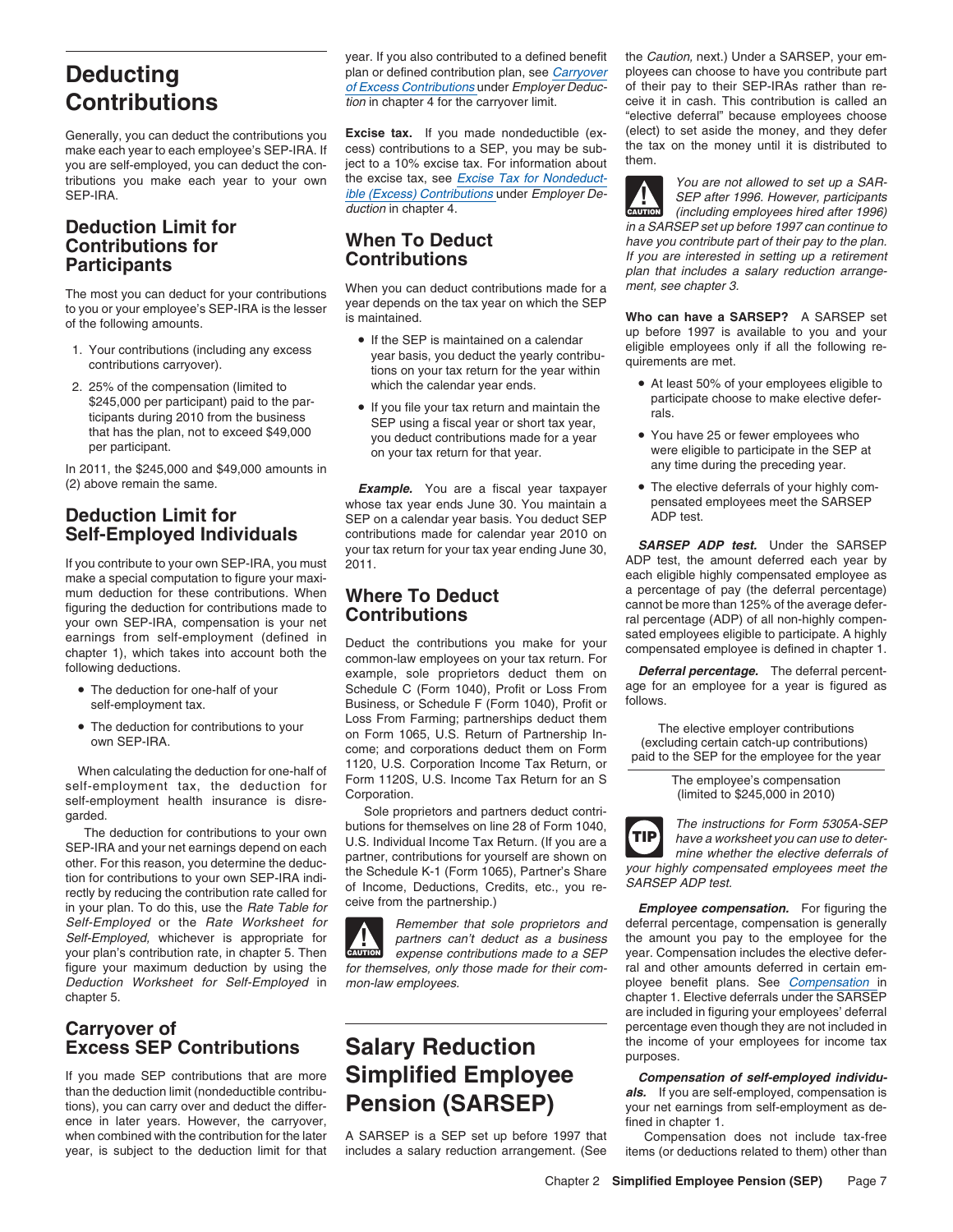foreign earned income and housing cost Deferrals are excluded from your employees'

ferrals (and other amounts deferred in certain and federal unemployment (FUTA) tax. tirement savings can be offset by additional ferrals (and other amounts deferred in certain and federal unemployment (FUTA) tax. that may employee benefit plans) for a year as compen-<br>sation under your SARSEP. that may be imposed that may be imposed for all the formula that max be imposed form

- 
- 

- 
- 
- 

2011. Elective deferrals are not treated as tive deferrals in the "Wages, tips, other compencatch-up contributions for 2010 until they ex- sation" box of Form W-2. You must, however, ceed the elective deferral limit (the lesser of 25% include them in the "Social security wages" and ceed the elective deferral limit (the lesser of 25% include them in the "Social security wages" and<br>of compensation or \$16,500), the SARSEP ADP "Medicare wages and tips" boxes. You must<br>test limit discussed earlier, or the test limit discussed earlier, or the plan limit (if also include them in box 12. Mark the "Retire- **Disclosure** any). However, the catch-up contribution a par- ment plan" checkbox in box 13. For more inforticipant can make for a year cannot exceed the mation, see the Form W-2 instructions. **Requirements** lesser of the following amounts.

- The catch-up contribution limit.
- 

Catch-up contributions are not subject to the<br>elective deferral limit (the lesser of 25% of com-<br>pensation or \$16,500 in 2010).<br>Pensation or \$16,500 in 2010).<br>Pensation or \$16,500 in 2010).<br>Pensation or \$16,500 in 2010.<br>No

ing elective deferrals or other amounts deferred

limits discussed earlier under Limit on Elective withholding, see Publication 590.

amounts. wages subject to federal income tax in the year **Additional Taxes Choice not to treat deferrals as compensa-** of deferral. However, these deferrals are in-<br> **tion.** You can choose not to treat elective de-<br>
cluded in wages for social security, Medicare, The tax advantages of using SEP-I

**Excess deferrals.** For 2010, excess deferrals. are the elective deferrals for the year that are • Making excess contributions. **Limit on Elective Deferrals** more than the \$16,500 limit discussed earlier. • Making early withdrawals. The most a participant can choose to defer for<br>Catch-up contributions excess deferrals are the Not making required withdrawals. calendar year 2010 is the lesser of the following<br>amounts.<br>The treatment of excess deferrals that are more than \$22,000.<br>The treatment of excess deferrals made under a<br>RADSED is eighter the treatment of excess deferrals an 1. 25% of the participant's compensation<br>
(limited to \$245,000 of the participant's deferrals made under a qualified plan. See<br>
compensation in 2010 and unchanged in<br>
2011).<br>
2011).<br>
2011).

• Cash or deferred arrangement (section You must notify your highly compensated em-<br>401(k) plan). ployees within 2<sup>1/2</sup> months after the end of the  $\frac{Transactions}{\sqrt{max}}$  in chapter 4. /2 months after the end of the *Effects on employee.* If a SEP-IRA is dis- •• Salary reduction arrangement under a<br>tax-sheltered annuity plan (section 403(b) you do not notify them within this time period,<br>plan).<br>• SIMPI F IRA plan<br>tion (section 403(b) you do not notify them within this time peri

you make to your own SEP-IRA. See Contribu-<br>tion Limits, earlier.<br>under the Worker, Retiree, and Employer Re-**Figuring the elective deferral.** For figuring covery Act of 2008, required minimum distribu-<br>the 25% limit on elective deferrals, compensations (RMDs) for 2009 are waived for IRAs,<br>tion does not include SEP contributions in certain employee benefit plans. by April 1, 2010 is waived. You are still required to take your RMD for 2010 on or before Decem-**Tax Treatment of Deferrals** ber 31, 2010. For more information about IRA rules, including the tax treatment of distributions, Elective deferrals that are not more than the rollovers, required distributions, and income tax

- 
- 
- 

2. \$16,500 in 2010 and unchanged in 2011.<br>
The \$16,500 limit applies to the total elective<br>
deferrals the employee makes for the year to a<br>
SEP and any of the following.<br>
SEP and any of the following.<br>
Cash or deferred arr

• SIMPLE IRA plan.<br>
Catch-up contributions. A SARSEP can per-<br>
mit participants who are age 50 or over at the<br>
explanation of the molecular requirements, see the socurred. The employee must include in income<br>
adopted a SAR

If you set up a SEP using Form 5305-SEP, you must give your eligible employees certain infor- •• The excess of the participant's compensa-<br>tion over the elective deferrals that are not<br>catch-up contributions. <br>**(Withdrawals)** wour eligible employees a statement each year<br>your eligible employees a statement each year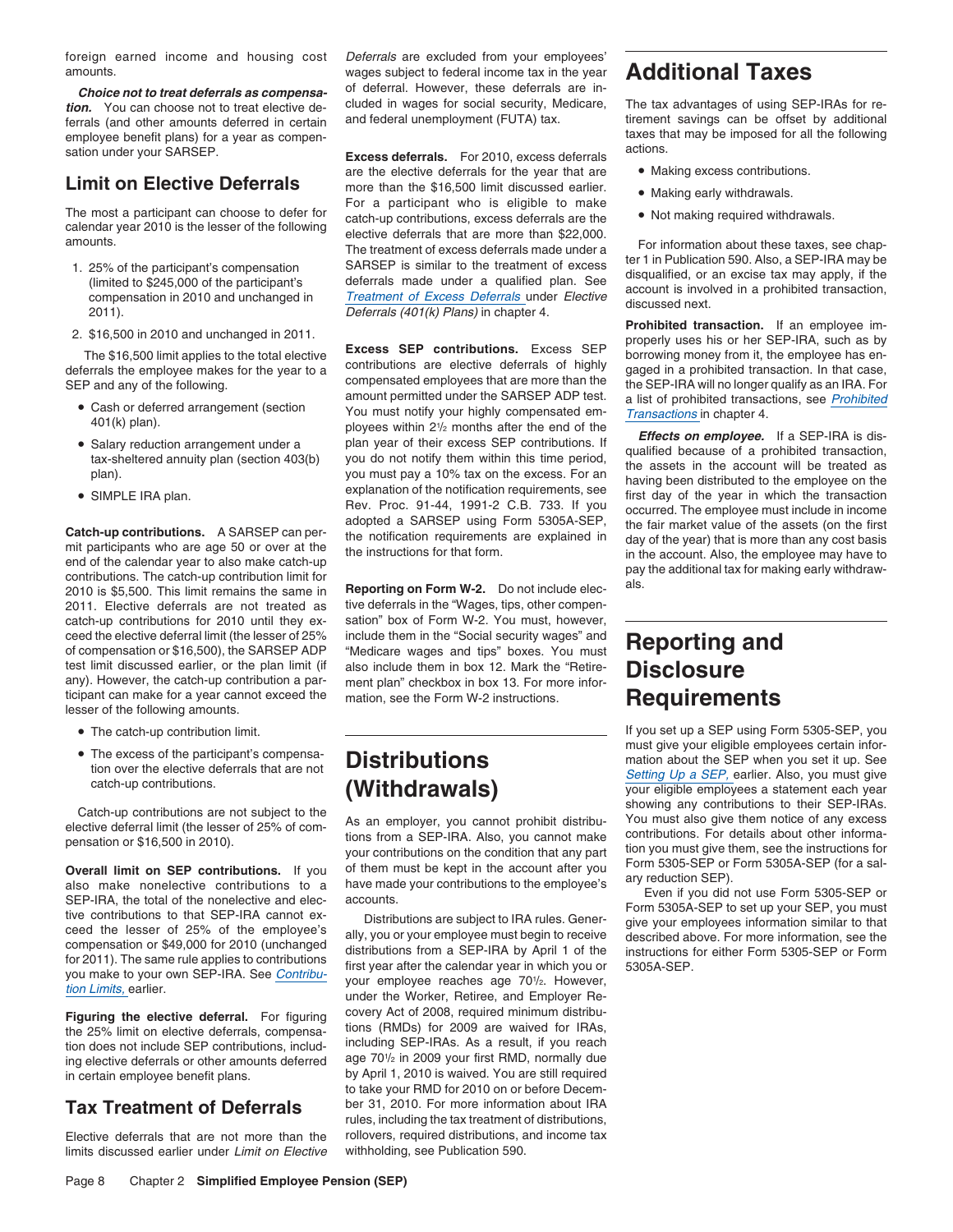- SIMPLE IRA plan
- SIMPLE 401(k) plan

- 
- 
- 

- 
- Plan for Employees of Small
- 
- 
- 

ment income. Under a SIMPLE plan, employees ued to qualify after the transaction if you and without regard to any<br>can choose to make salary reduction contribu-<br>had remained a separate employer. self-employed health insuran can choose to make salary reduction contribu-<br>had remained a separate employer. tions to the plan rather than receiving these amounts as part of their regular pay. In addition,<br>you will contribute matching or nonelective con-<br>tributions. The grace period for acquisitions, dis-<br>positions, and similar transactions also **SIMPLE IRA Plan**<br>tributions.

- 
- 



A SIMPLE IRA plan is a retirement plan that<br>
uses SIMPLE IRA s for each eligible employee. Any employee who re-<br>
uses SIMPLE IRA plan, a SIMPLE IRA must<br>
Under a SIMPLE IRA plan, a SIMPLE IRA must<br>
be set up for each eligi

# **Topics Who Can Set Up income.**<br> **This chapter discusses: CONSIGNATION A SIMPLE IRA Plan?**

You can set up a SIMPLE IRA plan if you meet nating or reducing the prior year compensation<br>both the following requirements.<br>requirements, the current year compensation

- 
- 

**Employee limit.** You can set up a SIMPLE **Excludable employees.** The following em-<br>IRA plan only if you had 100 or fewer employees ployees do not need to be covered under a who received \$5,000 or more in compensation SIMPLE IRA plan. □ 4284 SIMPLE IRA Plan Checklist from you for the preceding year. Under this rule, <br>vou must take into account all employees em-<br>
• Employees who are covered by a union ■ 4284 SIMPLE IRA Plan Checklist you must take into account all employees em-<br> **24334 SIMPLE IRA Plans for Small** ployed at any time during the calendar year agreement and whose retirement benefits<br>
Businesses regardless **Forms (and Instructions)** uals who received earned income and leased • Nonresident alien employees who have employees (defined in chapter 1).

❏ **5304-SIMPLE** Savings Incentive Match must continue to meet the 100-employee limit from you.

With a Designated Financial **meet the 100-employee limit.** If you maintain ees is the total wages, tips, and other compen-Institution the SIMPLE IRA plan for at least 1 year and you sation from the employer subject to federal<br>Cease to meet the 100-employee limit in a later income tax withholding and the amounts paid for ⊑ 5305-SIMPLE Savings Incentive Match cease to meet the 100-employee limit in a later income tax withholding and the amounts paid for year, you will be treated as meeting it for the 2 domestic service in a private home, l

❏ 100-employee limit because of an acquisition, under this plan and, if applicable, elective defer- **<sup>8880</sup>** Credit for Qualified Retirement Savings Contributions disposition, or similar transaction. Under this rals under a section 401(k) plan, a SARSEP, or<br> **EXECUS FOR THE REA PLAN PLAN PIGENT ASSES** a section 403(b) annuity contract and compen-<br> **EXECUS FOR** the transaction and the 2 following years if both quired to be reported by the employer on Form<br>the following conditions are satisfied W-2. If you are self-employed, compensation is the following conditions are satisfied.

- Coverage under the plan has not signifi-
- 

applies if, because of these types of **!** SIMPLE plans can only be maintained on a transactions, you do not meet the rules ex-<br>calendar-year basis.<br>Participate in a SIMPLE IRA Plan, below. Each form is a model savings incentive match

Using SIMPLE IRAs (SIMPLE IRA plan). generally must be the only retirement plan to select the institution of a 401(k) which you make contributions, or to which bene-select the contributions, or to which bene-<br>receive the

permitted to maintain a SIMPLE IRA plan for be deposited initially at a designated financial other employees. The contract of the institution.

# **Who Can Participate SIMPLE IRA Plan in a SIMPLE IRA Plan?**

a self-employed individual who received earned

This chapter discusses: **a SIMPLE IRA Plan?** You can use less restrictive eligibility requirements (but not more restrictive ones) by elimi requirements, the current year compensation • You meet the employee limit. The requirements, or both. For example, you can • You meet the employee limit. ■ You meet the employee limit.<br>■ You do not maintain another qualified plan at least \$3.000 in compensation during any pre-**Useful Items** • You do not maintain another qualified plan at least \$3,000 in compensation during any pre-<br>unless the other plan is for collective bar- ceding calendar year. However, you cannot imunless the other plan is for collective bar- ceding calendar year. However, you cannot im-<br>yose any other conditions for participating in a<br>pose any other conditions for participating in a SIMPLE IRA plan. **Publications**

❏ **<sup>3998</sup>** Choosing A Retirement Solution for IRA plan only if you had 100 or fewer employees ployees do not need to be covered under a

- 
- employees (defined in chapter 1). received no U.S. source wages, salaries, ❏ **W-2** Wage and Tax Statement Once you set up a SIMPLE IRA plan, you or other personal services compensation

Employers (SIMPLE)–Not for Use *Grace period for employers who cease to* **Compensation.** Compensation for employa Designated Financial Institution and A different rule applies if you do not meet the ployee's salary reduction contributions made<br>Credit for Qualified Betirement 100-employee limit because of an acquisition under this pl A savings incentive match plan for employees the case of examples your net earnings from self-employment (line 4, (SIMPLE plan) is a written arrangement that Coverage under the plan has not signifi-<br>
provides you and your employees with a simpli-<br>
fied way to make contributions to provide retire- The SIMPLE IRA plan would have continfied way to make contributions to provide retire-<br>ment income. Under a SIMPLE plan, employees and to qualify after the transaction if you and without regard to any deduction for

A SIMPLE plan can be set up in either of the Farticipate in a SIMPLE IRA Plan, below. plan for employees (SIMPLE) plan document.<br>
following ways. Mhich form you use depends on whether you Ilowing ways.<br> **Other qualified plan.** The SIMPLE IRA plan whether you use depends on whether you **Other qualified plan.** The SIMPLE IRA plan select a financial institution or your employees • Using SIMPLE IRAs (SIMPLE IRA

• As part of a 401(k) plan (SIMPLE 401(k)<br>plan).<br>Many financial institutions will help you<br>Many financial institutions will help you<br>set up a SIMPLE plan.<br>TIP Many financial institutions will help you<br>for collective bargai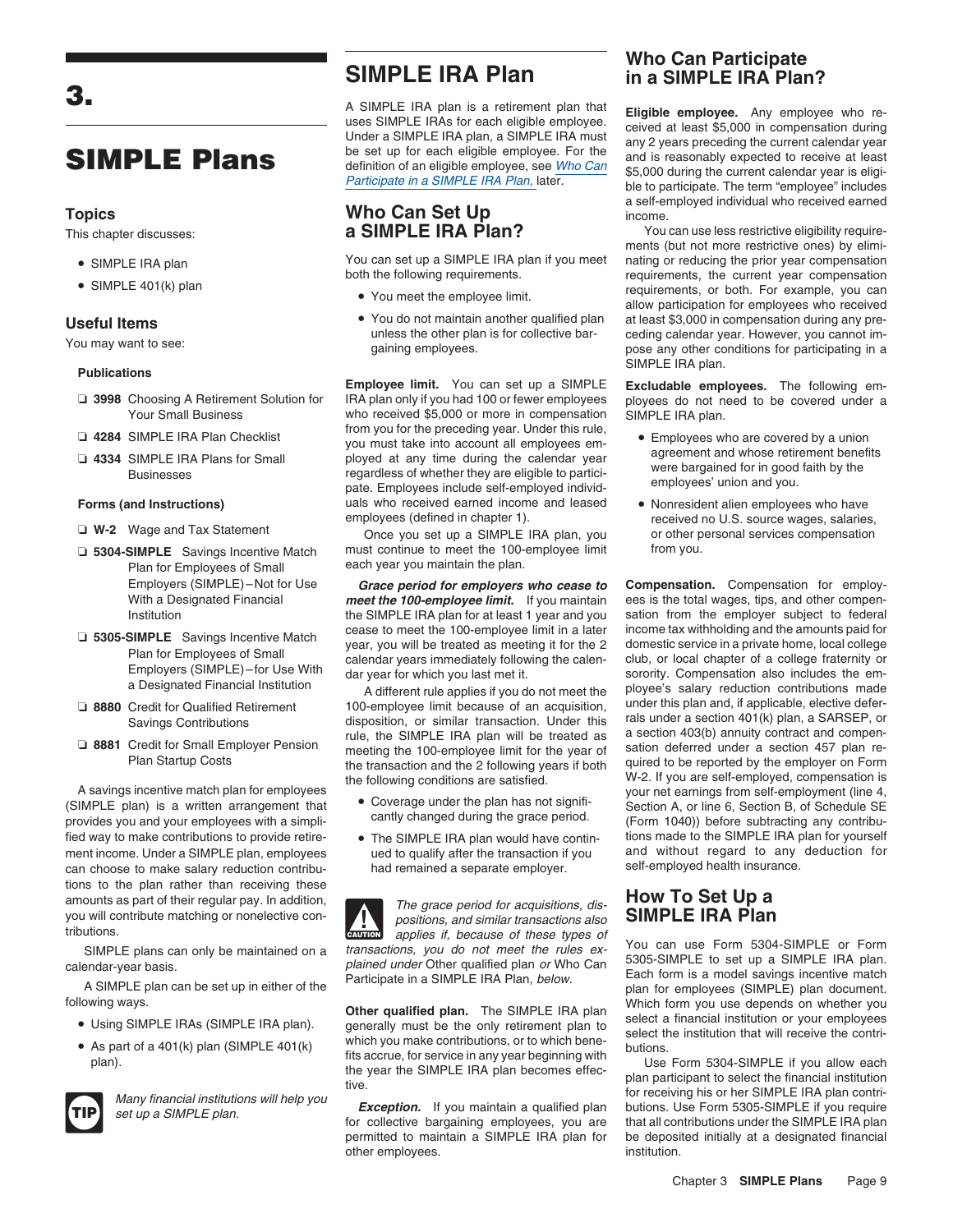have completed all appropriate boxes and contributions or nonelective contributions tion over the salary reduction contributions blanks on the form and you (and the designated (discussed later). That are not catch-up contributions. financial institution, if any) have signed it. Keep 3. A summary description provided by the fi-<br>the original form. Do not file it with the IRS. nancial institution. **Employer matching contributions.** You are

- Meeting employer notification require-
- Maintaining the SIMPLE IRA plan records

year, provided you did not previously maintain a<br>SIMPLE IRA plan. This requirement does not<br>apply if you are a new employer that comes into<br>existence after October 1 of the year the<br>SIMPLE IRA plan is set up and you set up SIMPLE IRA plan as soon as administratively<br>
feasible after your business comes into exis. **Contribution Limits** (\$40,000 × 10) feasible after your business comes into exis-

SIMPLE IRA plan.  $\bullet$  The catch-up contribution limit.

- The SIMPLE IRA plan is adopted when you 2. Your decision to make either matching The excess of the participant's compensa-
	-
	-

Meeting employer notification require-<br>
ments for the SIMPLE IRA plan. Page 3 of alle using the face dendar year (November 2 to ments for the SIMPLE IRA plan. Page 3 of January 1 of a calendar year (November 2 to Example. In 2010, your employee, John December 31 of the preceding calendar year). Rose, earned \$25,000 and chose to defer 5% of S305-SIM

plan for employees. A SIMPLE IRA plan can provide longer periods for permitting employees to enter into salary **Deadline for setting up a SIMPLE IRA plan.** reduction agreements or to modify prior agree-<br>You can set up a SIMPLE IRA plan effective on<br>any date from January 1 through October 1 of a<br>any date in January 1 through Octobe

claim a tax credit for part of the ordinary and<br>
intervention of salary reduction contributions and<br>
interventions and the elective deferrals.<br>
Interventions and the elective deferrals<br>
interventions and the procedit for s

Other uses of the forms. If you set up a 4. Written notice that his or her balance can generally required to match each employee's salary reduction contributions on a dol-<br>SIMPLE IRA plan using Form 5304-SIMPLE or be trans SIMPLE IRA plan using Form 5304-SIMPLE or<br>Form 5305-SIMPLE, you can use the form to<br>satisfy other requirements, including the follow-<br>satisfy other requirements, including the follow-<br>satisfy other requirements, including if you make nonelective contributions as dis-<br>**Election period.** The election period is gener-<br>cussed later.

before the first day an employee becomes eligi-<br>ble to participate in the SIMPLE IRA plan.<br>tions. The total contribution you make for John is and proving you set up a SIMPLE IRA ble to participate in the SIMPLE IRA plan. ble total contribution you make for John is<br>A SIMPLE IRA plan can provide longer peri- \$2,000, figured as follows.

| Salary reduction contributions                                 |     |
|----------------------------------------------------------------|-----|
| $($25,000 \times .05) \dots \dots \dots \dots \dots \$ \$1,250 |     |
| Employer matching contribution                                 |     |
| $($25,000 \times .03) \cdot$                                   | 750 |
| Total contributions \$2,000                                    |     |

| $(\$40,000 \times .10) \ldots \ldots \ldots \ldots \$ \$4,000    |  |
|------------------------------------------------------------------|--|
| Employer matching contribution                                   |  |
| $(\$40,000 \times .03) \ldots \ldots \ldots \ldots \ldots 1,200$ |  |
| Total contributions \$5,200                                      |  |

tence. If you previously maintained a SIMPLE Employer matching contribution Contributions are made up of salary reduction IRA plan, you can set up a SIMPLE IRA plan (\$40,000 × .03) ............... 1,200 contributions and employer contributions. You, effective only on January 1 of a year. A SIMPLE **Total contributions** ............ **\$5,200** as the employer, must make either matching IRA plan cannot have an effective date that is contributions or nonelective contributions, de- before the date you actually adopt the plan. *Lower percentage.* If you choose a match- fined later. No other contributions can be made ing contribution less than 3%, the percentage **Setting up a SIMPLE IRA.** SIMPLE IRAs are to the SIMPLE IRA plan. These contributions, must be at least 1%. You must notify the em- the individual retirement accounts or annuities which you can deduct, must be made timely. ployees of the lower match within a reasonable into which the contributions are deposited. A See Time limits for contributing funds, later. period of time before the 60-day election period SIMPLE IRA must be set up for each eligible (discussed earlier) for the calendar year. You employee. Forms 5305-S, SIMPLE Individual **Salary reduction contributions.** The amount cannot choose a percentage less than 3% for Retirement Trust Account, and 5305-SA, the employee chooses to have you contribute to more than 2 years during the 5-year period that SIMPLE Individual Retirement Custodial Ac- a SIMPLE IRA on his or her behalf cannot be ends with (and includes) the year for which the count, are model trust and custodial account more than \$11,500 for 2010 (same for 2011). choice is effective. documents the participant and the trustee (or These contributions must be expressed as a

custodian) can use for this purpose.<br>
A SIMPLE IRA cull not diffect the as a specific dollar amount. You cannot have butions to a SIMPLE IRA will not affect the as a specific dollar amount. You cannot have to matching cont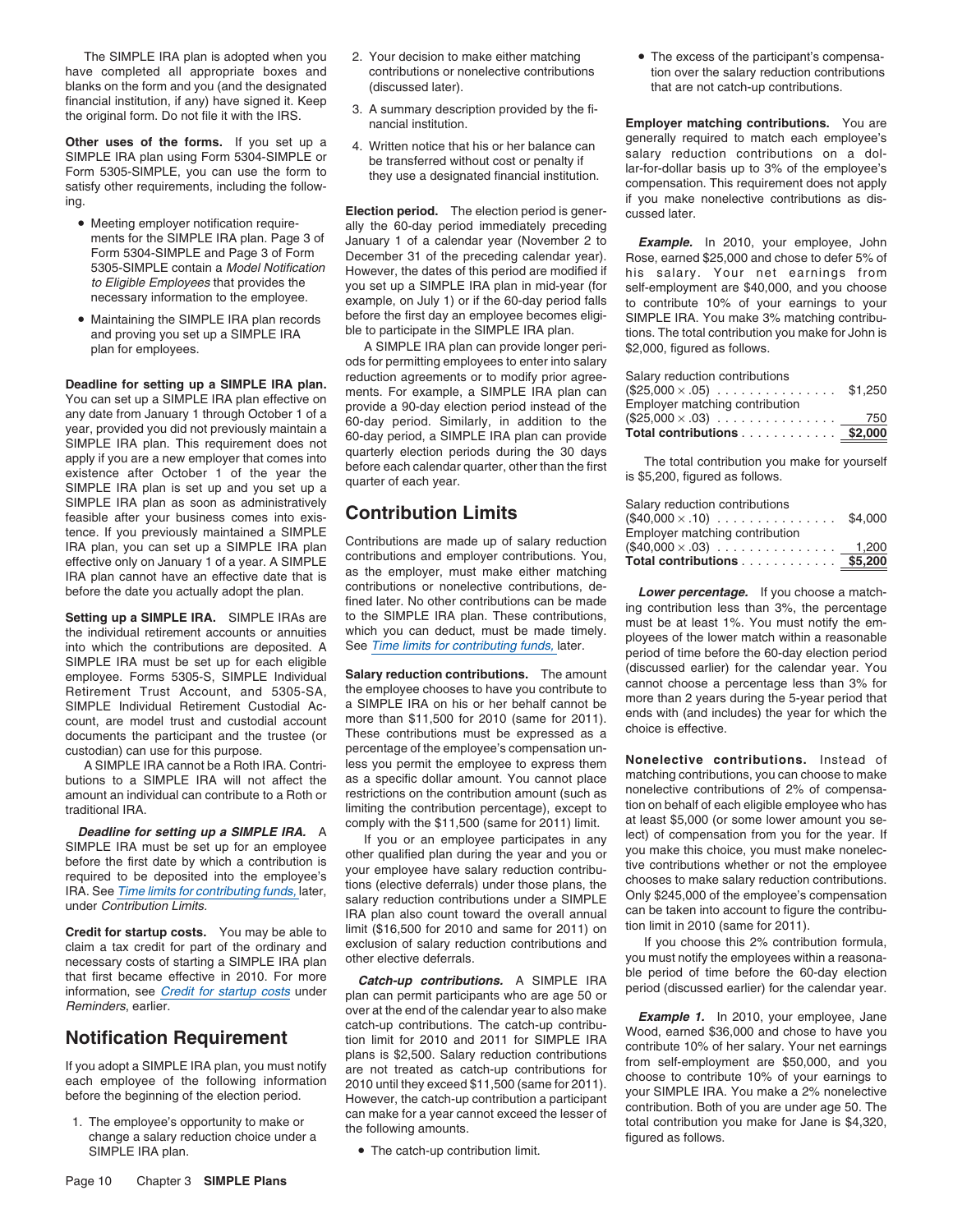| Salary reduction contributions |  |
|--------------------------------|--|
|--------------------------------|--|

|                                                     |     | $(336,000 \times 10)$ \$3,600 Form 1120S, U.S. Income Tax Return for an S | and answers about the implementation and op-     |
|-----------------------------------------------------|-----|---------------------------------------------------------------------------|--------------------------------------------------|
| 2% nonelective contributions                        |     | Corporation.                                                              | eration of SIMPLE IRA plans, including the elec- |
| $(\$36,000 \times .02) \ldots \ldots \ldots \ldots$ | 720 | Sole proprietors and partners deduct contri-                              | tion and notice requirements for these plans.    |
| Total contributions 54,320                          |     | butions for themselves on line 28 of Form 1040,                           | See Notice 98-4, 1998-1 C.B. 269.                |

| Total contributions \$6,000                                      |  |
|------------------------------------------------------------------|--|
| $(\$50,000 \times .02) \ldots \ldots \ldots \ldots \ldots 1,000$ |  |
| 2% nonelective contributions                                     |  |
| $(\$50,000 \times .10)$ \$5,000                                  |  |

| Salary reduction contributions                                                                                                                          | <u>Holding</u> . However, salary reguedion continuations<br>are subject to social security, Medicare, and | tions listed below.                                                                   |
|---------------------------------------------------------------------------------------------------------------------------------------------------------|-----------------------------------------------------------------------------------------------------------|---------------------------------------------------------------------------------------|
| $(maximum$ amount allowed) $\ldots \ldots$ \$11,500<br>2% nonelective contributions<br>$(\$75,000 \times .02) \ldots \ldots \ldots \ldots \ldots 1,500$ | federal unemployment (FUTA) taxes. Matching<br>and nonelective contributions are not subject to           | . Under the plan, an employee can choose<br>to have you make salary reduction contri- |
| Total contributions 513,000                                                                                                                             | these taxes.                                                                                              | butions for the year to a trust in an amount                                          |

cluding extensions) for filing your federal income tions for Forms W-2 and W-3. 2. You must make either: tax return for the year. Certain plans subject to<br>Distributions (Withdrawals) a. Matching contributions up to 3% of<br>due date for salary reduction contributions.<br>Distributions from a SIMPLE IRA are subject to being a Nonele

tax year within which the calendar year for which<br>
SIMPLE IRA to a non-SIMPLE IRA can be made 3. No other contributions can be made to the<br>
contributions were made onde. You can doduct tax free only after a 2-year particip contributions were made ends. You can deduct tax free only after a 2-year participation in the contributions for a particular tax year if they are SIMPLE IRA plan. 4. No contributions are made, and no bene-<br>made for that tax year and are made by the due Generally, you or your employee must begin fits accrue, for ser

IRA plan for the calendar year 2010 (including  $\frac{p_{\text{IO}}}{p_{\text{III}}}$  prover recovery Act of 2006, required minimum  $\frac{p_{\text{III}}}{p_{\text{III}}}$  5. The employee's right formulations made in 2010 before July 1, 2010) distributions (

2010 (including contributions made in 2011 by 10% additional tax. However, the additional tax **Employee notification.** The notification re-

example, sole proprietors deduct them on **More Information** more information, see *Credit for startup costs*<br>Schedule C (Form 1040) Profit or Loss From **More Information** under *Reminders* extient Schedule C (Form 1040), Profit or Loss From **MOTE INTOFMATION** under *Reminders*, earlier.<br>Business, or Schedule F (Form 1040), Profit or **ON SIMPLE IRA PIans** Business, or Schedule F (Form 1040), Profit or Loss From Farming; partnerships deduct them<br>
on Form 1065, U.S. Return of Partnership In- If you need more help to set up and maintain 5304-SIMPLE and 5305-SIMPLE can not be on Form 1065, U.S. Return of Partnership In- If you need more help to set up and maintain 5304-SIMPLE and 5305-SIMPLE can not be come; and corporations deduct them on Form SIMPLE IRA plans, see the following IRS notice. us come; and corporations deduct them on Form SIMPLE IRA plans, see the following IRS notice. used to establish a SIMPLE 401(k) plan. To set

Salary reduction contributions 1120, U.S. Corporation Income Tax Return, or **Notice 98-4.** This notice contains questions Form 1120S, U.S. Income Tax Return for an S and answers about the implementation and op-

The total contribution you make for yourself U.S. Individual Income Tax Return. (If you are a is \$6,000, figured as follows. partner, contributions for yourself are shown on<br>the Schedule K-1 (Form 1065), Partner's Share The Schedule K-1 (Form 1065), Partner's Share **SIMPLE 401(k) Plan** Shary reduction contributions of Income, Deductions, Credits, etc., you re-

ample 1, above, the maximum contribution you ployees can exclude these contributions from including the required distribution rules. How-<br>make for Jane or for yourself if you each earned their gross income. SIMPLE IRA plan make for Jane or for yourself if you each earned their gross income. SIMPLE IRA plan contribu- ever, a SIMPLE 401(k) plan is not subject to the  $$75,000$  is \$13,000, figured as follows.  $\frac{1}{1000}$  is are not subject to f tions are not subject to federal income tax with-<br>holding. However, salary reduction contributions cussed in chapter 4 if the plan meets the condiholding. However, salary reduction contributions cussed in chapter<br>are subject to social security. Medicare, and clipped below.

**Time limits for contributing funds.** You **Reporting on Form W-2.** Do not include must make the salary reduction contributions to  $\frac{SIMPLE}$  IRA plan contributions in the "Wages,  $\frac{11,500}{2010}$  (same for 2011). If per-<br>

**When To Deduct IRA rules and generally are includible in income** pensation on behalf of each eligible em-**Contributions** for the year received. Tax-free rollovers can be ployee who has at least \$5,000 of made from one SIMPLE IRA into another compensation from you for the year. made from one SIMPLE IRA into another<br>SIMPLE IRA. However. a rollover from a You can deduct SIMPLE IRA contributions in the SIMPLE IRA. However, a rollover from a<br>tax vear within which the calendar vear for which SIMPLE IRA to a non-SIMPLE IRA can be made

made for that tax year and are made by the due Generally, you or your employee must begin fits accrue, for services during the year<br>date (including extensions) of your federal in-<br>come tax return for that year. April 1 of which you or your employee reaches age 70<sup>1</sup>/2. *Example 1.* Your tax year is the fiscal year which you or your employee reaches age 70<sup>1</sup>/<sub>2</sub>. ployee eligible to participate in the SIMPLE ending June 30. Contributions under a SIMPLE However, under the Worker, Retiree, SIMPLE IRAs. As a result, if you reach 701/2 in are deductible in the tax year ending June 30,<br>
2011.<br>
2011.<br>
2011. 2012 SIMPLE IRAs. As a result, if you reach 70<sup>1</sup>/<sub>2</sub> in<br>
2011.<br>
2012 SIMPLE IRAS. As a result, if you reach 70<sup>1</sup>/<sub>2</sub> in<br>
2012 SIMPLE IRAS. As a result,

**SEXECUTE:**<br> **Contributions**<br> **Contributions**<br> **Contributions**<br> **Contributions**<br> **Contributions**<br> **Contributions**<br> **Contributions**<br> **Contributions**<br> **Contributions**<br> **Contributions**<br> **Contributions**<br> **Contributions**<br> **Cont** 

(\$50,000 × .10) ............... \$5,000 ceive from the partnership.) You can adopt a SIMPLE plan as part of a 2% nonelective contributions 401(k) plan if you meet the 100-employee limit (\$50,000 × .02) ............... 1,000 **Tax Treatment** as discussed earlier under SIMPLE IRA Plan. <sup>A</sup> **Total contributions** ............ **\$6,000 of Contributions** SIMPLE 401(k) plan is a qualified retirement plan and generally must satisfy the rules dis-**Example 2.** Using the same facts as in Ex- You can deduct your contributions and your em- cussed under Qualification Rules in chapter 4,

- expressed as a percentage of the em-
- -
	- b. Nonelective contributions of 2% of com-
- 
- 
- 

April 18, 2011) are deductible in the 2010 tax is increased to 25% if funds are withdrawn within quirement that applies to SIMPLE IRA plans year. also applies to SIMPLE 401(k) plans. See Notification Requirement in this chapter.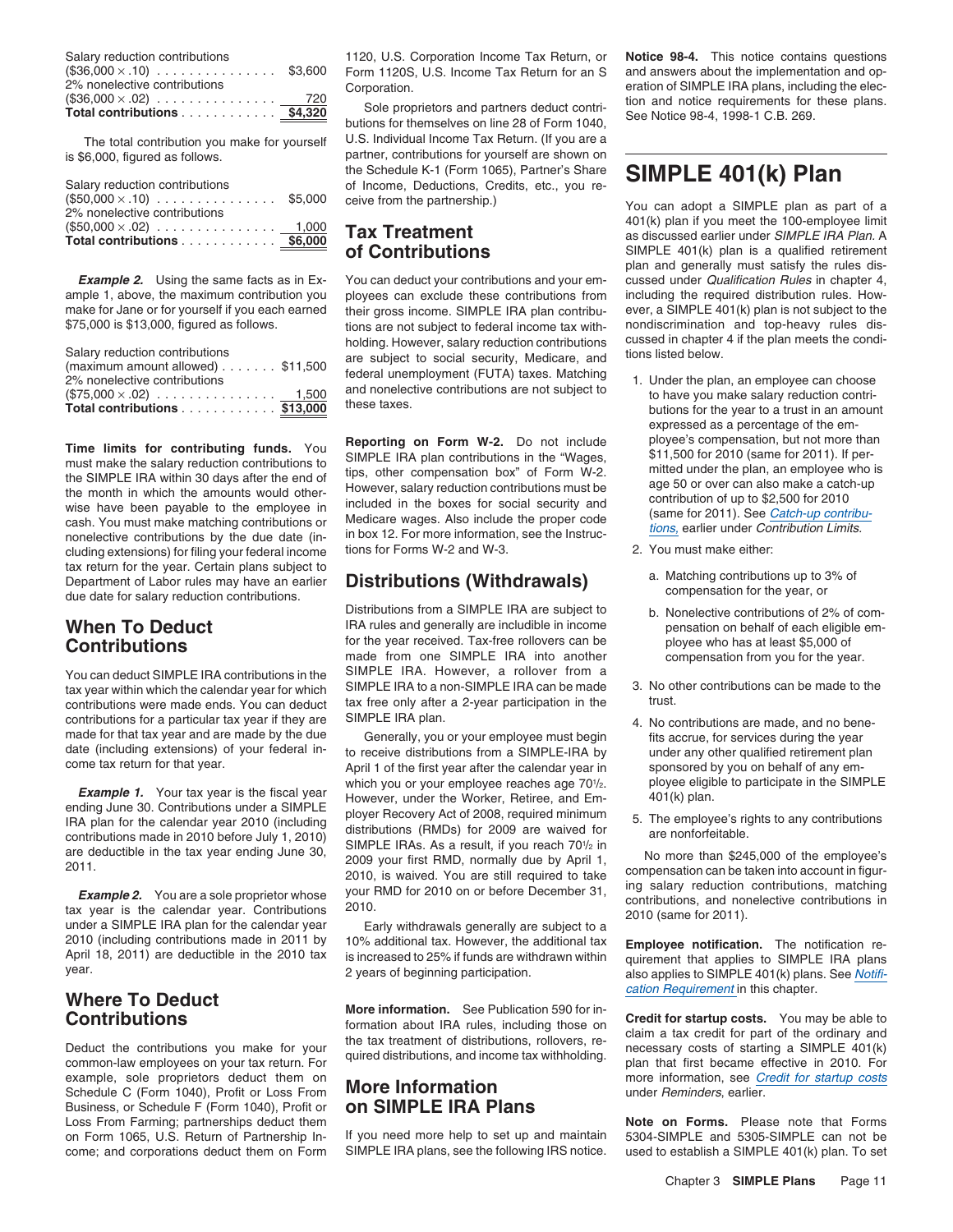up a SIMPLE 401(k) plan, see "Adopting a Writ- ❏ **5310** Application for Determination for account. A defined contribution plan can be ei-

- Kinds of plans
- 
- Setting up a qualified plan
- 
- 
- 
- Elective deferrals (401(k) plans)
- 
- Distributions
- Prohibited transactions
- Reporting requirements

- 
- 
- 
- 
- 
- ❏ **4531** 401(k) Plan Checklist

- 
- 
- 
- 
- 
- 
- 
- Page 12 Chapter 4 **Qualified Plans**
- 
- □ 5329 Additional Taxes on Qualified Plans
- 
- 

- 
- For copies of this form for a fixed number of years, or upon certain<br>Plan. For copies of this form for<br>and beyond, go to: In general, you can be more flexible in mak-<br>www.efast.dol.gov/fip/forms pubs.html<br>in contributions

- Determination, Opinion, and • Contributions • Contributions • Contributions • Contributions • Contributions • Contributions • Contributions • Contributions • Contributions • Contributions • Contributions • Contributions • Contributions • Contribution
	-
	-

• Reporting requirements entirership can set up one of these plans. A self-employed individual as a participant is<br>common-law employee or a partner cannot set based on earned income derived from business<br>up one of these pl can also be set up and maintained by employers You may want to see: that are corporations. All the rules discussed **Defined Benefit Plan**

**Qualified plan, including those made for your** qualified plan, including those made for your<br> **Q 4530** Designated Roth Accounts Under a and gains on them) are generally tax free until Designated Roth Accounts Under a and gains on them) are generally tax free until 401(k) or 403(b) Plan distributed by the plan. distributed by the plan. **The contract of the plan distributed by the plan. Qualification Rules** 

Share of Income, Deductions,<br>Credits, etc. plans — and different rules apply to each. You qualification rules that are later changed. The<br>Credits, etc. can have more than one qualified plan, but your following is a brief **R** Distributions From Pensions, contributions to all the plans must not total more cation rules that generally have not yet been<br>Annuities, Retirement or strain the overall limits discussed under Contribu- discussed. It i than the overall limits discussed under Contribu-Profit-Sharing Plans, IRAs, interest and Employer Deduction, later. See Setting Up a Qualified Plan, later.

ual account for each participant in the plan. It rules and nondiscrimination rules if the plan sat-<br>provides benefits to a participant largely based isfies the provisions discussed in chapter 3 □ Schedule F (Form 1040) Profit or Loss<br>From Farming on the amount contributed to that participant's under SIMPLE 401(k) Plan.<br>The account. Benefits are also affected by any in-<br>The state of the secount. Benefits are also come, expenses, gains, losses, and forfeitures **Plan assets must not be diverted.** Your plan of other accounts that may be allocated to an must make it impossible for its assets to be used Employee Benefit Plan of other accounts that may be allocated to an must make it impossible for its assets to be used

ten Plan" in chapter 4. Terminating Plan ther a profit-sharing plan or a money purchase<br>
Figure 1.5000 Additional Terminating Plan pension plan.

(including IRAs) and Other **Profit-sharing plan.** Although it is called a "profit-sharing plan," you do not actually have to<br>make a business profit for the year in order to □ 5330 Return of Excise Taxes Related to make a business profit for the year in order to<br>Employee Benefit Plans<br>are self-employed as discussed under<br>The same of Employee energy and the self-employed as discussed under Benefit Plan. For copies of this form profit-sharing plan can be set up to allow for for 2009 and beyond, go to: discretionary employer contributions, meaning discretionary employer contributions, meaning **Qualified Plans** www.efast.dol.gov/fip/forms\_pubs.html the amount contributed each year to the plan is not fixed. An employer may even make no con-<br> **Qualified Plans** a stribution to the plan for a given year. tribution to the plan for a given year.

One-Participant (Owners and Their The plan must provide a definite formula for Spouses) Retirement Plan allocating the contribution among the partici-Spouses) Retirement Plan allocating the contribution among the partici-<br>pants and for distributing the accumulated funds<br>This chapter discusses:<br>Report of Small Employee Benefit<br>Report of Small Employee Benefit<br>Report of S

ing contributions to a profit-sharing plan than to Setting up a qualified plan **becaused** a money purchase pension plan (discussed ater).<br>● Minimum funding requirement **betailly on the and** next) or a defined benefit plan (discussed later).

Money purchase pension plan. Contribu-■ **8880** Credit for Qualified Retirement tions to a money purchase pension plan are<br>Savings Contributions fixed and are not based on your business profits. fixed and are not based on your business profits.<br>For example, if the plan requires that contribu-Elective deferration (401(k) plans) For example, in the participants' compensation **For example, in the participants' compensation**<br>• Qualified Roth contribution program Plan Startup Costs without reqeal to whether you ha without regard to whether you have profits (or the self-employed person has earned income), These qualified retirement plans set up by the self-employed person has earned income),<br>f-employed individuals are sometimes called the plan is a money purchase pension plan. This self-employed individuals are sometimes called the plan is a money purchase pension plan. This •<br>Keegh ar H B 10 plans, A sole proprietor ar a • • applies • even though the compensation of a Keogh or H.R.10 plans. A sole proprietor or a applies even though the compensation of a<br>partnership can set up one of these plans. A self-employed individual as a participant is

**Publications**<br> **Drawing that is not a cally limited to the self-employed.**<br> **Drawing and Annuity Income**<br> **Drawing and Annuity Income**<br> **Drawing and Annuity Income**<br> **Drawing and Annuity Income**<br> **Drawing and Annuity Inc** 

To qualify for the tax benefits available to quali-**Forms (and Instructions)**<br> **Kinds of Plans** fied plans, a plan must meet certain require-<br> **Kinds of Plans** and Tax Statement Generally, unless you write your own plan, the Generally, unless you write your own plan, the There are two basic kinds of qualified plans— financial institution that provided your plan will ❏ **Schedule K-1 (Form 1065)** Partner's

Insurance Contracts, etc. ❏ **Defined Contribution Plan** rules also apply to a SIMPLE 401(k) **<sup>1040</sup>**U.S. Individual Income Tax Return retirement plan. A SIMPLE 401(k) plan **TIP ◯ Schedule C (Form 1040)** Profit or Loss A defined contribution plan provides an individ-<br>From Business ual account for each participant in the plan. It rules and nondiscrimination rules if the plan sat-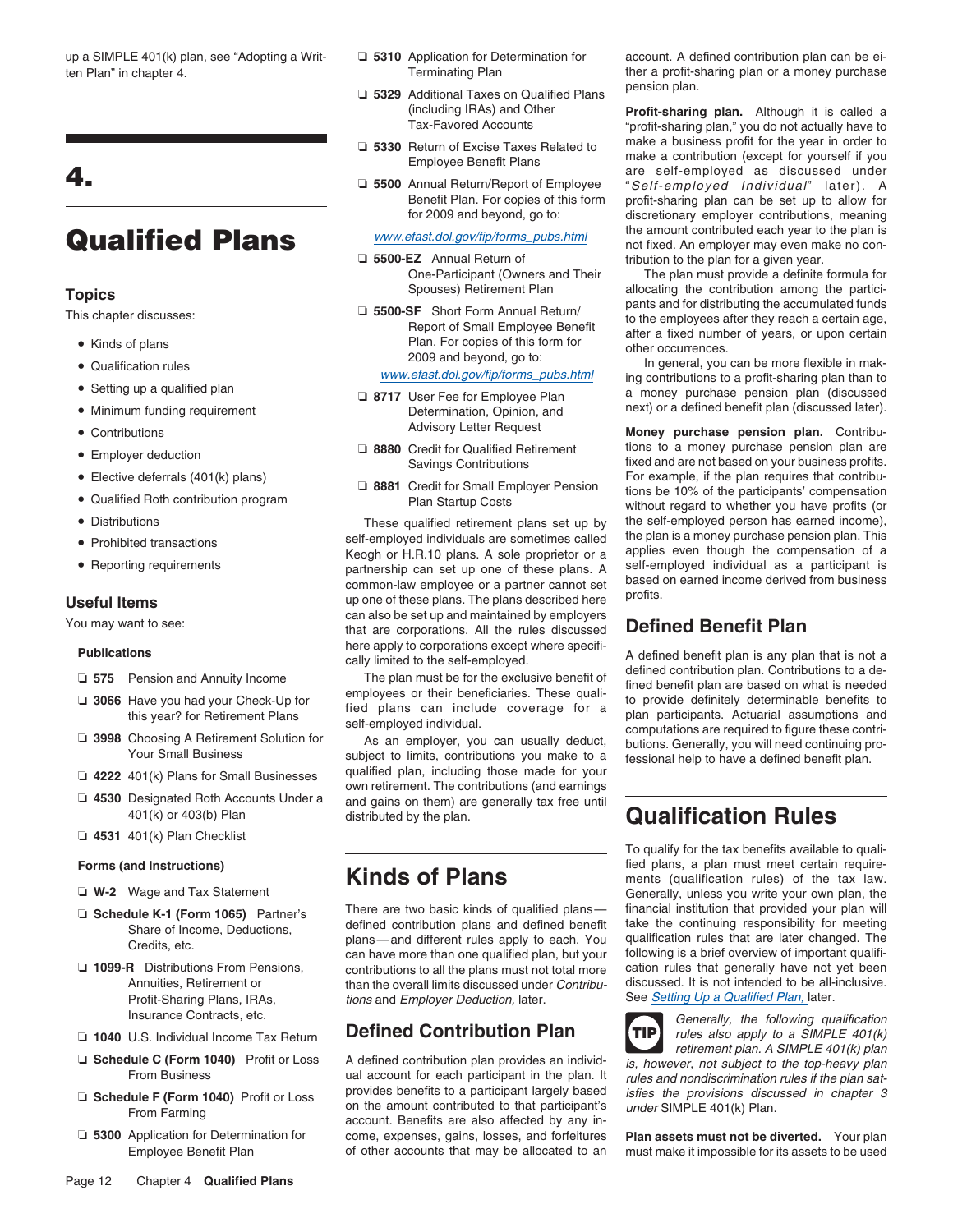for, or diverted to, purposes other than the bene- • Vesting. **Example 10 and Secured by benefits.** If survivor bengeneral rule, the assets cannot be diverted to the employer. **• Top-heavy plan requirements.** Security the accrued benefits in the plan.

- 
- -
	-

than certain limits. Your plan must not provide for contributions or benefits that are more<br>tivel for contributions or benefits that are more<br>contributions and other additions to the annual energian to the account<br>contribu

Nummum vesting standard must be met.<br>
Your plan must satisfy certain requirements re-<br>
garding who benefit set allocated to the plan of the participant who died (if automatic survivor bene-<br>
(you have a fixed in the pres-<br> accounts of remaining participants in a nondis-<br> **Required minimum distributions.** Special Benefits attributable to rollover contributions<br>
criminatory way, or they can be used to reduce rules require minimum annual distri

- Has reached age 21.
- 



Leased employee. A leased employee, de-<br>fined in chapter 1, who performs services for you<br>(recipient of the services) is treated as your<br>(recipient of the services) is treated as your<br>constant the participants current than

- Nondiscrimination in coverage, contribu-<br>tions, and benefits.<br>the plan is not a direct or indirect trans-
- Minimum age and service requirements.
- 
- 
- 

**Minimum coverage requirement must be** Contributions or benefits provided by the leasing *Waiver of survivor benefits.* Each plan

**Benefit payment must begin when required.** has the written consent of the spouse. The plan 1. 50 employees, or Your plan must provide that, unless the partici- also must allow the participant to withdraw the participant t 2. The greater of: pant chooses otherwise, the payment of benefits waiver. The spouse's consent must be wit-<br>to the participant must begin within 60 days after nessed by a plan representative or notary puba. 40% of all employees, or the close of the latest of the following periods. lic.

- b. Two employees.  **The plan year in which the participant** *Waiver of 30-day waiting period before an-*
	-
	- The plan year in which the participant sep-

- 
- 

criminatory way, or they can be used to reduce<br>your contributions.<br>Forfeitures under a defined benefit plan can-<br>not be used to increase the benefits any em-<br>not be used to increase the benefits any em-<br>ployee would otherw

**Participation.** In general, an employee must automatic survivor benefits in both the following tion 402(f) notice must be sent prior to an In general, an employee must automatic survivor benefits in both the following tio

- meets both the following requirements.<br>A qualified joint and survivor annuity for a butions, later, for more details. • A qualified joint and survivor annuity for a vested participant who does not die before<br>the annuity starting date.
	-

A plan cannot exclude an employee<br>because he or she has reached a<br>specified age.<br>Sexurion specified age.<br>Sexurion specified age.

- 
- Fine plan pays the full vested account balm plan participants or beneficiaries.<br>
These rules include those in all the following<br>
These rules include those in all the following<br>
These rules include those in all the followin
	-

fit of employees and their beneficiaries. As a elimits on contributions and benefits.<br>general rule, the assets cannot be diverted to elimits on contributions and benefits. The must consent to a loan that uses as

**met.** To be a qualified plan, a defined benefit organization for services performed for you are participant may be permitted to waive the joint plan must benefit at least the lesser of the follow- treated as provided by y treated as provided by you. The least the least treated as provided by you. And survivor annuity or the pre-retirement surviing.<br>**Benefit payment must begin when required.** has the written consent of the spouse. The plan nessed by a plan representative or notary pub-

reaches the earlier of age 65 or the normal *nuity starting date.* A plan may permit a If there is only one employee, the plan must retirement age specified in the plan. participant to waive (with spousal consent) the benefit that employee. • The plan year in which the 10th anniver-<br>explanation of the terms and conditions of a joint<br>explanation of the terms and conditions of a joint Contributions or benefits must not discrimination of the plan year in which the 10th anniver-<br>
Contributions or benefits must not discrimination of the terms and conditions of a joint<br>
to be provided must not discriminate

to be provided must not discriminate in favor of<br>
highly compensated employees.<br> **Contributions and benefits must not be more**<br> **Explores** than certain limits. Your plan must not pro-<br> **Explores** than can provide for<br> **Exp** 

Forteitures must be used instead to reduce em survivor benefits. Defined benefit and \$1,000 to an individual retirement account, un-<br>money purchase pension plans must provide less the participant chooses otherwise. A secforms.<br>Involuntary cash-out of an eligible rollover distri-<br>bution. See *Section 402(f)* Notice under Distri-<br>bution. See *Section 402(f)* Notice under Distri-

the annuity starting date. **Consolidation, merger, or transfer of assets**<br>**Consolidation, merger, or transfer of assets**<br>**or liabilities.** Your plan must provide that, in • Has at least 1 year of service (2 years if<br>the plan is not a 401(k) plan and provides<br>that after not more than 2 years of service<br>the employee has a nonforfeitable right to<br>all his or her accrued benefit).<br>all his or her

**Benefits must not be assigned or alienated.**<br>In the farm of a life appuitu

The plan is not a direct or indirect trans-<br>feree of a plan that must provide auto-<br>mpt from the tax on prohibited transactions<br>matic survivor benefits.<br>under section 4975(d)(1) or would be exempt if under section 4975(d)(1) or would be exempt if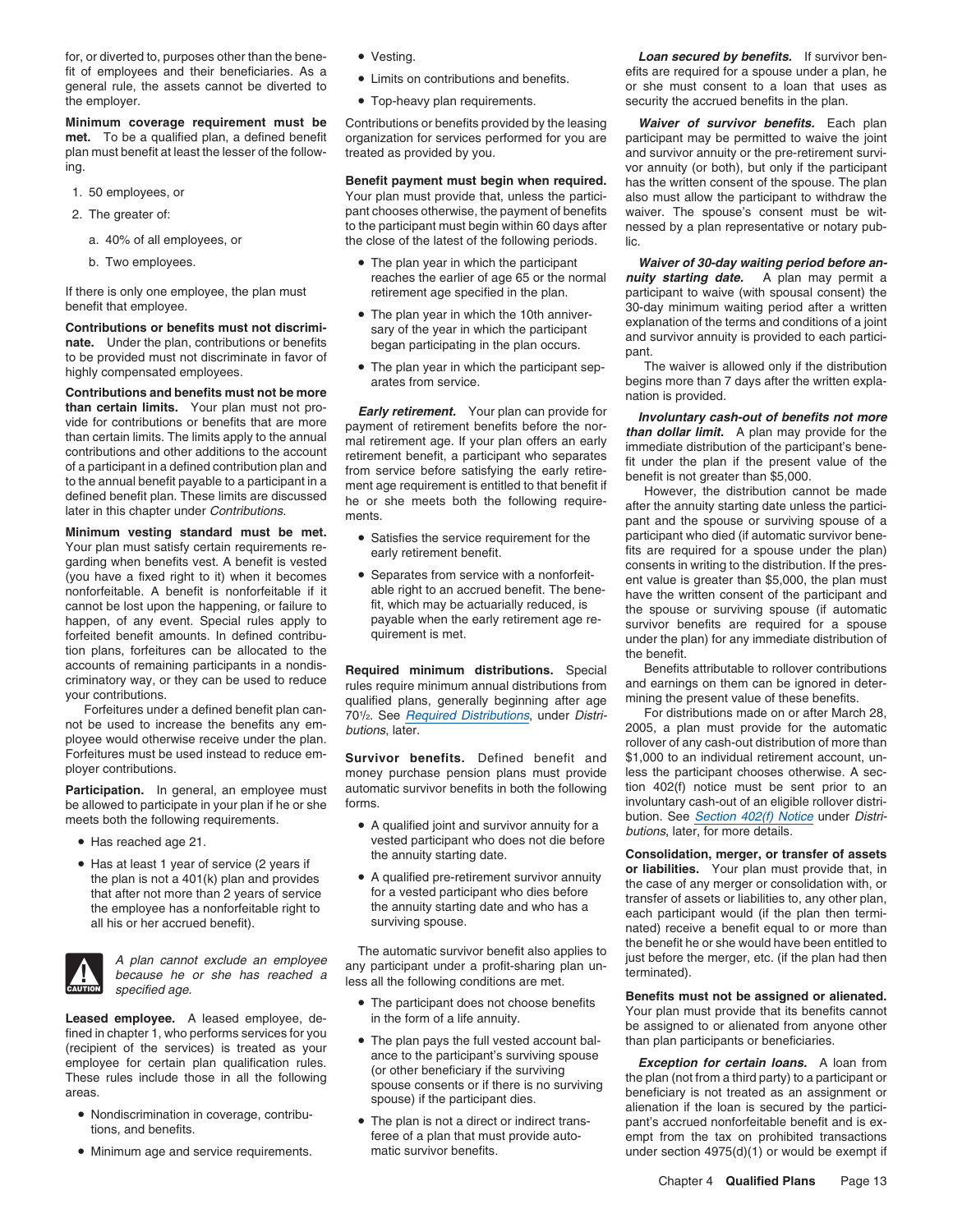disqualified person is defined later in this chap- $\Box$  essary to have employees besides sated employee participating in the plan. The

rayments to an attentiate payee under a<br>  $QDRO$  before the participant attains age  $59\frac{1}{2}$  and for calendar year employers).<br>
The request cannot be made by the sponsor of a<br>
splan years.<br>
Would otherwise apply under ce would otherwise apply under certain circum-<br>stances. The interest of the alternate payee is claim a tax credit for part of the ordinary and prototype or similar plan the sponsor intends to not taken into account in determining whether a necessary costs of starting a qualified plan that

**No benefit reduction for social security in-**<br> **Creases.** Your plan must not permit a benefit an IRS-approved master or prototype plan of-<br>
reduction for a post-separation increase in the fered by a sponsoring organizatio fits under your plan, or who is separated from **Written plan requirement.** To qualify, the This rule also applies to plans supplementing communicated to your employees. The plan's the benefits provided by other federal or state provisions must be stated in the plan. It is not

**Elective deferrals must be limited.** If your **Finally account of the Internal Perropy of the Internal Revenue Code. •** You, the trust, or the custodial account plan provides for elective deferrals, it must limit **Master** 

**Top-heavy plan requirements.** A top-heavy plan providers for adoption by employers (in-<br>plan is one that mainly favors partners, sole community matter plan, a single trust or custodial account is ten document). You may ne

the top-heavy requirements and will take effect • Trade or professional organizations. **Other plan requirements.** For information on These qualification requirements for top-heavy cation companies.<br>
plans are explained in section 416 and its requirection of Mutual funds. plans are explained in section 416 and its regulations.

apply to SIMPLE 401(k) plans, discussed earlier specific needs. Although advance IRS approval<br>in chapter 3, or to safe harbor 401(k) plans that is not required, you can apply for approval by apply to SIMPLE 401(k) plans, discussed earlier specific rieads. Altridugh advance in Sapproval by  $\blacksquare$ <br>in chapter 3, or to safe harbor 401(k) plans that is not required, you can apply for approval by  $\blacksquare$ <br>consist sol consist solely of safe harbor contributions, dis-<br>cussed later in this chapter. QACAs (discussed letter. You may need professional help for this. In general, if your plan is a money purchase<br>later) also are not subject to

There are two basic steps in setting up a quali-<br>fied plan. First you adopt a written plan. Then questing a determination letter does not apply to<br>you invest the plan assets. employers who have 100 or fewer employees secti



**Exception for QDRO.** Compliance with a fied plan. If you have employees, see Partici- of the following dates.<br>QDRO (qualified domestic relations order) does pation, under Qualification Rules, earlier. • The end of the 5th

not result in a prohibited assignment or aliena-<br>tion of benefits.<br>
Payments to an alternate payee under a<br>
QDRO before the participant attains age 59<sup>1/2</sup> 31 for calendar year employers)<br>
and the last day of that year (De

claim a tax credit for part of the ordinary and prototype or similar plan the spons necessary costs of starting a qualified plan that market to participating employers.

service and has nonforfeitable rights to benefits. plan you set up must be in writing and must be In setting up a qualified plan, you arrange how This rule also applies to plans supplementing communicated to your employees the benefits provided by other federal or state provisions must be stated in the plan. It is not • You can establish a trust or custodial ac-<br>sufficient for the plan to mercly refer to a requiresufficient for the plan to merely refer to a require- count to invest the funds.<br>ment of the Internal Revenue Code.

plan provides for elective deferrals, it must limit **Master or prototype plans.** Most qualified can buy an annuity contract from an insur-<br>those deferrals to the amount in effect for that plans follow a standard form of pl plans follow a standard form of plan (a master or ance company. Life insurance can be in-<br>prototype plan) approved by the IRS. Master cluded only if it is incidental to the particular year. See *Limit on Elective Deferrals*, prototype plan) approved by the IRS. Master cluded only if it is incidental to the later in this chapter. And prototype plans are plans are plans and exailable by retirem and prototype plans are plans made available by retirement benefits.

- 
- 
- 
- 

*SIMPLE and safe harbor 401(k) plan excep-* **Individually designed plan.** If you prefer, you *tion.* The top-heavy plan requirements do not can set up an individually designed plan. If you prefer, you<br>apply to SIMPLE 401(k) plans, discussed earlier specific needs. Although advance IRS approval **Decuminement** 

You, the employer, are responsible for set- who received at least \$5,000 of compensation **Quarterly installments of required contribu**ting up and maintaining the plan. **From the employer for the preceding year.** At **tions.** If your plan is a defined benefit plan

the participant were a disqualified person. A If you are self-employed, it is not nec- least one of them must be a non-highly compenter under Prohibited Transactions. yourself to sponsor and set up a quali- fee does not apply to requests made by the later

- 
- 

distribution to the participant is a lump-sum dis-<br>
tribution. Benefits distributed to an alternate mation, see *Credit for startup costs* under *Re*-<br>
payee under a QDRO can be rolled over tax free *minders*, earlier.<br>
t

- 
- 

CONTIDUMIONS TO HOT-REY EMPLOYEES COVETED BY CONSISS ON THE PLANS (including some savings and loan cates. If anyone other than a trustee holds them,<br>the plan. associations and federally insured credit however, the contract

in plan years in which the plans are top-heavy. <br>
Insurance companies. The manufacture important plan requirements, see *Qualifi-*  $\alpha$ 

See Rev. Proc. 2011-6, 2011-11.R.B. 195, avail-<br>able at www.irs.gov/irb/2011-01\_IRB/ar11.html,<br>ments.<br>**See Rev.** Proc. 2011-6, 2011-11.R.B. 195, avail-<br>that may help you decide whether to apply for<br>approval.<br>**See Rev.** Pro **Qualified Plan** They are also available at most IRS requirements. The amount is based on what offices and at certain libraries.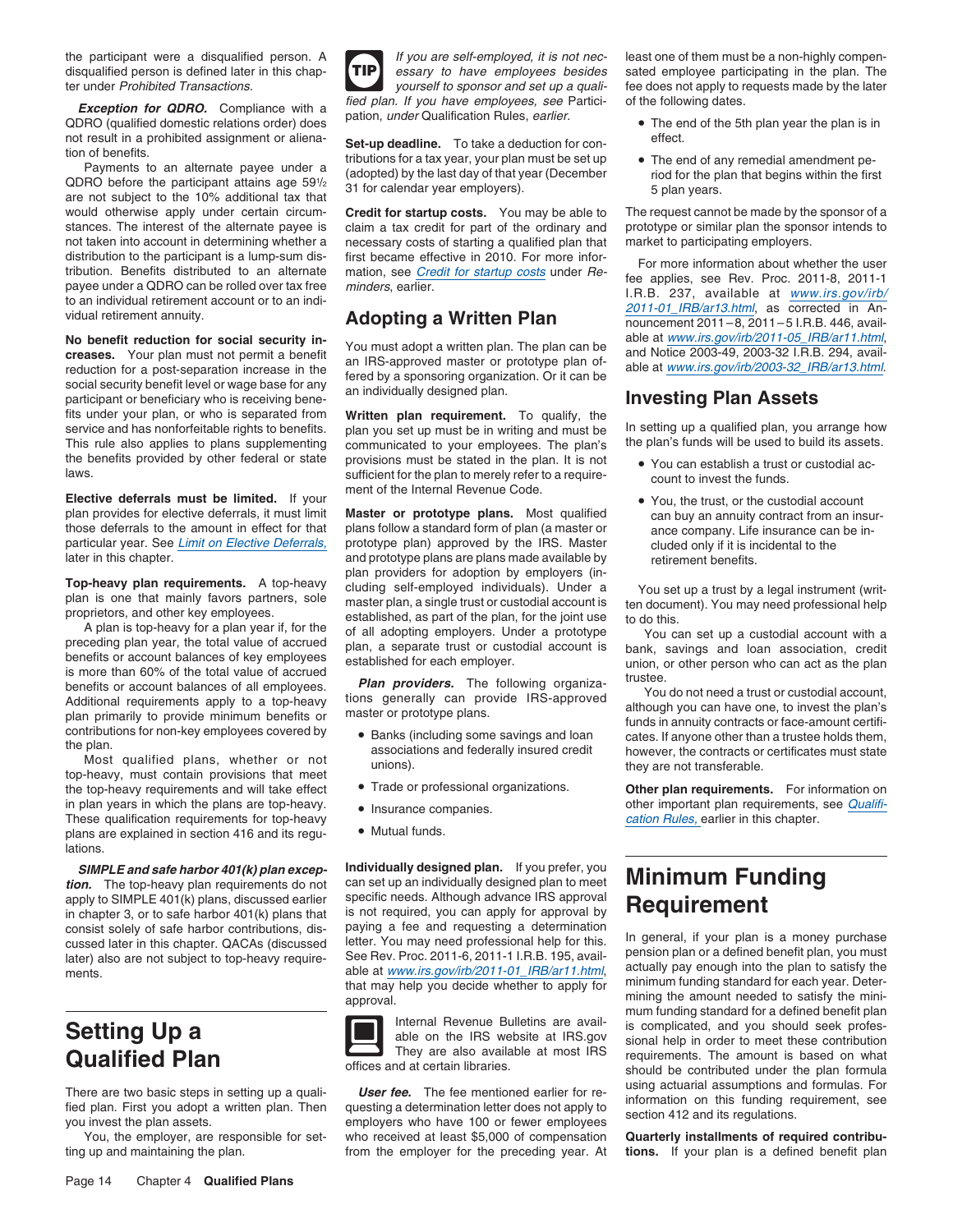you must make quarterly installment payments **and Benefits** it had received them on the last day of the of the required contributions. If you do not pay of the required contributions. If you do not pay<br>the full installments timely you may have to pay. Your plan must provide that contributions or

**Due dates.** The due dates for the install-<br>ments are 15 days after the end of each quarter.<br>For a calendar-year plan, the installments are<br>due April 15, July 15, October 15, and January<br>due April 15, July 15, October 15,

payment. **calendar years.** 

will be considered timely if made by 8<sup>1</sup>/<sub>2</sub> months

butions on your own behalf. See *Employee* **Employee Contributions** generally tax free until distributed by the plan.<br>*Contributions* and *Elective Deferrals* later.

**Contributions deadline.** You can make de-<br>ductible contributions for a tax year up to the due<br>your contributions. Even though these em-

contributions on behalf of yourself only if you see Regulations sections  $1.401(k)$ -2 and for contributions to a defined contribution plan contribution plan contribution plan contribution plan contribution plan contributio have net earnings (compensation) from 1.401(m)-2 for further guidance relating to the (profit-sharing plan or money purchase pension self-employment in the trade or business for nondiscrimination rules under sections 401(k self-employment in the trade or business for nondiscrimination rules under sections 401(k) plan) cannot be more than 25% of the compen-<br>which the plan was set up. Your net earnings and 401(m). which the plan was set up. Your net earnings and 401(m).<br>must be from your personal services not from which is not from the plan. If must be from your personal services, not from eligible employees participating in the plan. If<br>your investments. If you have a net loss from **When Contributions** you are self-employed, you must reduce this your investments. If you have a net loss from **When Contributions**<br>self-employment, you cannot make contribu-<br>tions for yourself for the year, even if you can<br>contribute for common-law employees based on You generally appl

other annual additions you can make each year the tensions).<br>for plan participants. There are also limits on the tensions). amount you can deduct. See Deduction Limits, 2. The plan was established by the end of the taken into account for each employee in later. previous year. 2010 is \$245,000 (same for 2011).

the full installments timely, you may have to pay Your plan must provide that contributions or<br>interest on any underpayment for the period of benefits cannot exceed certain limits. The limits<br>the underpayment.<br>**Due dates.** 

- Installment percentage. Each quarterly in-<br>stallment must be 25% of the required annual sation for his or her highest 3 consecutive<br>stallment must be 25% of the required annual sation for his or her highest 3 consecutive
	-

after the end of that year. **and other additions (excluding earnings)** to the See Prohibited Transactions, later. account of a participant cannot exceed the lesser of the following amounts.

- 
- 

Participants may be permitted to make nonde- **Deduction Limits** ductible contributions. Even though these em-<br>plot a tax year up to the deduction limit for your contributions to a<br>plot experiment of the deductible the qualified plan depends on the kind of plan you date of your return (plus extensions) for that ployee contributions are not deductible, the qualified year. later years. Also, these contributions must sat-**Self-employed individual.** You can make isfy the nondiscrimination test of section 401(m). **Defined contribution plans.** The deduction contributions on behalf of vourself only if you. See Bequilations sections 1,401(k)-2,

- There are certain limits on the contributions and 1. You make them by the due date of your<br>other annual additions you can make each year tax return for the previous year (plus ex- Compensation includes elective deferrals.
	-
- subject to the minimum funding requirements, **Limits on Contributions** 3. The plan treats the contributions as though
	- -
- 15 (of the following year). amounts. amounts. https://www.contributions for partners<br>
1.100% of the perticipant's average sampen on Schedule K (Form 1065), Partners'

*Extended period for making contributions.* 2. \$195,000 (same for 2011). **Employer's promissory note.** Your promis-Additional contributions required to satisfy the sory note made out to the plan is not a payment<br>Addition sory note made out to the plan is not a payment<br>minimum funding requirement for a plan year<br>Defined contribution pla minimum funding requirement for a plan year **Defined contribution plan.** For 2010, a de- that qualifies for the deduction. Also, issuing this fined contribution plan's annual contributions note is a prohibited transaction subject to tax.

# **Contributions** 1. 100% of the participant's compensation. **Employer Deduction**<br>2. \$49,000 (same for 2011).

A qualified plan is generally funded by your<br>contributions (discussed later You can usually deduct, subject to limits, contri-<br>in the plan may be permitted to make contribu-<br>in the plan may be permitted to make contribu-<br>t

- **Employer Contributions** ing requirements are met. **•** Elective deferrals (discussed later) are not subject to the limit.
	-
	-

### Table 4–1. **Carryover of Excess Contributions Illustrated—Profit-Sharing Plan (000's omitted)**

|      | Year | Participants'<br>compensation | Participants'<br>share of<br>reauired<br>contribution<br>(10% of<br>annual profit) | <b>Deductible</b><br>limit for<br>current<br>year (25% of<br>compensation) | <b>Contribution</b> | <b>Excess</b><br>contribution<br>carryover<br>used <sup>1</sup> | Total<br>deduction<br>including<br>carryovers | <b>Excess</b><br>contribution<br>carryover<br>available at<br>end of year |
|------|------|-------------------------------|------------------------------------------------------------------------------------|----------------------------------------------------------------------------|---------------------|-----------------------------------------------------------------|-----------------------------------------------|---------------------------------------------------------------------------|
| 2007 | .    | \$1,000                       | \$100                                                                              | \$250                                                                      | \$100               | \$0                                                             | \$100                                         | \$0                                                                       |
| 2008 | .    | 400                           | 165                                                                                | 100                                                                        | 165                 | 0                                                               | 100                                           | 65                                                                        |
|      | 2009 | 500                           | 100                                                                                | 125                                                                        | 100                 | 25                                                              | 125                                           | 40                                                                        |
| 2010 | .    | 600                           | 100                                                                                | 150                                                                        | 100                 | 40                                                              | 140                                           |                                                                           |
|      |      |                               |                                                                                    |                                                                            |                     |                                                                 |                                               |                                                                           |

Chapter 4 **Qualified Plans** Page 15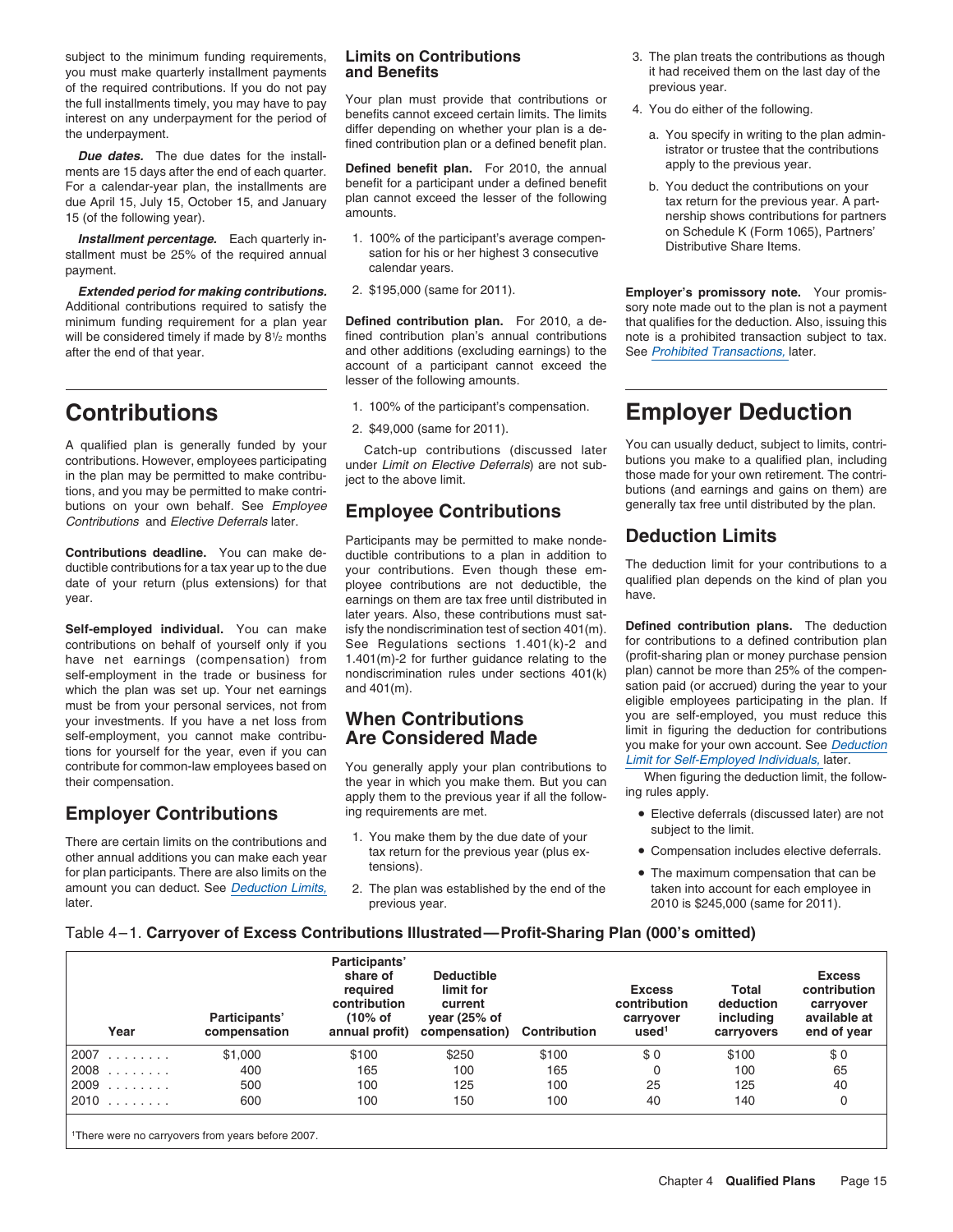contributions to a defined benefit plan is based 25% of the participating employees' compensa- you can make matching contributions for an on actuarial assumptions and computations. tion for that year. For purposes of this limit, a employee who makes an elective deferral to Consequently, an actuary must figure your de-<br>
tribution) plan. However, this percentage limit provide that you will contribute 50 cents for each<br>
tribution) plan. However, this percentage limit provide that you will contr



If you make contributions for yourself, you need<br>to make a special computation to figure your<br>maximum deduction for these contributions.<br>Compensation is your net earnings from<br>self-employment, defined in chapter 1. This de

- 
- The deduction for contributions on your

The deduction for your own contributions<br>and your net earnings depend on each other.<br>For this reason, you determine the deduction for<br>your nondeductible contributions on Form 5330. defer each year under these plans. This l For a particular year. For 2010, the basic limit on Self-Employed or the Rate Worksheet for<br>Self-Employed or the Rate Worksheet for<br>Self-Employed in chanter 5. Then figure your elective deferrals is \$16,500. This amount re- Self-Employed in chapter 5. Then figure your maximum deduction by using the *Deduction*  $\mathsf{Elective}\mathsf{Deferrals}$ 

partner, contributions for yourself are shown on  $\bullet$  A profit-sharing plan. by the shown over the elective deferrals that are not the Schedule K-1 (Form 1065). Partner's Share  $\bullet$  A menoy purchase papeling plan in ovie c the Schedule K-1 (Form 1065), Partner's Share <br>
• A money purchase pension plan in exisof Income, Deduction, Credits, etc., you get from tence on June 27, 1974, that included a<br>the partnership.) salary reduction arrangement on that da

tribution) plan. However, this percentage limit In figuring the deduction for contribu-<br>tions, you cannot take into account any<br>contributions or benefits that are more<br>cannot take into account any<br>contributions or benefits that are more<br>cannot be be called the contribut

The deduction for one-half of your The 10% excise tax does not apply to any contri-<br>self-employment tax. bution made to meet the minimum funding re-  $SIMPLE 401(k) Plan$  in chapter 3. The deduction for contributions on your quirements in a money purchase pension plan<br>behalf to the plan. behalf to the plan.<br> **Distributions.** Certain rules apply to distribu-<br>
When calculating the deduction for one-half of<br>
trade or business for which the plan is set up the<br>
trade or business for which the plan is set up the When calculating the deduction for one-half of trade or business for which the plan is set up, the self-employment tax, the deduction for difference is not subject to this excise tax. See self-employment tax, the deduction for difference is not subject to this excise tax. See<br>self-employed health insurance is disregarded. Minimum Funding Requirement earlier. self-employed health insurance is disregarded. Minimum Funding Requirement, earlier. **Limit on Elective Deferrals**

- A profit-sharing plan.
- 

If you contribute more to the plans than you can **Restriction on conditions of participation.** you in the year of contribution. Your employees' deduct for the year, you can carry over and The plan cannot require, as a condition of par- elective deferrals other than designated Roth deduct the difference in later years, combined ticipation, that an employee complete more than contributions are tax free until distributed from with your contributions for those years. Your 1 year of service. The plan. Elective deferrals are included in

**Defined benefit plans.** The deduction for combined deduction in a later year is limited to **Matching contributions.** If your plan permits,

From the limits discussed earlier under Limits on<br>Contributions and Benefits. However, your de-<br>duction for contributions to a defined benefit<br>plan can be as much as the plan's unfunded<br>current liability.<br>Contributions to

Excise Tax for<br>Deduction Limit for **Excise Tax for** Excess) Employee compensation limit. No more<br>Self-Employed Individuals Contributions Contributions butions other than elective deferrals in 2010. This limit remains the same in 2011.

• The deduction for one-half of your **Special rule for self-employed individuals.** discussed earlier under Qualification Rules. For

Worksheet for Self-Employed in chapter 5. **Elective Deferrals** salary reduction contributions and elective de-<br>**If a chapter in chapter 1. for a ferrals.** If, in conjunction with other plans, the **Where To Deduct (401(k) Plans)** deferral limit is exceeded, the difference is in-<br>Cluded in the employee's gross income.

**CONTIDUTIONS**<br>
Contributions<br>
Deduct the contributions you make for your qualified plan can include a cash or de-<br>
Deduct the contributions A 401(k) plan can<br>
Deduct the contributions on your tax return. For<br>
can choose t

- 
- 

salary reduction arrangement on that date. **Treatment of contributions.** Your contributions to your own 401(k) plan are generally de-<br>**Carryover of Partnership.** A partnership can have a 401(k) ductible by you for the year they are contributed<br>to the plan. Matching or nonelective contribu-<br>tions made to the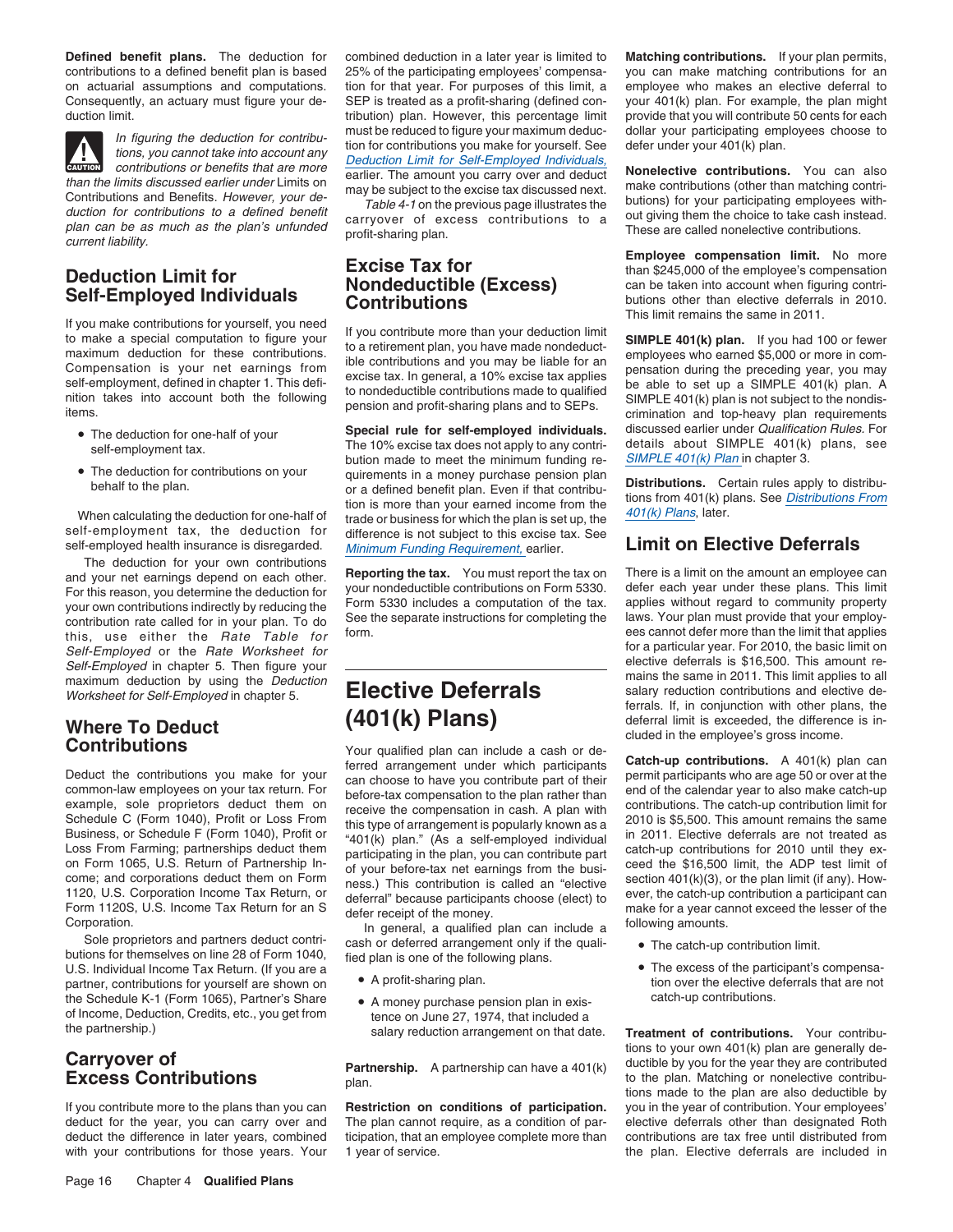unemployment (FUTA) tax. in the absence of an investment election by the ice. These contributions are subject to special

employee.<br> **Forfeiture.** Employees have a nonforfeitable<br>
right at all times to their accrued benefit attribu-<br> **Contained a propertion contribution crupper and Motice requirements.** Each employee eligi-

by a different percentage. These contributions ral percentage (including zero, if desired). If an Feature will encourage employees' saving for the default deferral percentage must meet the **Excess Deferrals**<br>
retirement and will help your plan pass nondis-<br>
crimination testing (if applicable). For more infor-

**ment.** Under an eligible automatic contribution<br>arrangement (EACA), a participant is treated as<br>having elected to have the employer make con-<br>tributions in an amount equal to a uniform per-<br>centage of compensation. This a election will remain in place until the participant 5. It must increase to at least 5% in the fol-<br>specifically elects not to have such deferral per-<br>lowing play vear section to have such deferral per-<br>lowing play vear

- The participant must elect the withdrawal<br>no later than 90 days after the date of the<br>first elective contributions under the<br>first elective contributions under the<br>matching contributions on behalf of each<br>first elective
- 

written in a manner calculated to be understood 2. **Nonelective contributions.**You must to stay in the plan, the plan may not be a qualiby the average employee and be sufficiently make nonelective contributions on behalf fied plan. accurate and comprehensive in order to apprise<br>the employee of his or her rights and obligations<br>under the EACA. The notice must include an<br>explanation of the employee's right to elect not<br>to have elective contributions ma time after receipt of the notice before the first attributed to matching or nonelective contribu-<br>
elective contribution is made. The notice also tions under the QACA must be 100% vested for **pensated employees**. The law p elective contribution is made. The notice also tions under the QACA must be 100% vested for **pensated employees.** The law provides tests

wages for social security, Medicare, and federal must explain how contributions will be invested all employees who complete two years of serv-

**Reporting on Form W-2.** You must report the rangement (QACA) is a new type of safe harbor under the QACA, within a reasonable period total amount of employee elective deferrals de-<br>total amount of employee elective deferr total amount of employee elective deferrals de-<br>ferred in boxes 3, 5, and 12 of your employee's and mandatory employer contributions are re-<br>Form W-2. See the Instructions for Forms W-2 quired. If your plan includes a QACA Form W-2. See the Instructions for Forms W-2 quired. It your plan includes a QACA, it will not the average employee, and it must be accurate<br>be subject to the ADP test (discussed later) nor and comprehensive. The notice mu and W-3.<br>the top-heavy requirements (discussed later) nor and comprehensive. The notice must explain<br>Additionally, your plan will not be subject to the tions made on their behalf, or to have contribu-<br>Antions made on their Additionally, your plan will not be subject to the tions made on their behalf, or to have contribu-<br>ACP test if certain additional requirements are tions made at a different percentage than the ACP test if certain additional requirements are tions made at a different percentage than the met. Under a QACA, each employee who is default percentage. Additionally, the notice must Your 401(k) plan can have an automatic enroll- met. Under a QACA, each employee who is default percentage. Additionally, the notice must ment feature. Under this feature, you can auto- eligible to participate in the plan w ment feature. Under this feature, you can auto-<br>matically reduce an employee's pay by a fixed as having elected to make elective deferral con-<br>matically reduce an employee's pay by a fixed as having elected to make electiv matically reduce an employee's pay by a fixed as having elected to make elective deferral con-<br>percentage and contribute that amount to the tributions equal to a certain default percentage ployee. The employee must have a percentage and contribute that amount to the tributions equal to a certain default percentage ployee. The employee must have a reasonable 401(k) plan on his or her behalf unless the em- of compensation. In order to not hav 401(k) plan on his or her behalf unless the em- of compensation. In order to not have default period of time after receiving the notice to make<br>ployee affirmatively chooses not to have his or elective deferrals made, an em elective deferrals made, an employee must such contribution and investment elections prior her pay reduced or chooses to have it reduced make an affirmative election specifying a defer- to the first contributions under the QACA. are elective deferrals. An automatic enrollment employee does not make an affirmative election, **Treatment of** feature will encourage employees' saving for the default deferral percentage must meet the **Excess Defort** 

- 
- 
- 
- 
- 
- 

tributions to the plan if certain conditions are Under the terms of the QACA, you must make out. The distributions is not subject to the The terms of the QACA, you must make tional 10% tax on early distributions. et. either matching or nonelective contributions ac-<br>If the employee takes out part of the excess cording to the following terms.<br>deferral and the income on it, the distribution is

- ITST EIECT efferral and the income.<br>
EACA. The participant must withdraw the entire following amounts and the excess deferral and the employee takes out the excess<br>
The participant must withdraw the entire following amount
	-
	-

right at all times to their accrued benefit attribution<br>table to elective deferrals.<br>**Reporting on Form W-2** You must report the rangement (QACA) is a new type of safe harbor<br>**Reporting on Form W-2** You must report the ran

crimination testing (if applicable). For more infor-<br>mation, see Publication 4674, Automatic 1. It must be applied uniformly. The than the limit for 2010, the employee can have<br>Enrollment 401(k) Plans for Small Businesses. **Eligible automatic contribution arrange-** 3. It must be at least 3% in the first plan year out of any of the plans that permit these distribu-<br>ment. Under an eligible automatic contribution it applies to an employee and t

specifically elects not to have such deferral per<br>
centage made (or elects a different percentage).<br>
There is no required deferral percentage.<br>
Withdrawals. Under an EACA, you may al-<br>
Withdrawals. Under an EACA, you may a low participants to withdraw their automatic con-<br>tributions to the plan if certain conditions are Under the terms of the OACA you must make out. The distribution is not subject to the addi-

• The participant must withdraw the entire defollowing amounts. The deferral by April 15, the amount will be considamount of EACA default contributions, in-<br>
a. An amount equal to 100% of elective equirements of the plan. unless the distributed<br>
cluding any earnings thereon. cluding any earnings thereon. a. An amount equal to 100% of elective requirements of the plan, unless the distributed<br>deferrals, up to 1% of compensation. amount is for a non-highly compensated emamount is for a non-highly compensated em-

If the plan allows withdrawals under the ployee who participates in only one employer's b. An amount equal to 50% of elective de- EACA, the amount of the withdrawal other than 401(k) plan or plans. ferrals, from 1% up to 6% of compensa- the amount of any designated Roth contribu- tion. **Excess not withdrawn by April 15.** If the tions must be included in the employee's gross employee does not take out the excess deferral income for the tax year in which the distribution Other formulas may be used as long as by April 15, 2011, the excess, though taxable in is made. The additional 10% tax on early distri- they are at least as favorable to non-highly 2010, is not included in the employee's cost butions will not apply to the distribution. compensated employees. The rate of match- basis in figuring the taxable amount of any even- ing contributions for highly compensated em- *Notice requirement.* Under an EACA, em- tual benefits or distributions under the plan. In ployees, including yourself, must not exceed ployees must be given written notice of the effect, an excess deferral left in the plan is taxed the rates for non-highly compensated em- terms of the EACA within a reasonable period of twice, once when contributed and again when ployees. time before each plan year. The notice must be distributed. Also, if the entire deferral is allowed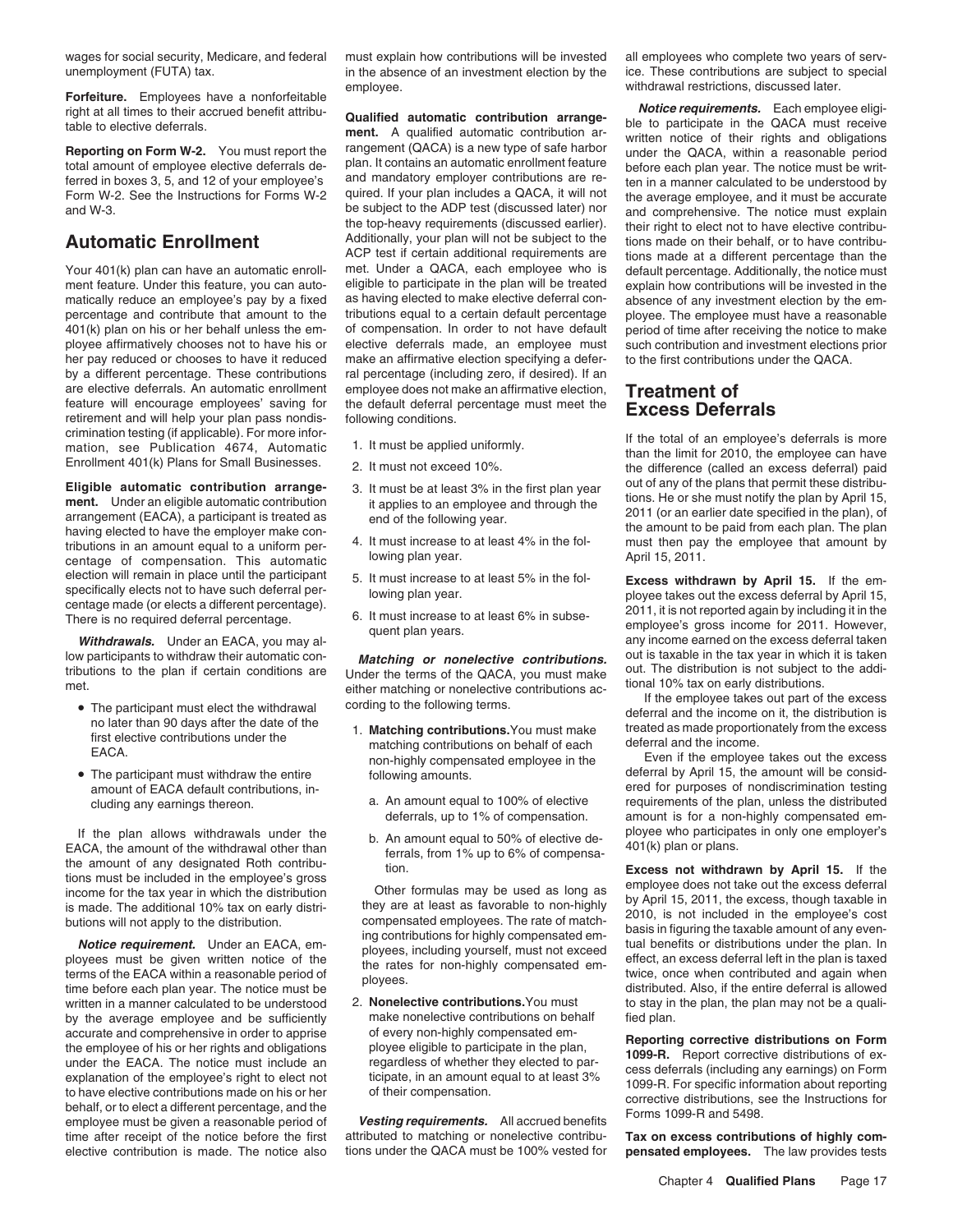to detect discrimination in a plan. If tests, such These mandatory matching and nonelec- • On account of the employee's being disas the actual deferral percentage test (ADP test) tive contributions must be immediately 100% abled, or (see section  $401(k)(3)$ ) and the actual contribu-<br>tion percentage test (ACP test) (see section restrictions. tion percentage test (ACP test) (see section  $(401(m)(2))$ , show that contributions for highly<br>
compensated employees are more than the test<br>
limits for these contributions, the employer may<br>
have to pay a 10% excise tax. Report the tax on<br>
Form 5330. The ADP test does a QACA. Also, the ACP test does not apply to The other requirements for a 401(k) plan, the plan, or these plans if certain additional requirements including withdrawal and vesting rules, must<br>also be met for your plan to qualify as a safe . If a rollover contribution was made to the

rals, employee contributions, or employer<br>matching or nonelective contributions that are **Qualified Roth** made a designated Roth contribution to<br>more than the amount permitted under the ADP more than the amount permitted under the ADP **Contribution Program** 



If you meet the requirements for a safe harbor<br>401(k) plan, you do not have to satisfy the ADP<br>test, nor the ACP test, if certain additional re-<br>quirements are met. For your plan to be a safe and determined the amount of e

- - make matching contributions according poses, including: to the following rules.
		-
		-
		- for highly compensated employees, **•** Required distributions, and including yourself, must not exceed<br>the rates for non-highly compen-<br>in the plan by the required beginning data
	- sation.  $59\frac{1}{2}$ ,  $59\frac{1}{2}$ ,  $59\frac{1}{2}$ ,  $59\frac{1}{2}$ ,  $59\frac{1}{2}$ ,  $59\frac{1}{2}$

If the plan fails the ADP or ACP testing,<br>and the failure is not corrected by the must be maintained in a separate Roth account.<br>However, unlike other elective deferrals, designated Follover from another account can be mad nated Roth contributions are not excluded from and designate roth contributions are not excluded from designation of the same plan Roth roll-<br>employees' gross income, but qualified distribu- additional information on these tions from a Roth account are excluded from

tions.<br>to the maximum amount of elective deferrals **Reporting Requirements**<br>to the maximum amount of elective deferrals **Reporting Requirements**<br>excludable from gross income for the year<br>1. Matching or nonelective contribu 1. **Matching or nonelective contributions.** (\$16,500 for 2010 and 2011, \$22,000 if age 50 You must report a contribution to a Roth account (\$16,500 for 2010 and 2011, \$22,000 if age 50 You must make matching or nonelective You must make matching or nonelective or over) less the total amount of the employee's on Form W-2 and a distribution from a Roth<br>contributions according to one of the fol- elective deferrals not designated as Roth contricontributions according to one of the fol- elective deferrals not designated as Roth contri-

Designated Roth deferrals are treated the a. Matching contributions. You must same as pre-tax elective deferrals for most pur-

- The annual individual elective deferral limit **Distributions** i. You must contribute an amount (total of all designated Roth contributions
	- equal to 50% of each non-highly employer annual contributions—the lesser publication 575.<br>compensated employee's elective of 100% of compensation or \$49,000 for of 100% of compensation or \$49,000 for deferrals, from 3% up to 5% of com- 2010 (same for 2011) and subject to **Required Distributions** pensation. cost-of-living adjustment thereafter,
		-
		-
		-

 $59\frac{1}{2}$ .

- 
- 

- 
- are met.<br>
also be met for your plan to quality as a safe of the employee's designated Roth account from<br>
The tax for the year is 10% of the excess harbor 401(k) plan.<br>
contributions for the plan year ending in your tax<br>
ye

Since 2006 was the first year an employee<br>1.401(m)-2 for further guidance relating to the Under this program an eligible employee can<br>1.401(m)-2 for further guidance relating to the<br>nondiscrimination rules under sections 4

employees' gross income. available at www.irs.gov/irb/2010-51\_IRB/ar11.<br>html A distribution from a designated Roth ac-<br>ac-

lowing formulas. **Example 20 and 1099-R** instructions for detailed information.

equal to 100% of each non-highly and traditional, pre-tax elective defer-<br>
Amounts paid to plan participants from a qualicompensated employee's elective rals)—\$16,500 for 2010 (same for 2011), fied plan are called distributions. Distributions compensated employee's elective rals)—\$16,500 for 2010 (same for 2011), fied plan are called distrib deferrals, up to 3% of compensa-<br>
ions, or periodic, such as lump-sum distribu-<br>
ions, or periodic, such as annuity payments.<br>
Also, certain loans may be treated as distribuii. You must contribute an amount • Determining the maximum employee and tions. See Loans Treated as Distributions in equal to 50% of each non-highly employer annual contributions — the lesser  $p_{\text{unblication}}$   $575$ 

iii. The rate of matching contributions • Nondiscrimination testing, A qualified plan must provide that each partici-<br>for highly compensated employees.

- the rates for non-nighty compen-<br>sated employees. The plan by the required beginning date<br>(defined later), or (defined later), or
- b. **Nonelective contributions.** You must **Qualified Distributions** Begin receiving regular periodic distribu-<br>make perceiving contributions without **Qualified Distributions** make nonelective contributions, without **QUAIITIEG DISTRIBUTIONS** tions by the required beginning date in anregard to whether the employee made<br>
elective deferrals, on behalf of all<br>
made after the employee's nonexclusion period<br>
made after the employee's nonexclusion period<br>
in the participant or over the joint<br>
gible to partic at least 3% of the employee's compen- • On or after the employee attains age designated beneficiary (or over a shorter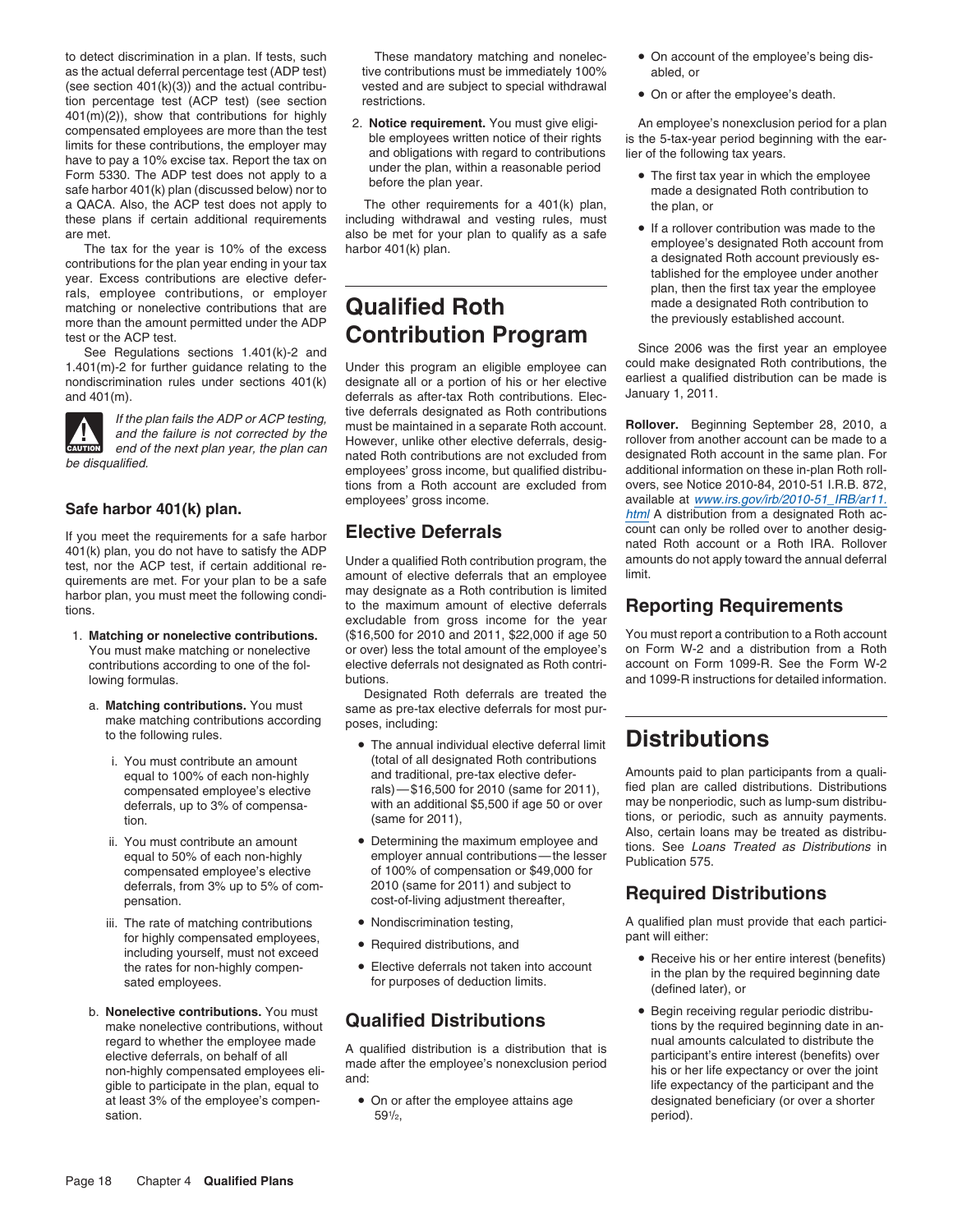each qualified plan. You cannot satisfy the re-<br>
ship. For the rules on hardship distribu-<br>
employee and beneficiary. quirement for one plan by taking a distribution tions, including the limits on them, see c. A period of 10 years or longer.<br>from another. The plan must provide that these Regulations section 1.401(k)-1(d). rules override any inconsistent distribution op-<br>tions previously offered.

of a qualified plan participant is to be distributed<br>
(other than as an annuity), the plan administration of the tax on early distributions in the plan. See Employee<br>
to must figure the minimum amount required to<br>
tors dis tor must figure the minimum amount required to be distributed each distribution calendar year.<br>This minimum is figured by dividing the account **Qualified reservist distributions.** A qualified **and the construction** 

- 
- 

pant reached age 70<sup>1</sup>/<sub>2</sub>. For more information, cluding the 10-year tax option or capital see Tax on Excess Accumulation in Publication treatment of a lump-sum distribution. see Tax on Excess Accumulation in Publication.

treated as a distribution for the starting year. on an after-tax basis. Also, a distribution from a more as the payor must withhold 20% of the starting year is the year in which the partici-<br>Anonated Both account is that w (The starting year is the year in which the partici-<br>
pant meets (1) or (2) above, whichever applies.) conditions are met. See Qualified distributions

Generally, distributions cannot be made until balance in a qualified retirement plan that is not • For periodic distributions, withholding is one of the following occurs.

- abled, or otherwise severs employment. quired Distributions, earlier. the taxable part is withheld.
- The plan ends and no other defined contri- 2. Any of a series of substantially equal pay-
- In the case of a 401(k) plan that is part of

These distribution rules apply individually to  $r = r$  reaches age 59 $\frac{1}{2}$  or suffers financial hard-

The employee becomes eligible for a qual-<br>  $\begin{array}{ccc} 3. & A$  hardship distribution.<br>  $\end{array}$  4. The portion of a distribution that represents



This minimum is figured by dividing the account **Qualified reservist distributions.** A qualified<br>balance by the applicable life expectancy. For reservist distribution is a distribution from an IRA 6. Dividends on employer details on figuring the minimum distribution, see or an elective deferral account made after Sep- 7. The cost of any life insurance coverage<br>Tax on Excess Accumulation in Publication 575. tember 11, 2001, to a military res tember 11, 2001, to a military reservist or a provided under a qualified retirement plan.<br>member of the National Guard who has been member of the National Guard who has been<br> **Required beginning date.** Generally, each called to active duty for at least 180 days or for a sumilar items designated by the IRS in<br>
participant must receive his or her entire butions of benefits from the plan by the required IRA. The additional 10% tax on early distributions does not apply to a qualified reservist distri-<br>A norticipant must begin to reacing distribution. bution.<br>
bution.

age 70<sup>1/2</sup>.<br>
2. Calendar year in which he or she retires<br>
to me tax in the year they are distributed. Since<br>
from employment with the employer main-<br>
taining the plan.<br>
However, the plan may require the participant to<br>
b

year after the participant reaches age 70<sup>1</sup>/<sub>2</sub> even on whether they are made periodically over sev-<br>if the participant has not retired.<br>If the participant is a 5% owner of the em-<br>ployer maintaining the plan, the partici begin receiving distributions by April 1 of the first Payments in Publication 575 for a detailed **More information**. For more information year after the calendar year in which the partici-<br>year after the calendar year in w year after the calendar year in which the partici- description of how distributions are taxed, in-<br>net reached age 70%. For more information. cluding the 10-year tax option or capital gain 590.

Note. A recipient of a distribution from a

part meets (1) or (2) above, whichever applies.) conditions are met. See *Qualified distributions*<br>
After the starting year, the participant must re-<br>
under *Cualified Roth Contribution Program*, ear-<br>
December 31 of that

- The employee retires, dies, becomes dis- <sup>1.</sup> A required minimum distribution. See **Re-** For nonperiodic distributions, 10% of the
	- The plan ends and no other defined contri-<br>
	bution plan is established or continued.<br>
	is withheld or not enough tax is withheld, the or not enough tax is withheld, the orinough tax is withheld, the
		-
- b. The joint lives or life expectancies of the
- 
- 
- **Minimum distribution.** If the account balance<br>
of a qualified plan participant is to be distributed **A.** Certain distributions listed above may contributions to the plan. See *Employee* taxable amounts, below.
	-
	-
	-
	-

A participant must begin to receive distribu-<br>
A participant must begin to receive distribu-<br>
April 1 of the first year after the later of the **Tax Treatment**<br>
April 1 of the first year after the later of the **Tax Treatmen** 1. Calendar year in which he or she reaches Distributions from a qualified plan minus a pro-<br>age  $70\frac{1}{2}$ . That Distributions from a qualified plan minus a pro-<br>able parts of the taxable and nontax-<br>able parts of the r

Withholding requirement. If, during a year, a 575.<br>S75. Note. A recipient of a distribution from a qualified plan pays to a participant one or more **Distributions after the starting year.** The designated Roth account will have a cost basis eligible rollover distributions (defined earlier) distribution required to be made by April 1 is since designated Roth contributio distribution required to be made by April 1 is since designated Roth contributions are made that are reasonably expected to total \$200 or treated as a distribution for the starting year. on an after-tax basis. Also a distr

**Figible rollover distribution.** This is a dis-<br>**Plans** tributions. If the participant does<br>tribution of all or any part of an employee's rules apply.

- 
- 

In the case of a 401(k) plan that is part of **recipient** of recipient of a distribution may have to make a profit-sharing plan, the employee a The employee's life or life expectancy. estimated tax payments. For more inform a. The employee's life or life expectancy. estimated tax payments. For more information,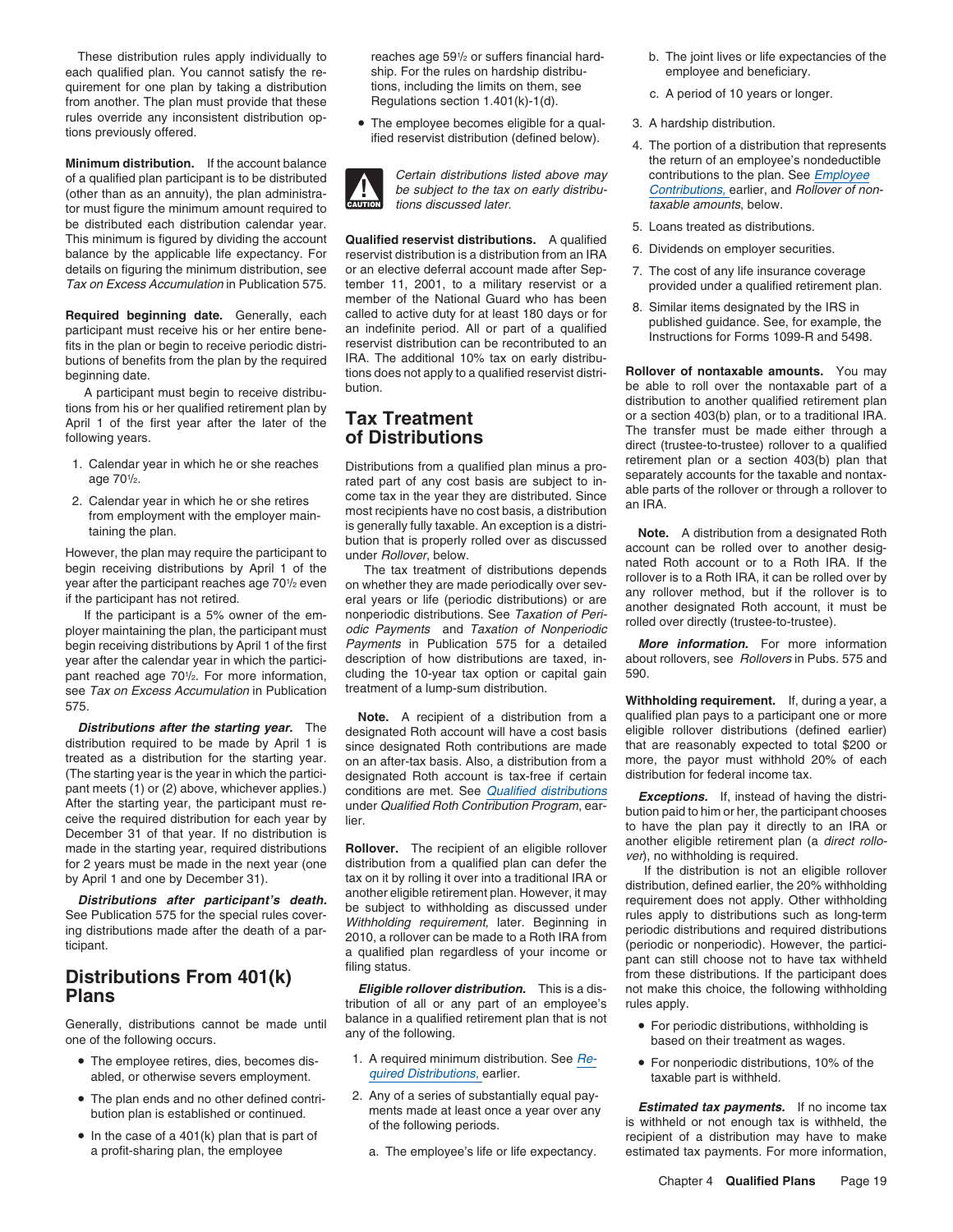lication 575. pectancies of the employee and his or her structions for more information.

- 1. That the distribution may be directly trans-<br>from service if the separation occurred<br>frace is the separation occurred proposition is amended to provide for a
- 2. That tax will be withheld from the distribu-
- 3. That the distribution will not be subject to the amount allowable as a medical ex-<br>tax if transferred to an eligible retirement<br>nense deduction (determined without re-
- 

able at *WWW.ITS.gov/ITD/2009-39\_IFIB/8114.11011,*<br>contains two updated safe harbor section 402(f) or matching employer contributions (ex-<br>notices that plan administrators may provide re-<br>cipients of eligible rollover dist notice must be amended to reflect this. Notice deferrals. deterministic example amendment takes effect. 2010-84, 2010-51 I.R.B. 872, available at <u>www</u>. • Made because of an IRS levy on the plan. The tax is \$100 per participant or alternate irs.gov/irb/2010-51\_IRB/ar11html contains gui-<br>dance on how to modify a 402(f) notice for <br>e Made as a qualified reservist distribution. cannot be more than \$500,000 during the tax dance on how to modify a 402(f) notice for • Made as a qualified reservist distribution. cannot be more than \$500,000 during the tax

must be provided no less than 30 days and no

*Method of notice.* The written notice must be provided individually to each distributee of an Tax-Favored Accounts. See the form instruc-<br>be provided individually to each distribution Posting of the potice tions for additional information about this tax. eligible rollover distribution. Posting of the notice is not sufficient. However, the written require-<br>ment may be satisfied through the use of elec-<br>
Tax on Excess Benefits be-tween the plan and a disqualified person that are

If a distribution is made to an employee under<br>the plan before he or she reaches age 59<sup>1</sup>/<sub>2</sub>, the **Reporting the tax.** Include on Form 1040, line her own interest.<br>A analogoe may have to pay a 10% additional tax 59, any the plan before he or she reaches age 59%, the **reporting the tax**. Include of Form 1940, the the own interest.<br>
employee may have to pay a 10% additional tax 59, any tax you owe for an excess benefit. On<br>
on the distribu

- Made to a beneficiary (or to the estate of cussed under *Lump-Sum Distributions* in Fubile<br>the employee) on or after the death of the cation 575.<br> **Excise Tax on Reversion of** the contract of the contract of the contract
- Made due to the employee having a quali-fying disability. **Plan Assets**
- Made as part of a series of substantially

**Section 402(f) Notice.** If a distribution is an under this exception, except in the case of **Notification of Significant**<br>
eligible rollover distribution, as discussed ear-<br>
lier, you must provide a written notice to the recipient that explains the following rules regard-<br>ing such distributions. period.) https://whichever is the longer An employer or the plan will have to pay an<br>excise tax if both the following occur.

- 
- Made to an alternate payee under a • The plan administrator fails to notify the
- Made to an employee for medical care up
- Timely made to reduce excess contribu-<br>
crual.
- 
- 
- 
- 
- Timing of notice. The notice generally EACA. **EXALL FROM EACA.** Case of a multi-employer plan, on the plan.

more than 90 days before the date of a distribu-<br>tion.<br>**Method of notice** The written notice must on Qualified Plans (Including IRAs) and Other<br>**Method of notice** The written notice must on Qualified Plans (Including IRAs)

met. See Regulations section 1.401(a)-21. If you are or have been a 5% owner of the below.) If you are a disqualified person who<br>Example business maintaining the plan, amounts you re-<br>The an aprohibited transaction, you mu **Tax on failure to give notice.** Failure to business maintaining the plan, amounts you re-<br>give 402(f) notice will result in a tax of \$100 for<br>each failure, with a total not exceeding \$50,000<br>per calendar year. The tax wil

disqualified person.<br>**Tax on Early Distributions** owner, see section 416. 2. Any act of a fiduciary by which he or she

clude in income.<br>**Lump-sum distribution.** The amount subject involves plan income or assets.<br>**Exceptions.** The 10% tax will not apply if dis-<br>to the additional tax is not eligible for the optional 4. Any of the following a **Exceptions.** The 10% tax will not apply if dis-<br>tributions before age 59<sup>1</sup>/<sub>2</sub> are made in any of the methods of figuring income tax on a lump-sum and a disqualified person. tributions before age 59½ are made in any of the  $\;\;\;\;$  methods of figuring income tax on a lump-sum  $\;\;\;\;$  and a disqualified person. following circumstances. distribution. The optional methods are dis-<br>
• Made to a beneficiary (or to the estate of cussed under *Lump-Sum Distributions* in Publi- a. Selling, exchanging, or leasing prop-<br>
erty.

A 20% or 50% excise tax is generally imposed **Exemption.** Certain transactions are exempt equal periodic payments beginning after on the cash and fair market value of other prop- from being treated as prohibited transactions. separation from service and made at least erty an employer receives directly or indirectly For example, a prohibited transaction does not

see Withholding Tax and Estimated Tax in Pub-<br>the employee or the joint lives or life ex-<br>on Schedule I of Form 5330. See the form in-

- Final the distinction may be directly tans<br>
ferred to an eligible retirement plan and<br>
information about which distributions are<br>
eligible for this direct transfer.<br>
eligible for this direct transfer.<br>
eligible for this di
- The plan administrator fails to notify the tion if it is not directly transferred to an  $QDRO$ .<br>
e Made to an employee for medical care up anizations representing them of the re-<br>
ganizations representing them of the re-

tax if transferred to an eligible retirement<br>
plan within 60 days after the date the re-<br>
cipient receives the distribution.<br>
4. Certain other rules that may be applicable.<br>
4. Certain other rules that may be applicable.<br>

Notice 2009-68, 2009-39 I.R.B. 423, avail-<br>  $\frac{1}{2}$  tions under a 401(k) plan.<br>
The notice must be written in a manner calable at www.irs.gov/irb/2009-39\_IRB/ar14.html, . Timely made to reduce excess employee culated to be understood by the average plan plan allows in-plan Roth rollovers, the 402(f) • Timely made to reduce excess elective vided within a reasonable time before the notice must be amended to reflect the deferrals.

in-plan Roth rollovers. we we are missible withdrawal from an year. It is imposed on the employer, or, in the

ment may be satisfied through the use of elec-**Tax on Excess Benefits** tween the plan and a disqualified person that are tronic media if certain additional conditions are<br>met. See Regulations section 1.401(a)-21. If you are or have been a 5% owner of the pelow.) If you are a disgualified person who

- 
- 
- 
- -
	-
	-

annually for the life or life expectancy of from a qualified plan. If you owe this tax, report it take place if you are a disqualified person and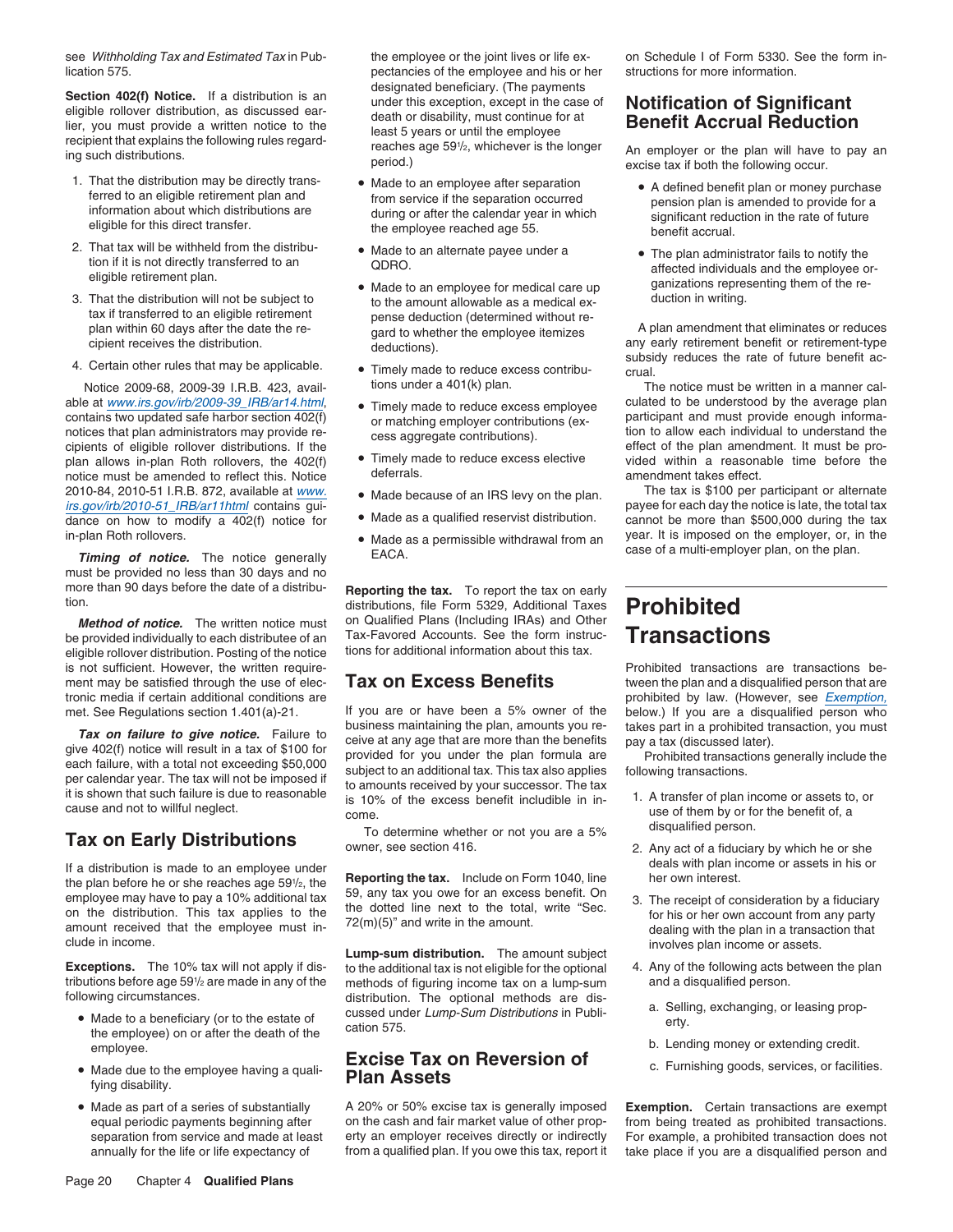receive any benefit to which you are entitled as a **Tax on Prohibited** plan participant or beneficiary. However, the **Transactions Reporting**<br>benefit must be figured and paid under the same **Transactions**<br>terms as for all other participants and beneficia-<br>The initial tax on a probibited tra terms as for all other participants and beneficia-<br>ries. For other transactions that are exempt, see<br>the amount involved fax against fraction is 15%

- 
- 
- 
- 
- - a corporation that is an employer or em-<br> **b** The money and fair market value of any ily determinable fair value.
	-
	-
- descendant, or any spouse of a lineal descendant.) The day the IRS assesses the tax.
- of which (or in which) any direct or indirect on the completed.<br>
owner described in (1) through (5) holds rated or unincorporated).
	-
	-
	-
- 
- in  $(3)$ ,  $(4)$ ,  $(5)$ , or  $(7)$ .
- 10. Any disqualified person, as described in correct the transaction.

ries. For other transactions that are exempt, see<br>section 4975 and the related regulations.<br>**Disqualified person.** You are a disqualified not corrected within the taxable period, an addi-<br>person if you are any of the follo imposed. For information on correcting the<br>1. A fiduciary of the plan.<br>2. A person providing services to the plan.<br>2. A person providing services to the plan.<br>2. A person providing services to the plan.<br>5500-SF if the plan

3. An employer, any of whose employees are  $\frac{1}{2}$ . An employer, any of whose employees are  $\frac{1}{2}$ . An employee organization, any of whose than a fiduciary acting only as such). If more than 100 participants at the be

ses of stock entitled to vote, or the total prohibited transaction is the greater of the fol-<br>value of shares of all classes of stock of lowing amounts. value of shares of all classes of stock of lowing amounts.

- ployee organization described in (3) or **Filmer market value of any** ployee organization described in (3) or property given.<br>(4) **Filmer plan holds no employer securities.**
- The money and fair market value of any b. The capital interest or profits interest of • The money and fair market value of any • The plan is not a multiemployer plan.<br>a partnership that is an employer or em- property received.

ployer or an employee organization<br>described in (3) or (4).<br>**Taxable period.** The taxable period starts on<br>the transaction date and ends on the earliest of<br>the following days.<br>described in (1), (2), (3), or (5). (A member<br>

- 
- 
- 

tate.<br>B. An officer, director (or an individual having plan in a worse financial position than if you had<br>powers or responsibilities similar to those acted under the highest fiduciary standards.<br>powers or responsibilities

ployee (earning 10% or more of the yearly you usually have an additional 90 days after the 5500-EZ for the final plan year to plan assets have been distributed. wages of an employer) of a person de- elay the IRS mails a notice of deficiency for the scribed in (3), (4), (5), or (7). 100% tax to correct the transaction. This correc-<br>9. A 10% or more (in capital or profits) part-<br>ner or joint venturer of a person described can be extended if either of the following occu

- 
- 

section 501(c)(22) trust is permitted to **If you correct the transaction within this period**, **CAUTION** even if the total plan assets have al-<br>make payments under section 4223 of ER- the IRS will abate, credit, or refund t make payments under section 4223 of ER- the IRS will abate, credit, or refund the 100% ways been less than \$100,000 for plans begin-<br>ISA. and on or before December 31, 2006, and

- 
- The plan meets the conditions for being 5. Any direct or indirect owner of 50% or for the entire tax.<br>The plan meets the conditions for being exempt from the requirements that the more of any of the following. a. The combined voting power of all clas-<br>**Amount involved.** The amount involved. The amount involved in a
	-
	-
	-

a partnership that is an employer or em-<br>ployee organization described in (3) or<br>(4). If services are performed, the amount in-<br>volved is any excess compensation given or must file Form 5500 or Form 5500-EZ, as appro-<br>must volved is any excess compensation given or mustifue Form 5500 or Form 5500-EZ, as appro-<br>c. The beneficial interest of a trust or unin-<br>corporated enterprise that is an em- Form 5500-SF.

of a family is the spouse, ancestor, lineal **•** The day the IRS mails a notice of defi-<br>descendant or any spouse, ancestor, lineal **•** The day the IRS mails a notice of defi-<br>descendant or any spouse, ancestor, lineal de-<br>

- The plan covers only you (or you and your 7. A corporation, partnership, trust, or estate The day the correction of the transaction is spouse) and you (or you and your spouse) of which (or in which) any direct or indirect exergencies
	- 50% or more of any of the following.<br>Payment of the 15% tax. Pay the 15% tax extended and provided and provided in a business su% or more or any or the following.<br>a. The combined voting power of all clas-<br>ses of stock entitled to vote or the total<br>ses of stock entitled to vote or the total<br>sess of stock entitled to vote or the total<br>sess of stock

value of shares of all classes of stock of<br>a corporation. Correcting a prohibited transaction. If you<br>b. The capital interest or profits interest of<br>a disqualified person who participated in a<br>a nannual return on Form 5500

of officers or directors), a 10% or more **Correction period.** If the prohibited trans-<br>shareholder or highly compensated em-<br>shareholder or highly compensated em-<br>contribution is not corrected during the taxable period. Th shareholder, or highly compensated em- action is not corrected during the taxable period, that plan year. All plans should file a Form<br>plovee (earning 10% or more of the vearly you usually have an additional 90 days after

> 5500-EZ. The total plan assets are more than • The IRS grants reasonable time needed to \$250,000. You should file Form 5500-EZ or correct the transaction

(1) through (9) above, who is a disqualified  $\bullet$  You petition the Tax Court. All one-participant plans should file person with respect to any plan to which a<br>section 501(c)(22) trust is nermitted to fixely but correct the transaction within this period, a Form 5500-EZ for their final plan year, **!** tax. **ISB. tax.** The state of the state of the state of the state of the state of the state of the state of the state of the state of the state of the state of the state of the state of the state of the state of the state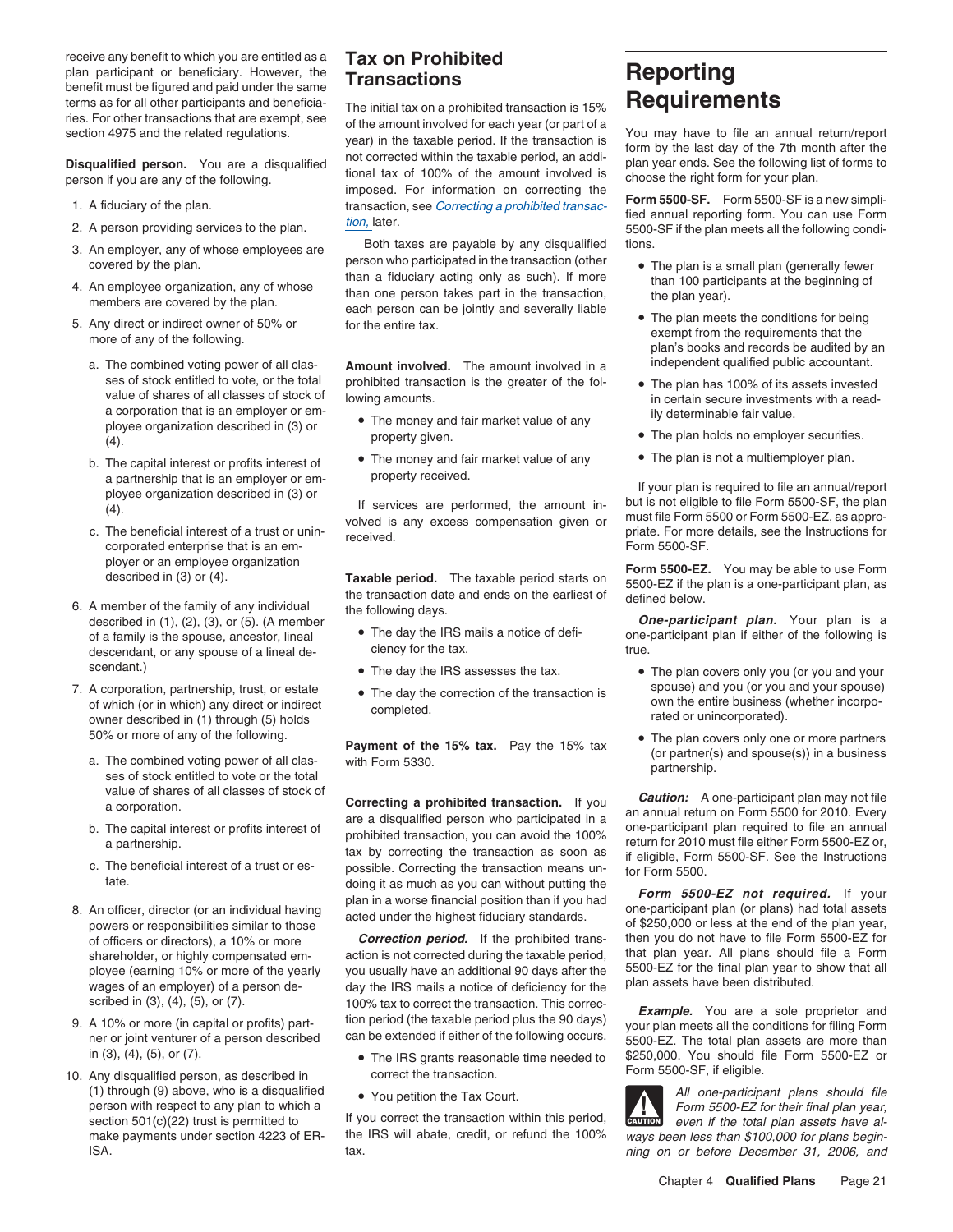### **Deduction Worksheet for Self-Employed** file Form 5310, Application for Determination for

|                                                                                                                                                                                                                                                                                                                             | Formmanity Flam. Four application made be ad-                                                                                                |
|-----------------------------------------------------------------------------------------------------------------------------------------------------------------------------------------------------------------------------------------------------------------------------------------------------------------------------|----------------------------------------------------------------------------------------------------------------------------------------------|
| Step 1<br>Enter your net profit from line 31, Schedule C (Form 1040); line 3, Schedule C-EZ<br>(Form 1040); line 36, Schedule F (Form 1040)*; or box 14, code A**, Schedule                                                                                                                                                 | companied by the appropriate user fee and<br>Form 8717, User Fee for Employee Plan Deter-<br>mination, Opinion, and Advisory Letter Request. |
|                                                                                                                                                                                                                                                                                                                             |                                                                                                                                              |
| *Reduce this amount by any amount reported on Schedule SE (Form 1040), line                                                                                                                                                                                                                                                 | More information. For more information                                                                                                       |
| 1 <sub>b</sub><br>**General partners should reduce this amount by the same additional expenses<br>subtracted from box 14, code A to determine the amount on line 1 or 2 of<br>Schedule SE                                                                                                                                   | about reporting requirements, see the forms and<br>their instructions.                                                                       |
| Step 2                                                                                                                                                                                                                                                                                                                      |                                                                                                                                              |
| Enter your deduction for self-employment tax from Form 1040, line 27 or your                                                                                                                                                                                                                                                |                                                                                                                                              |
| recalculated deduction for self-employment $\text{tax}^* \dots \dots \dots \dots \dots \dots \dots \dots$                                                                                                                                                                                                                   |                                                                                                                                              |
| *If you did not take the self employed health insurance deduction (SEHID) on<br>Form 1040, line 29, enter the amount from Form 1040, line 27. If you did take the<br>SEHID, you must recalculate your deduction for self-employment tax using<br>Schedule SE as a worksheet. When completing line 3, Short or Long Schedule | 5.                                                                                                                                           |
| SE, treat the amount from Form 1040, line 29 as zero.                                                                                                                                                                                                                                                                       |                                                                                                                                              |
| Step 3                                                                                                                                                                                                                                                                                                                      |                                                                                                                                              |
| Net earnings from self-employment. Subtract step 2 from step 1 _                                                                                                                                                                                                                                                            | <b>Table and</b>                                                                                                                             |
| Step 4                                                                                                                                                                                                                                                                                                                      |                                                                                                                                              |
| Enter your rate from the Rate Table for Self-Employed or Rate Worksheet for                                                                                                                                                                                                                                                 |                                                                                                                                              |
| Step 5                                                                                                                                                                                                                                                                                                                      | Worksheets                                                                                                                                   |
|                                                                                                                                                                                                                                                                                                                             |                                                                                                                                              |
| Step 6<br>Multiply \$245,000 by your plan contribution rate (not the reduced rate)                                                                                                                                                                                                                                          | for the                                                                                                                                      |
| Step 7                                                                                                                                                                                                                                                                                                                      |                                                                                                                                              |
|                                                                                                                                                                                                                                                                                                                             | <b>Self-Employed</b>                                                                                                                         |
| Step 8                                                                                                                                                                                                                                                                                                                      |                                                                                                                                              |
|                                                                                                                                                                                                                                                                                                                             | \$49,000<br>As discussed in chapters 2 and 4, if you are                                                                                     |
| If you made any elective deferrals to your self-employed                                                                                                                                                                                                                                                                    | self-employed, you must use the following rate                                                                                               |
| plan, go to step 9.<br>Otherwise, skip steps 9 through 20 and enter the smaller<br>$\bullet$                                                                                                                                                                                                                                | table or rate worksheet and deduction work-                                                                                                  |
| of step 7 or step 8 on step 21.                                                                                                                                                                                                                                                                                             | sheet to figure your deduction for contributions                                                                                             |
| Step 9                                                                                                                                                                                                                                                                                                                      | you made for yourself to a SEP-IRA or qualified                                                                                              |
| Enter your allowable elective deferrals (including designated Roth contributions)<br>made to your self-employed plan during 2010. Do not enter more than \$16,500                                                                                                                                                           | plan.<br>First, use either the rate table or rate work-                                                                                      |
| Step 10                                                                                                                                                                                                                                                                                                                     | sheet to find your reduced contribution rate.                                                                                                |
| Step 11                                                                                                                                                                                                                                                                                                                     | Then complete the deduction worksheet to fig-                                                                                                |
|                                                                                                                                                                                                                                                                                                                             | ure your deduction for contributions.                                                                                                        |
| Step 12                                                                                                                                                                                                                                                                                                                     | The table and the worksheets in chap-                                                                                                        |
|                                                                                                                                                                                                                                                                                                                             | ter 5 apply only to self-employed indi-<br><b>CAUTION</b><br>viduals who have only one defined                                               |
| Step 13                                                                                                                                                                                                                                                                                                                     | contribution plan, such as a profit-sharing plan.                                                                                            |
| Step 14                                                                                                                                                                                                                                                                                                                     | A SEP plan is treated as a profit-sharing plan.                                                                                              |
|                                                                                                                                                                                                                                                                                                                             | However, do not use this worksheet for SAR-                                                                                                  |
| Step 15                                                                                                                                                                                                                                                                                                                     | SEPs.                                                                                                                                        |
| If you made catch-up contributions, go to step 16.                                                                                                                                                                                                                                                                          |                                                                                                                                              |
| Otherwise, skip steps 16 through 18 and go to step 19.<br>$\bullet$                                                                                                                                                                                                                                                         | Rate table for self-employed. If your plan's                                                                                                 |
| Step 16                                                                                                                                                                                                                                                                                                                     | contribution rate is a whole percentage (for ex-                                                                                             |
|                                                                                                                                                                                                                                                                                                                             | ample, 12% rather than 121/2%), you can use the                                                                                              |
| Step 17                                                                                                                                                                                                                                                                                                                     | table on the next page to find your reduced                                                                                                  |
| Enter your catch-up contributions (including designated Roth contributions), if                                                                                                                                                                                                                                             | contribution rate. Otherwise, use the rate work-<br>sheet provided below.                                                                    |
| Step 18                                                                                                                                                                                                                                                                                                                     | First, find your plan contribution rate (the                                                                                                 |
|                                                                                                                                                                                                                                                                                                                             | contribution rate stated in your plan) in Column                                                                                             |
| Step 19                                                                                                                                                                                                                                                                                                                     | A of the table. Then read across to the rate                                                                                                 |
|                                                                                                                                                                                                                                                                                                                             | under Column B. Enter the rate from Column E                                                                                                 |
| Step 20<br>Enter the amount of designated Roth contributions included on lines 9 and 17.                                                                                                                                                                                                                                    | in step 4 of the Deduction Worksheet for                                                                                                     |
| Step 21                                                                                                                                                                                                                                                                                                                     | Self-Employed on this page.                                                                                                                  |
| Subtract step 20 from step 19. This is your maximum deductible contribution.                                                                                                                                                                                                                                                | <b>Example.</b> You are a sole proprietor with no<br>employees. If your plan's contribution rate is                                          |
| <b>Next:</b> Enter your actual contribution, not to exceed your maximum deductible<br>contribution, on Form 1040, line 28.                                                                                                                                                                                                  | 10% of a participant's compensation, your rate<br>is 0.090909. Enter this rate in step 4 of the                                              |
|                                                                                                                                                                                                                                                                                                                             |                                                                                                                                              |

ary 1, 2007. The final plan year is the year in Form 5500.

ments for filing Form 5500-EZ or Form 5500-SF worksheet instead.

\$250,000 for plans beginning on or after Janu- and a return/report is required, you must file page.

Terminating Plan. Your application must be accompanied by the appropriate user fee and Form 8717, User Fee for Employee Plan Determination, Opinion, and Advisory Letter Request.

# **Step 4 Table and** Self-Employed ........................................... **Worksheets** for the **Self-Employed**

**Example.** You are a sole proprietor with no employees. If your plan's contribution rate is<br>10% of a participant's compensation, your rate<br>is 0.090909. Enter this rate in step 4 of the Deduction Worksheet for Self-Employed on this

mich distribution of all plan assets is com-<br>plan sponsor or plan administrator, you can age (for example, 101/2%), you cannot use the plan sponsor or plan administrator, you can age (for example, 101/2%), you cannot use t **Form 5500.** If you do not meet the require- Rate Table for Self-Employed. Use the following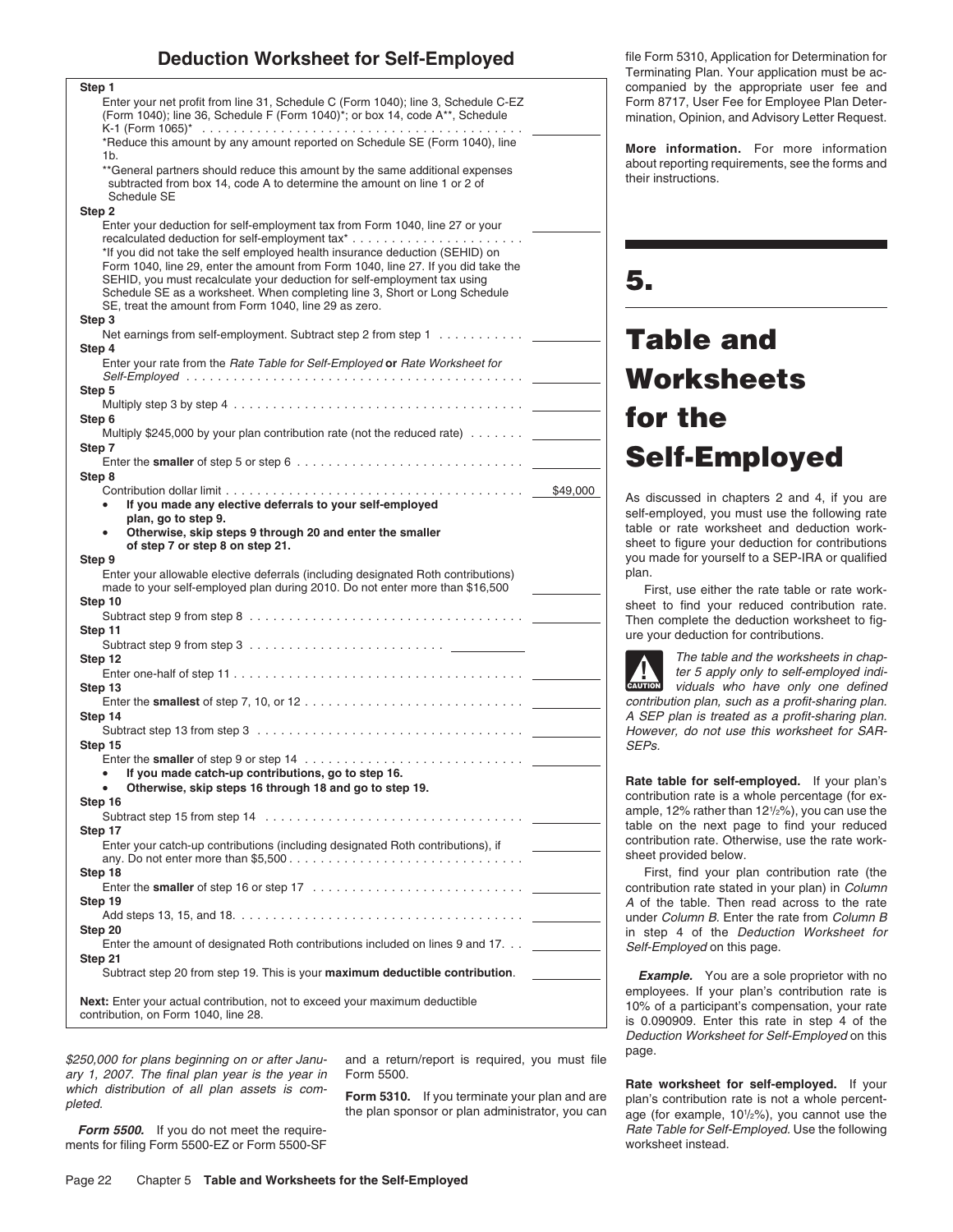### **Deduction Worksheet for Self-Employed** Rate Worksheet for Self-Employed

| Step 1                                                                                 |           | 1) Plan contribution rate as a decimal                                                                 |                    |
|----------------------------------------------------------------------------------------|-----------|--------------------------------------------------------------------------------------------------------|--------------------|
| Enter your net profit from line 31, Schedule C (Form 1040); line 3, Schedule           |           | (for example, $10^{1/2\%} = 0.105$ )                                                                   |                    |
| C-EZ (Form 1040); line 36, Schedule F (Form 1040)*; or box 14, code A**,               |           | 2) Rate in line 1 plus 1 (for example,                                                                 |                    |
| Schedule K-1 (Form 1065)*                                                              | \$200,000 | $0.105 + 1 = 1.105$                                                                                    |                    |
| *Reduce this amount by any amount reported on Schedule SE (Form 1040), line            |           | 3) Self-employed rate as a decimal                                                                     |                    |
| 1 <sub>b</sub>                                                                         |           | rounded to at least 3 decimal places                                                                   |                    |
| **General partners should reduce this amount by the same additional expenses           |           | (line $1 \div$ line 2) (for example, 0.105                                                             |                    |
| subtracted from box 14, code A to determine the amount on line 1 or 2 of               |           | $\div$ 1.105 = 0.095)                                                                                  |                    |
| Schedule SE                                                                            |           |                                                                                                        |                    |
| Step 2                                                                                 |           |                                                                                                        |                    |
| Enter your deduction for self-employment tax from Form 1040, line 27 or your           | 9,300     | Figuring your deduction. Now that you have                                                             |                    |
|                                                                                        |           | your self-employed rate from either the rate ta                                                        |                    |
| *If you did not take the self employed health insurance deduction (SEHID) on           |           | ble or rate worksheet, you can figure your max                                                         |                    |
| Form 1040, line 29, enter the amount from Form 1040, line 27. If you did take the      |           |                                                                                                        |                    |
| SEHID, you must recalculate your deduction for self-employment tax using               |           | mum deduction for contributions for yourself b                                                         |                    |
| Schedule SE as a worksheet. When completing line 3, Short or Long Schedule             |           | completing the Deduction Worksheet fo                                                                  |                    |
| SE, treat the amount from Form 1040, line 29 as zero.                                  |           | Self-Employed.                                                                                         |                    |
| Step 3                                                                                 |           | <b>Community property laws.</b> If you reside i                                                        |                    |
|                                                                                        |           |                                                                                                        |                    |
| Net earnings from self-employment. Subtract step 2 from step 1                         | 190,700   | a community property state and you are marrie                                                          |                    |
| Step 4                                                                                 |           | and filing a separate return, disregard commu                                                          |                    |
| Enter your rate from the Rate Table for Self-Employed or Rate Worksheet for            |           | nity property laws for step 1 of the Deductio                                                          |                    |
|                                                                                        | 0.078     | Worksheet for Self-Employed. Enter on step                                                             |                    |
| Step 5                                                                                 |           | the total net profit you actually earned.                                                              |                    |
|                                                                                        | 14,875    |                                                                                                        |                    |
| Step 6                                                                                 |           | <b>Rate Table for Self-Employed</b>                                                                    |                    |
| Multiply \$245,000 by your plan contribution rate (not the reduced rate) $\dots \dots$ | 20,825    |                                                                                                        |                    |
| Step 7                                                                                 |           | <b>Column A</b>                                                                                        | <b>Column B</b>    |
|                                                                                        | 14,875    |                                                                                                        |                    |
| Step 8                                                                                 |           | If the plan contri-                                                                                    | Your               |
|                                                                                        | \$49,000  | bution rate is:                                                                                        | rate is:           |
| If you made any elective deferrals to your self-employed                               |           | (shown as %)                                                                                           | (shown as decimal) |
| plan, go to step 9.                                                                    |           | 1                                                                                                      | .009901            |
|                                                                                        |           | 2                                                                                                      | .019608            |
| Otherwise, skip steps 9 through 20 and enter the smaller                               |           | 3                                                                                                      | .029126            |
| of step 7 or step 8 on step 21.                                                        |           | 4.                                                                                                     | .038462            |
| Step 9                                                                                 |           |                                                                                                        | .047619            |
| Enter your allowable elective deferrals (including designated Roth contributions)      |           | 5                                                                                                      |                    |
| made to your self-employed plan during 2010. Do not enter more than \$16,500           | N/A       | 6.                                                                                                     | .056604            |
| Step 10                                                                                |           | 7.                                                                                                     | .065421            |
|                                                                                        |           | 8                                                                                                      | .074074            |
| Step 11                                                                                |           | 9                                                                                                      | .082569            |
|                                                                                        |           | 10                                                                                                     | .090909            |
| Step 12                                                                                |           | 11                                                                                                     | .099099            |
|                                                                                        |           | 12                                                                                                     | .107143            |
| Step 13                                                                                |           | 13                                                                                                     | .115044            |
|                                                                                        |           | 14                                                                                                     | .122807            |
| Step 14                                                                                |           | 15                                                                                                     | .130435            |
|                                                                                        |           | $16$                                                                                                   | .137931            |
| Step 15                                                                                |           | 17.                                                                                                    | .145299            |
|                                                                                        |           | 18                                                                                                     | .152542            |
| If you made catch-up contributions, go to step 16.                                     |           | 19                                                                                                     | .159664            |
|                                                                                        |           | 20                                                                                                     | .166667            |
| Otherwise, skip steps 16 through 18 and go to step 19.<br>$\bullet$                    |           | 21                                                                                                     | .173554            |
| Step 16                                                                                |           | 22                                                                                                     | .180328            |
|                                                                                        |           | 23                                                                                                     | .186992            |
| Step 17                                                                                |           |                                                                                                        |                    |
| Enter your catch-up contributions (including designated Roth contributions), if        |           | 24                                                                                                     | .193548            |
|                                                                                        |           | $25^*$                                                                                                 | .200000*           |
| Step 18                                                                                |           | *The deduction for annual employer contributions                                                       |                    |
|                                                                                        |           | (other than elective deferrals) to a SEP plan, a                                                       |                    |
| Step 19                                                                                |           | profit-sharing plan, or a money purchase plan cannot<br>be more than 20% of your net earnings (figured |                    |
|                                                                                        |           | without deducting contributions for yourself) from the                                                 |                    |
| Step 20                                                                                |           | business that has the plan.                                                                            |                    |
| Enter the amount of designated Roth contributions included on lines 9 and 17 _______   |           |                                                                                                        |                    |
| Step 21                                                                                |           |                                                                                                        |                    |
| Subtract step 20 from step 19. This is your maximum deductible contribution            |           | <b>Example.</b> You are a sole proprietor with n                                                       |                    |
|                                                                                        | \$14,875  | employees. The terms of your plan provide that                                                         |                    |
|                                                                                        |           |                                                                                                        |                    |
| Next: Enter your actual contribution, not to exceed your maximum deductible            |           | you contribute 81/2% (.085) of your compensa                                                           |                    |
| contribution, on Form 1040, line 28.                                                   |           | tion to your plan. Your net profit from line 31                                                        |                    |

| 1) Plan contribution rate as a decimal |  |
|----------------------------------------|--|
|                                        |  |

### **Rate Table for Self-Employed**

| <b>Column A</b><br>If the plan contri-                                                                                           | <b>Column B</b><br>Your<br>rate is: |
|----------------------------------------------------------------------------------------------------------------------------------|-------------------------------------|
| bution rate is:<br>(sho <u>wn as %)</u>                                                                                          | (shown as decimal)                  |
| 1<br>.<br>$\overline{c}$                                                                                                         | .009901<br>.019608                  |
| 3<br>.                                                                                                                           | .029126                             |
| $\overline{\mathcal{L}}$<br>.                                                                                                    | .038462                             |
| 5<br>.                                                                                                                           | .047619                             |
| 6<br>.<br>7<br>.                                                                                                                 | .056604<br>.065421                  |
| 8<br>.                                                                                                                           | .074074                             |
| 9<br>.                                                                                                                           | .082569                             |
| 10 <sub>1</sub><br>.                                                                                                             | .090909                             |
| 11<br>.                                                                                                                          | .099099                             |
| 12<br>13 <sup>13</sup><br>.                                                                                                      | .107143<br>.115044                  |
| 14<br>.                                                                                                                          | .122807                             |
| 15<br>.                                                                                                                          | .130435                             |
| 16<br>.                                                                                                                          | .137931                             |
| 17<br>.<br>18                                                                                                                    | .145299                             |
| .<br>19<br>.                                                                                                                     | .152542<br>.159664                  |
| 20<br>.                                                                                                                          | .166667                             |
| 21<br>.                                                                                                                          | .173554                             |
| 22<br>a dia 1920 ary 2020 amin'ny                                                                                                | .180328                             |
| 23                                                                                                                               | .186992                             |
| . 193548<br>24<br>$25^*$                                                                                                         | $.200000*$                          |
| The deduction for annual employer contributions                                                                                  |                                     |
| $\mathbf{a}$ . The contract of $\mathbf{a}$ is the contract of the contract of $\mathbf{a}$ . Of $\mathbf{b}$ is the contract of |                                     |

**Example.** You are a sole proprietor with no employees. The terms of your plan provide that you contribute 8<sup>1/2%</sup> (.085) of your compensation to your plan. Your net profit from line 31, Schedule C (Form 1040) is \$200,000. You have no elective deferrals or catch-up contributions. Your self-employment tax deduction on line 27 of Form 1040 is \$9,300. See the filled-in portions of both Schedule SE (Form 1040), Self-Employment Income, and Form 1040, later.

You figure your self-employed rate and maximum deduction for employer contributions you made for yourself as follows.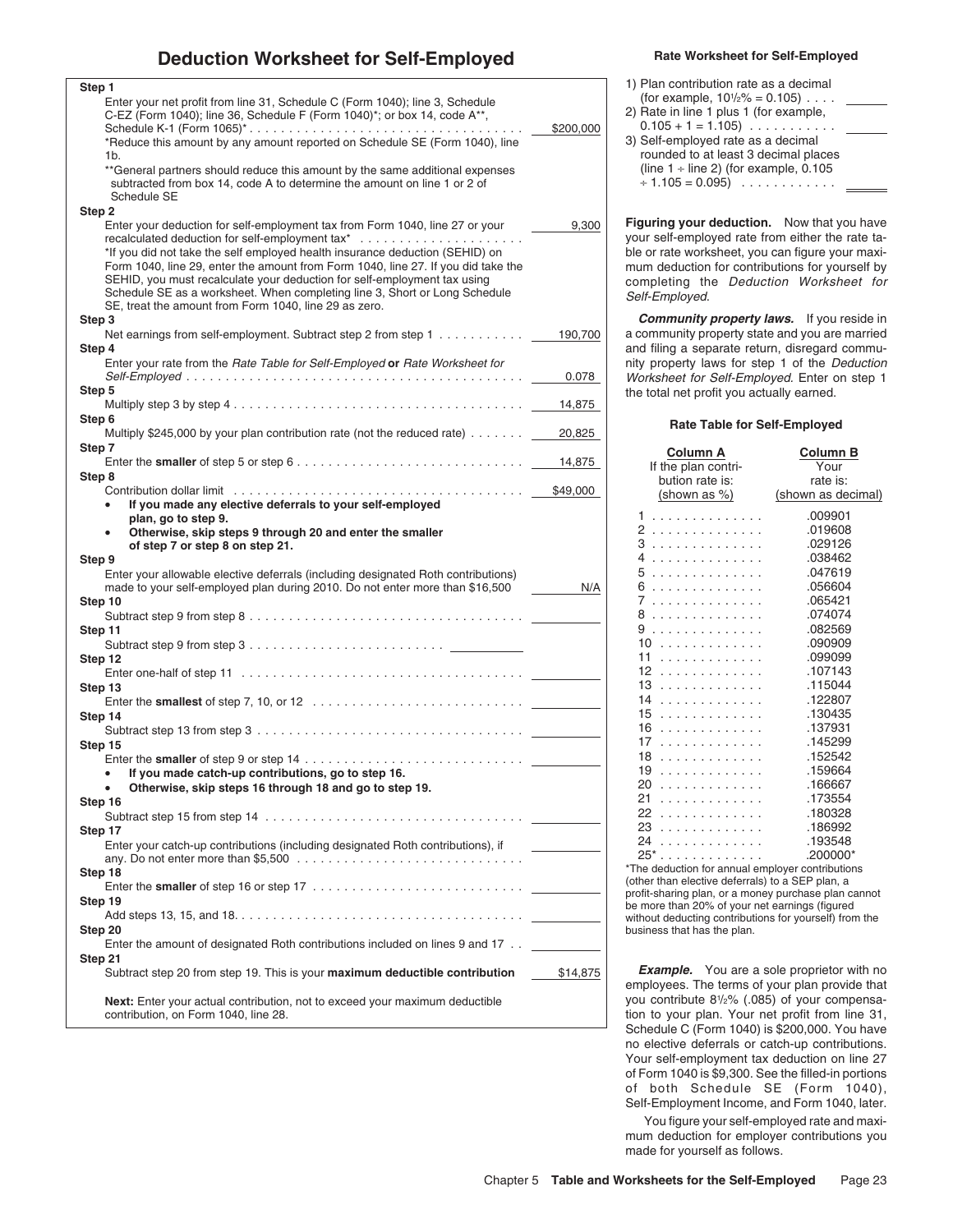### **Portion of Schedule SE (Form 1040)**

**Section A—Short Schedule SE. Caution.** Read above to see if you can use Short Schedule SE.

|                                                                                                                                                                                                                             | 1065), box 14, code A.                                                                                                                                                                                                                                                                    |    | 1a Net farm profit or (loss) from Schedule F, line 36, and farm partnerships, Schedule K-1 (Form<br>.                                                                                              |    |                 | 1a           |                                     |  |
|-----------------------------------------------------------------------------------------------------------------------------------------------------------------------------------------------------------------------------|-------------------------------------------------------------------------------------------------------------------------------------------------------------------------------------------------------------------------------------------------------------------------------------------|----|----------------------------------------------------------------------------------------------------------------------------------------------------------------------------------------------------|----|-----------------|--------------|-------------------------------------|--|
| If you received social security retirement or disability benefits, enter the amount of Conservation Reserve<br>b<br>Program payments included on Schedule F, line 6b, or listed on Schedule K-1 (Form 1065), box 20, code Y |                                                                                                                                                                                                                                                                                           |    |                                                                                                                                                                                                    |    |                 | 1b           |                                     |  |
| $\mathbf{2}$                                                                                                                                                                                                                | Net profit or (loss) from Schedule C, line 31; Schedule C-EZ, line 3; Schedule K-1 (Form 1065),<br>box 14, code A (other than farming); and Schedule K-1 (Form 1065-B), box 9, code J1.<br>Ministers and members of religious orders, see page SE-1 for types of income to report on this |    |                                                                                                                                                                                                    |    |                 | $\mathbf{2}$ | 200,000                             |  |
| 3                                                                                                                                                                                                                           |                                                                                                                                                                                                                                                                                           |    | Combine lines 1a, 1b, and 2. Subtract from that total the amount on Form 1040, line 29, or<br>Form 1040NR, line 29, and enter the result (see page SE-3)                                           |    |                 | 3            | 200,000                             |  |
| 4                                                                                                                                                                                                                           |                                                                                                                                                                                                                                                                                           |    | Multiply line 3 by 92.35% (.9235). If less than \$400, you do not owe self-employment tax; do<br><b>not</b> file this schedule unless you have an amount on line 1b $\ldots$ , $\ldots$ , $\ldots$ |    |                 | 4            | 184,700                             |  |
|                                                                                                                                                                                                                             | see page SE-3.                                                                                                                                                                                                                                                                            |    | Note. If line 4 is less than \$400 due to Conservation Reserve Program payments on line 1b,                                                                                                        |    |                 |              |                                     |  |
| 5.                                                                                                                                                                                                                          |                                                                                                                                                                                                                                                                                           |    | <b>Self-employment tax.</b> If the amount on line 4 is:                                                                                                                                            |    |                 |              |                                     |  |
|                                                                                                                                                                                                                             |                                                                                                                                                                                                                                                                                           |    | . \$106,800 or less, multiply line 4 by 15.3% (.153). Enter the result here and on Form 1040, line 56,                                                                                             |    |                 |              |                                     |  |
|                                                                                                                                                                                                                             | or Form 1040NR, line 54                                                                                                                                                                                                                                                                   |    |                                                                                                                                                                                                    |    |                 |              |                                     |  |
|                                                                                                                                                                                                                             |                                                                                                                                                                                                                                                                                           |    | • More than \$106,800, multiply line 4 by 2.9% (.029). Then, add \$13,243.20 to the result.                                                                                                        |    |                 |              |                                     |  |
|                                                                                                                                                                                                                             |                                                                                                                                                                                                                                                                                           |    | Enter the total here and on Form 1040, line 56, or Form 1040NR, line 54.                                                                                                                           |    |                 | 5            | 18,600                              |  |
| 6                                                                                                                                                                                                                           |                                                                                                                                                                                                                                                                                           |    | Deduction for one-half of self-employment tax. Multiply line 5<br>by 50% (.50). Enter the result here and on Form 1040, line 27,                                                                   |    |                 |              |                                     |  |
|                                                                                                                                                                                                                             |                                                                                                                                                                                                                                                                                           |    | or Form 1040NR, line 27.<br>6                                                                                                                                                                      |    | 9.300           |              |                                     |  |
|                                                                                                                                                                                                                             |                                                                                                                                                                                                                                                                                           |    | For Paperwork Reduction Act Notice, see your tax return instructions.                                                                                                                              |    | Cat. No. 11358Z |              | <b>Schedule SE (Form 1040) 2010</b> |  |
|                                                                                                                                                                                                                             |                                                                                                                                                                                                                                                                                           | 23 | Educator expenses                                                                                                                                                                                  | 23 |                 |              |                                     |  |
| <b>Adjusted</b><br>Gross                                                                                                                                                                                                    |                                                                                                                                                                                                                                                                                           | 24 | Certain business expenses of reservists, performing artists, and<br>fee-basis government officials. Attach Form 2106 or 2106-EZ                                                                    | 24 |                 |              |                                     |  |
| <b>Income</b>                                                                                                                                                                                                               |                                                                                                                                                                                                                                                                                           | 25 | Health savings account deduction. Attach Form 8889                                                                                                                                                 | 25 |                 |              |                                     |  |
|                                                                                                                                                                                                                             |                                                                                                                                                                                                                                                                                           | 26 | Moving expenses. Attach Form 3903                                                                                                                                                                  | 26 |                 |              |                                     |  |
|                                                                                                                                                                                                                             |                                                                                                                                                                                                                                                                                           | 27 | One-half of self-employment tax. Attach Schedule SE .                                                                                                                                              | 27 | 9,300           |              |                                     |  |
|                                                                                                                                                                                                                             |                                                                                                                                                                                                                                                                                           | 28 | Self-employed SEP, SIMPLE, and qualified plans                                                                                                                                                     | 28 | 14,875          |              |                                     |  |
|                                                                                                                                                                                                                             |                                                                                                                                                                                                                                                                                           | 29 | Self-employed health insurance deduction                                                                                                                                                           | 29 |                 |              |                                     |  |
|                                                                                                                                                                                                                             |                                                                                                                                                                                                                                                                                           | 30 | Penalty on early withdrawal of savings                                                                                                                                                             | 30 |                 |              |                                     |  |
|                                                                                                                                                                                                                             |                                                                                                                                                                                                                                                                                           |    |                                                                                                                                                                                                    |    |                 |              |                                     |  |

| 30 | Penalty on early withdrawal of savings                                                                                                                                                                                         | 30  |                 |    |                  |  |
|----|--------------------------------------------------------------------------------------------------------------------------------------------------------------------------------------------------------------------------------|-----|-----------------|----|------------------|--|
|    | <b>31a</b> Alimony paid <b>b</b> Recipient's SSN ▶                                                                                                                                                                             | 31a |                 |    |                  |  |
| 32 | $IRA$ deduction $\qquad \qquad \qquad$                                                                                                                                                                                         | 32  |                 |    |                  |  |
| 33 | Student loan interest deduction. The contract of the student loan interest deduction.                                                                                                                                          | 33  |                 |    |                  |  |
| 34 | Tuition and fees. Attach Form 8917.                                                                                                                                                                                            | 34  |                 |    |                  |  |
| 35 | Domestic production activities deduction. Attach Form 8903                                                                                                                                                                     | 35  |                 |    |                  |  |
| 36 | Add lines 23 through 31a and 32 through 35 and the state of the state of the state of the state of the state of the state of the state of the state of the state of the state of the state of the state of the state of the st |     |                 | 36 |                  |  |
| 37 | Subtract line 36 from line 22. This is your <b>adjusted gross income</b>                                                                                                                                                       |     |                 | 37 |                  |  |
|    | For Disclosure, Privacy Act, and Paperwork Reduction Act Notice, see separate instructions.                                                                                                                                    |     | Cat. No. 11320B |    | Form 1040 (2010) |  |

See the filled-in Deduction Worksheet for Self-Employed on this page.

### **Rate Worksheet for Self-Employed**

| 1) Plan contribution rate as a decimal     |       |
|--------------------------------------------|-------|
| (for example, $10^{1/2}\% = 0.105$ )       | 0.085 |
| 2) Rate in line 1 plus 1 (for example,     |       |
| $0.105 + 1 = 1.105$                        | 1.085 |
| 3) Self-employed rate as a decimal         |       |
| rounded to at least 3 decimal places       |       |
| (line $1 \div$ line 2) (for example, 0.105 |       |
| $\div$ 1.105 = 0.095)                      | 0.078 |
|                                            |       |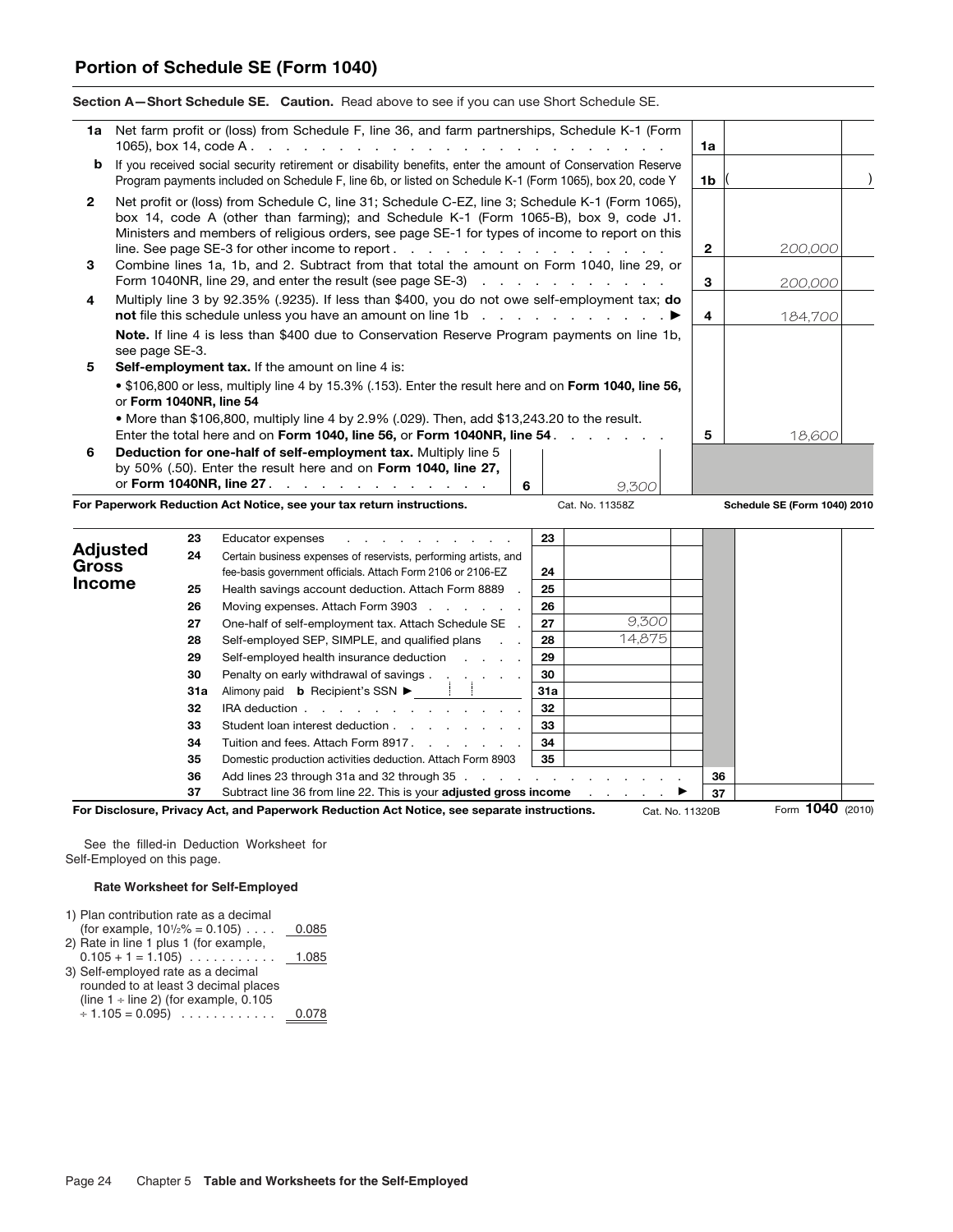tions, and get information from the IRS in sevfor you, you will have quick and easy access to

Taxpayer Advocate Service (TAS) is an inde- grams. The publication also has an index of over pendent organization within the IRS whose em-<br>ployees assist taxpayers who are experiencing you can listen to on the telephone. The majority<br>economic harm, who are seeking help in resolv- of the information and services li ing tax problems that have not been resolved publication are available to you free of charge. If<br>through normal channels, or who believe that an there is a fee associated with a resource or through normal channels, or who believe that an there is a fee associated with a resource or  $\bullet$  Ordering forms, instructions, and publica-<br>IRS system or procedure is not working as it service, it is listed in the public IRS system or procedure is not working as it service, it is listed in the publication. the tions. Call 1-800-TAX-FORM should. Here are seven things every taxpayer Accessible versions of IRS published prod- (1-800-829-3676) to order current-year<br>should know about TAS: ucts are available on request in a variety of the forms instructions and

- The Taxpayer Advocate Service is your voice at the IRS.
- 
- 
- 
- Our employees know the IRS and how to visit AARP's website at nue service. navigate it. If you qualify for our help, we'll www.aarp.org/money/taxaide.<br>assign your case to an advocate who will For more information on these programs, go to TTY/TDD equipment, call Example it. If you quality for our Fielp, we if<br>assign your case to an advocate who will<br>listen to your problems, help you under-<br>the stand what needs to be done to resolve it,<br>and stay with you every step of the way<br>until
- We have at least one local taxpayer advo-<br>
a week to:<br>
bia, and Puerto Rico. You can call your<br>
bia, and Puerto Rico. You can call your<br>
cate in every state, the District of Colum-<br>
e E-file your return. Find out about com bia, and Puerto Rico. You can call your **Call and Science Controller Controller Controller** bia, and Puerto Rico. You can call your call as preparation and *e-file* services local advocate, whose number is in your availabl cate. You can also call our toll-free line at
- You can learn about your rights and re-<br>
sponsibilities as a taxpayer by visiting our<br>
online tax toolkit at <u>www.taxtoolkit.irs</u>.<br>
online tax toolkit at <u>www.taxtoolkit.irs</u>.<br>
<u>gov</u>.You can get updates on hot tax topics

**Low Income Taxpayer Clinics (LITCs).** Colder In Supposits online.<br>
The Low Income Taxpayer Clinic program • Research your tax questions online. The return refund, call 1-800-829-1040. The Low Income Taxpayer Clinic program • Research your tax questions online.

serves individuals who have a problem with the • Search publications online by topic or IRS and whose income is below a certain level. keyword. LITCs are independent from the IRS. Most<br>LITCs can provide representation before the state of the state of the regulations, or other official guidance.<br>IRS or in court on audits, tax collection disputes, regulations, or ot and other issues for free or a small fee. If an • View Internal Revenue Bulletins (IRBs) **How To Get Tax** individual's native language is not English, some published in the last few years.<br>
clinics can provide multilingual information • Figure your withholding allowances using clinics can provide multilingual information<br>about taxpayer rights and responsibilities. For about taxpayer rights and responsibilities. For<br>more information, see Publication 4134, Low<br>Income Taxpayer Clinic List. This publication is<br>Income Taxpayer Clinic List. This publication is available at IRS.gov, by calling • Determine if Form 6251 must be filed by<br>order free publications and forms, ask tax ques-<br>local IRS office. and forms, ask tax ques-<br>local IRS office. and the state of the state of the pub

eral ways. By selecting the method that is best **Free tax services.** Publication 910, IRS · Sign up to receive local and national tax **for you, will have quick and easy access to** Guide to Free Tax Services, is your guide tax help.<br>information from the IDS including publications exact information on starting and operating information from the IRS, including publications,<br>**Contacting your Taxpayer Advocate.** The services, and education and assistance pro-<br>Taxpayer Advocate Service (TAS) is an inde- grams. The publication also has an index of

**Free help with your return.** Free help in preparing your return is available nationwide from • Asking tax questions. Call the IRS with • Our service is free, confidential, and tai-<br>IRS-trained volunteers. The Volunteer Income<br>Inter throme vour tax questions at 1-800-829-1040. Ored to meet your needs.<br>Tax Assistance (VITA) program is designed volunteer<br>You may be eligible for TAS beln if you help low-income taxpayers and the Tax Coun- Solving problems. You can get • You may be eligible for TAS help if you help low-income taxpayers and the Tax Coun-<br>have tried to resolve your tax problem<br>through normal IRS channels and have to assist taxpayers age 60 and older with their their gotten gotten nowhere, or you believe an IRS tax returns. Many VITA sites offer free electronic sistance Centers. An employee can ex-<br>procedure just isn't working as it should. filing and all volunteers will let you know about pl • We help taxpayers whose problems are a credits and deductions you may be entitled to your account, or help you set up a pay-<br>claim. To find the nearest VITA or TCE site, call and then call your local Taxpayer Assis-



- 
- vocate Service—Your Voice at the IRS, <br>and on our website at *www.irs.gov/advo*-<br>to IRS.gov and click on *Where's My Re* Wait at least 72 hours after the IRS acand on our website at www.irs.gov/advo-<br>
cate. You can also call our toll-free line at the find. Wait at least 72 hours after the IRS knowledges receipt of your e-filed return, 1-877-777-4778 or TTY/TDD acknowledges receipt of your e-filed re- or 3 to 4 weeks after mailing a paper re-<br>1-800-829-4059. https://www.or 3 to 4 weeks after mailing a paper burn. If you filed Form 8379 with your re-1-800-829-4059. turn, or 3 to 4 weeks after mailing a paper • You can learn about your rights and re-<br>
return, wait 14 weeks (11 weeks if you electronically). Have your 2010 tax return<br>
return, wait 14 weeks (11 weeks if you electronically). Have your 2010 tax return
	-
	- Order IRS products online.
	-
- 
- 
- 
- 
- 
- 
- 

- ucts are available on request in a variety of forms, instructions, and publications, and alternative formats for people with disabilities. prior-year forms and instructions. You prior-year forms and instructions. You •
	-
- We help taxpayers whose problems are claim. To find the nearest VITA or TCE site, call the nearest VITA or TCE site, call the nearest VITA or TCE site, call the nearest velocid Taxpayer Assistering financial difficulty o
	-
	-
	-
	- Other refund information. To check the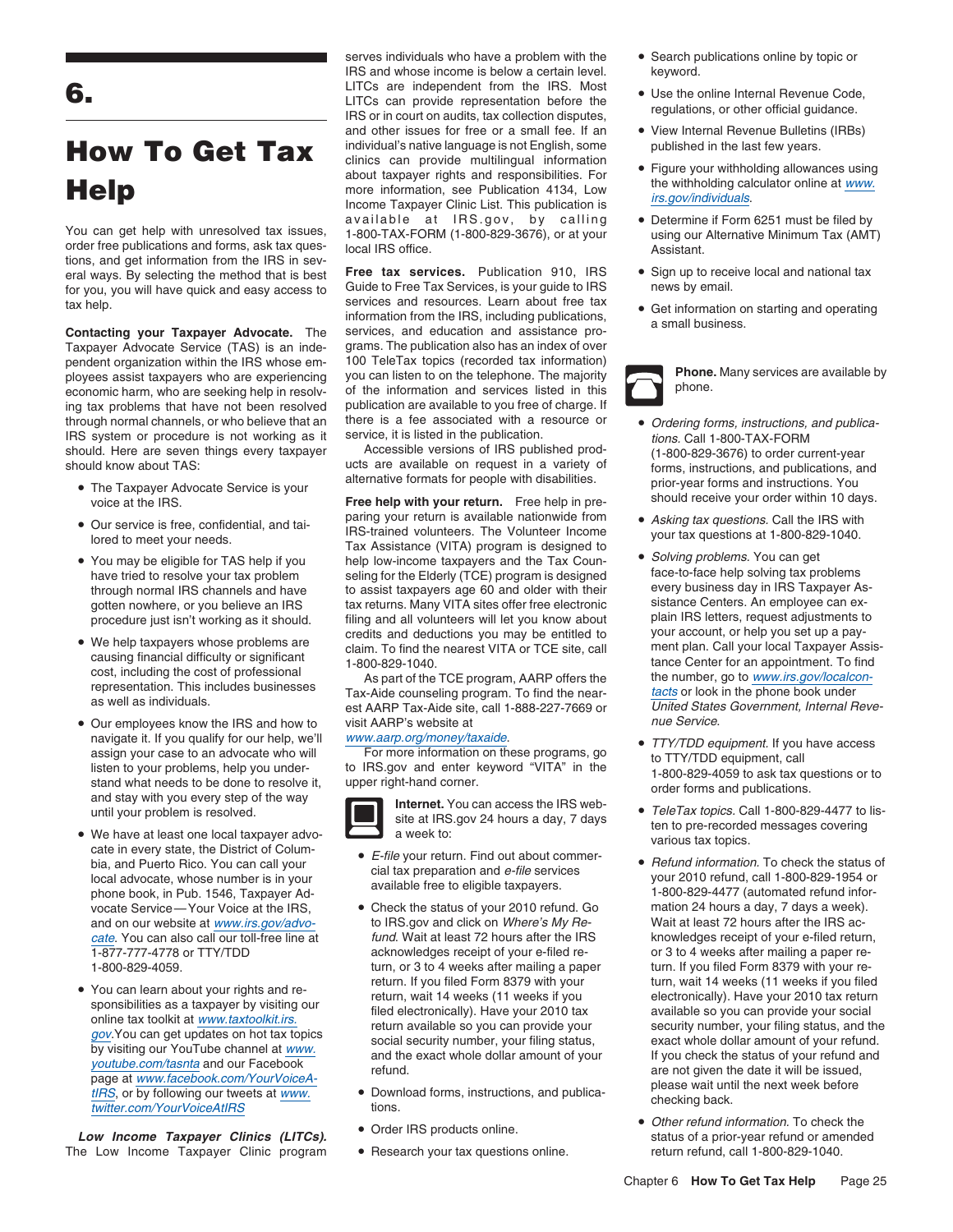**services.** To ensure IRS representatives give buttor where you can spread out your tions. accurate, courteous, and professional answers, records and talk with an IRS representa-<br>we use several methods to evaluate the quality tive face-to-face. No appointment is nec-<br>finding eid we use several methods to evaluate the quality tive face-to-face. No appointment is nec-<br>of our telephone services. One method is for a essary—just walk in. If you prefer, you finding aid.<br>second IRS representative to list second IRS representative to listen in on or can call your local Center and leave a record random telephone calls. Another is to ask message requesting an appointment to re-<br>some callers to complete a short survey at the solve a tax account issue. A representa-



- Products. You can walk in to many post appointment can be requested. All other offices, libraries, and IRS offices to pick up issues will be handled without an appoint-<br>certain forms. instructions. and publica-<br>ment. To find the number of your local certain forms, instructions, and publica- ment. To find the number of your local •tions. Some IRS offices, libraries, grocery office, go to<br>stores convicenters city and county gove www.irs.gov/localcontacts or look in the • Two releases during the year. ernment offices, credit unions, and office  $p$  phone book under United States Govern-<br>supply stores have a collection of products ment, Internal Revenue Service. supply stores have a collection of products ment, Internal Revenue Service. The final release will ship the beginning<br>available to print from a CD or photocopy and a ment, Internal Revenue Service. The final release will s
- Services. You can walk in to your local Services. You can walk in to your local Services.<br>
Services. You can walk in to your local latented internal Revenue Service (plus a \$6 handling fee).<br>
Taxpayer Assistance Center every busi-<br>
1201 N. Mitsubishi Motorway ness day for personal, face-to-face tax 1201 N. Mitsubishi Motorway help. An employee can explain IRS letters, request adjustments to your tax account,<br>or help you set up a payment plan. If you<br>need to resolve a tax problem, have ques-<br>tions about how the tax law applies to your<br>individual tax return, or you are more com-<br> $\bullet$  Curr fortable talking with someone in person, lications.

Tax Topics from the IRS telephone re-<br>
end of the call.<br>
The call.<br>
The call.<br>
Solve a tax account issue. A representa-<br>
tive will call you back within 2 business<br>
A representa-<br>
Sponse system.<br>
Internal Revenue Code—Title days to schedule an in-person appoint-<br>ment at your convenience. If you have an Ture Code—Title 26 of the 26 of the 26 of the 26 of the 26 of the 26 **Walk-in.** Many products and services<br>are available on a walk-in basis.<br>and uncoing complex to account problem or ongoing, complex tax account problem or • Fill-in, print, and save features for most tax a special need, such as a disability, an forms.<br>appointment can be requested. All other

offices and libraries have the Internal Rev-<br>
enue Code, regulations, Internal Revenue<br>
Bulletins, and Cumulative Bulletins avail-<br>
a response within 10 days after your request is<br>
a received.<br>
T-877-233-6767 toll free to



• Current-year forms, instructions, and pub-

- **Evaluating the quality of our telephone** visit your local Taxpayer Assistance Prior-year forms, instructions, and publica-
	-
	-
	-
	-
	-
	- Internal Revenue Bulletins.
	-
	- stores, copy centers, city and county gov-<br>ernment offices, credit unions, and office on the phone book under United States Govern-<br>and the first release will ship the beginning
		-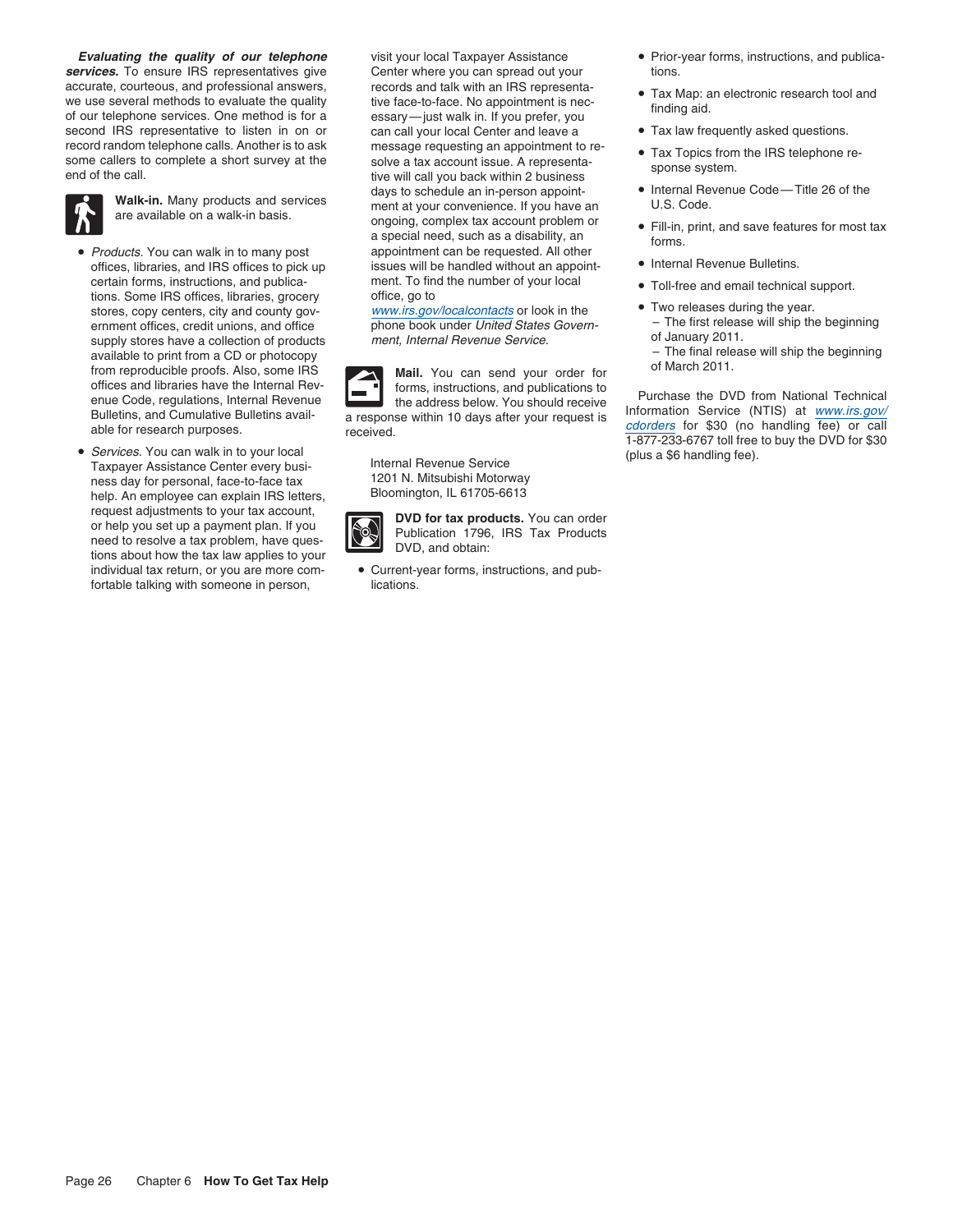To help us develop a more useful index, please let us know if you have ideas for index entries.<br>**Index** See "Comments and Suggestions" in the "Introduction" for the ways you can reach us.

| Annual additions  4              |  |
|----------------------------------|--|
| <b>Assistance</b> (See Tax help) |  |
| Automatic Enrollment  17         |  |
|                                  |  |
|                                  |  |
| B                                |  |
| Business, definition  4          |  |

| Comments on publication  3<br>Common-law employee  4<br>Compensation  4 |  |
|-------------------------------------------------------------------------|--|
| <b>Contribution:</b>                                                    |  |
| Defined  4<br>Limits:                                                   |  |
| Qualified plans  15<br>SEP-IRAs  6                                      |  |
| SIMPLE IRA plan  10                                                     |  |

| Deduction:                               |
|------------------------------------------|
| Defined  4                               |
| <b>Deduction worksheet for</b>           |
| self-employed  23                        |
| Defined benefit plan:                    |
| Deduction limits  16                     |
| Limits on contributions $\overline{15}$  |
| Defined contribution plan:               |
| Automatic Enrollment  17                 |
| Deduction limits  15                     |
| Eligible automatic contribution          |
| $arrangement \dots \dots \dots \dots 17$ |
|                                          |
| Limits on contributions  15              |
| Money purchase pension                   |
| plan  12                                 |
| Profit-sharing plan 12                   |
| Qualified automatic contribution         |
| arrangement  17                          |
| Definitions you need to                  |
|                                          |
| Disqualified person  20                  |
| <b>Distributions</b>                     |
| (withdrawals) $\ldots$ 11                |
| E                                        |

| c.                                   |
|--------------------------------------|
| EACA  17                             |
| Earned income $\ldots \ldots \ldots$ |
| Eligible automatic contribution      |
| arrangement  17                      |
| <b>Employees:</b>                    |
|                                      |
|                                      |
|                                      |
|                                      |
| <b>Employer:</b>                     |
|                                      |
|                                      |
|                                      |

| 401(k) Plan:<br>Elective Deferrals  16<br>Safe harbor  18                           | Excise tax $\ldots \ldots \ldots \ldots \ldots 20$<br>Nondeductible (excess)<br>contributions $\ldots \ldots \ldots \ldots$ 16<br>Reduced benefit accrual  20<br>SEP excess contributions  7 | Contributions  15, 16<br>Deduction limits  15, 16<br>Deduction Worksheet for<br>Self-Employed  22<br>Deductions  15                                 | Rate Worksheet for<br>Self-Employed<br>Reporting and Disc<br><b>SEP-IRAS:</b><br>Contributions             |
|-------------------------------------------------------------------------------------|----------------------------------------------------------------------------------------------------------------------------------------------------------------------------------------------|-----------------------------------------------------------------------------------------------------------------------------------------------------|------------------------------------------------------------------------------------------------------------|
| А                                                                                   | Excludable employees  9                                                                                                                                                                      | Deferrals 16, 17                                                                                                                                    | Deductible contribu                                                                                        |
| Annual additions  4<br><b>Assistance</b> (See Tax help)<br>Automatic Enrollment  17 | Form:                                                                                                                                                                                        | Defined benefit plan  12<br>Defined contribution<br>plan  12<br>Distributions  18<br>Minimum $\ldots \ldots \ldots \ldots 18$<br>Required beginning | Carryover of exce<br>contributions<br>Deduction limits.<br>Limits for<br>self-employed.<br>When to deduct. |
| В<br>Business, definition  4                                                        |                                                                                                                                                                                              | date  19<br>Rollover  19<br>Tax on excess                                                                                                           | Where to deduct<br><b>Distributions</b><br>(withdrawals)                                                   |
| C                                                                                   | $5305 - SIMPLE$ 9<br>5310 22                                                                                                                                                                 | Tax on premature  20<br>$\overline{A}$<br>$T_{\alpha}$ , tractmant                                                                                  | Eligible employee.<br>Excludable employe                                                                   |

| $5305 - 511$ MPLE          |
|----------------------------|
|                            |
|                            |
| 5330  16, 18, 20, 2        |
|                            |
|                            |
|                            |
| Form W-2 1 <sup>-</sup>    |
| Schedule K (Form 1065)  16 |
|                            |
| Free tax services  25      |
|                            |

| <b>Deduction:</b>                                      | Help (See Tax help)                | Vesting $\ldots \ldots \ldots \ldots \ldots 13$ | requirements 10                                                 |
|--------------------------------------------------------|------------------------------------|-------------------------------------------------|-----------------------------------------------------------------|
| Defined  4                                             | <b>Highly compensated</b>          | Prohibited transactions  20                     | When to deduct                                                  |
| <b>Deduction worksheet for</b>                         | employee  4                        | Qualification rules  12                         | contributions  11                                               |
| self-employed  23                                      |                                    | Rate Table for                                  | SIMPLE plans  9, 11                                             |
| Defined benefit plan:                                  |                                    | Self-Employed  22                               | SIMPLE $401(k)$ 11                                              |
| Deduction limits  16                                   | K                                  | Rate Worksheet for                              | SIMPLE IRA plan  9                                              |
| Limits on contributions $\overline{15}$                | Keogh plans (See Qualified         | Self-Employed  22<br>Reporting requirements  21 | Simplified employee pension                                     |
| Defined contribution plan:                             | plans)                             |                                                 |                                                                 |
| Automatic Enrollment  17                               |                                    |                                                 | Salary reduction arrangement:                                   |
| Deduction limits  15                                   |                                    | Survivor benefits  13                           | Compensation of                                                 |
| Eligible automatic contribution                        | Leased employee  4                 | <b>Qualified Roth Contribution</b>              | self-employed                                                   |
| arrangement  17                                        |                                    | Program  18                                     | individuals  7                                                  |
|                                                        |                                    |                                                 | Employee                                                        |
| Limits on contributions $\overline{15}$                | М                                  | R.                                              |                                                                 |
| Money purchase pension                                 | More information (See Tax help)    | <b>Rate Table for</b>                           | Who can have a                                                  |
| plan  12                                               |                                    |                                                 | SARSEP  7                                                       |
| Profit-sharing plan  12                                | N                                  | Self-Employed  22                               | SEP-IRA contributions $\overline{6}$                            |
| Qualified automatic contribution                       | Net earnings from                  | <b>Rate Worksheet for</b>                       | Setting up a SEP  6                                             |
| $arrangement \ldots \ldots \ldots 17$                  |                                    | Self-Employed  22                               | Sixty-day employee election                                     |
| Definitions you need to                                | self-employment  5                 | Required distributions  18                      | period  10                                                      |
|                                                        | <b>Notification</b>                |                                                 | Sole proprietor, definition  5                                  |
| Disqualified person  20                                |                                    |                                                 | <b>Suggestions for</b>                                          |
| <b>Distributions</b>                                   |                                    |                                                 | publication  3                                                  |
|                                                        | P                                  | S                                               |                                                                 |
|                                                        | Participant, definition  5         | Safe harbor $401(k)$ plan $\dots$ . 18          |                                                                 |
|                                                        | Participation  13                  | <b>Salary Reduction Simplified</b>              |                                                                 |
|                                                        | Partner, definition  5             | <b>Employee Pension</b>                         | Tax help  25                                                    |
| EACA  17                                               | <b>Publications</b> (See Tax help) |                                                 | Taxpayer Advocate  25                                           |
| Earned income  4                                       |                                    | <b>Salary reduction</b>                         | TTY/TDD information  25                                         |
| Eligible automatic contribution                        |                                    | arrangement $\ldots \ldots \ldots \ldots$ 7, 8  |                                                                 |
|                                                        | Q                                  | <b>SARSEP:</b>                                  |                                                                 |
| <b>Employees:</b>                                      |                                    |                                                 | U                                                               |
| Eligible $\ldots \ldots \ldots \ldots \ldots \ldots 5$ | <b>Qualified automatic</b>         | Section 402(f) notice $\ldots \ldots \ldots 20$ | User fee  14                                                    |
| Excludable  5                                          | contribution                       | Self-employed individual  5                     |                                                                 |
| Highly compensated  4                                  | arrangement  17                    | <b>SEP plans:</b>                               |                                                                 |
|                                                        | Qualified Plan, definition  5      | Deduction Worksheet for                         | W                                                               |
| Employer:                                              |                                    | Self-Employed  22                               | Worksheets:                                                     |
| Defined                                                |                                    |                                                 | $\mathbf{r}$ and $\mathbf{r}$ and $\mathbf{r}$ and $\mathbf{r}$ |

| <b>Contribution:</b>                           | 5500-EZ 21                                                                                                            | contributions  15                  | <b>Distributions</b>            |
|------------------------------------------------|-----------------------------------------------------------------------------------------------------------------------|------------------------------------|---------------------------------|
| Defined  4                                     |                                                                                                                       | Excess Deferrals  17               | $(withdrawals)$ 11              |
| Limits:                                        |                                                                                                                       | Investing plan assets  14          | Employee election               |
| Qualified plans  15<br>SEP-IRAs  6             | Schedule K (Form 1065)  16                                                                                            | Kinds of plans  12                 | period  10                      |
| SIMPLE IRA plan $\dots \dots$ 10               | W-2  17                                                                                                               | Leased employees  13               | Employer matching               |
|                                                | Free tax services  25                                                                                                 | Minimum requirements:              | contributions  10               |
|                                                |                                                                                                                       | Coverage  13                       | Excludable employees  9         |
| D                                              | H.                                                                                                                    | Funding  14                        | <b>Notification</b>             |
| <b>Deduction:</b>                              | Help (See Tax help)                                                                                                   | Vesting  13                        | requirements 10                 |
| Defined  4                                     | <b>Highly compensated</b>                                                                                             | Prohibited transactions  20        | When to deduct                  |
| Deduction worksheet for                        | employee  4                                                                                                           |                                    | contributions  11               |
| self-employed  23                              |                                                                                                                       | Rate Table for                     | <b>SIMPLE plans</b> 9, 11       |
| Defined benefit plan:                          |                                                                                                                       | Self-Employed  22                  |                                 |
| Deduction limits  16                           | Κ                                                                                                                     | Rate Worksheet for                 | SIMPLE IRA plan  9              |
| Limits on contributions  15                    | <b>Keogh plans</b> (See Qualified                                                                                     | Self-Employed  22                  | Simplified employee pension     |
| Defined contribution plan:                     | plans)                                                                                                                | Reporting requirements 21          |                                 |
| Automatic Enrollment  17                       |                                                                                                                       |                                    | Salary reduction arrangement:   |
| Deduction limits  15                           | L                                                                                                                     | Survivor benefits  13              | Compensation of                 |
| Eligible automatic contribution                | Leased employee  4                                                                                                    | <b>Qualified Roth Contribution</b> | self-employed                   |
| arrangement  17                                |                                                                                                                       |                                    | individuals  7                  |
|                                                |                                                                                                                       |                                    | Employee                        |
| Limits on contributions $\ldots$ 15            | M                                                                                                                     | R                                  | compensation 7                  |
| Money purchase pension                         | More information (See Tax help)                                                                                       |                                    | Who can have a                  |
| plan  12                                       | <u> 1980 - Johann Barn, mars eta bainar eta bat erroman erroman erroman erroman erroman erroman erroman erroman e</u> | <b>Rate Table for</b>              | SARSEP  7                       |
| Profit-sharing plan  12                        | N                                                                                                                     | Self-Employed  22                  | SEP-IRA contributions  6        |
| Qualified automatic contribution               | Net earnings from                                                                                                     | <b>Rate Worksheet for</b>          | Setting up a SEP $\overline{6}$ |
| arrangement  17                                | self-employment  5                                                                                                    | Self-Employed  22                  | Sixty-day employee election     |
| Definitions you need to                        |                                                                                                                       | Required distributions  18         |                                 |
|                                                | <b>Notification</b>                                                                                                   | <b>Rollovers</b> 19                | Sole proprietor, definition  5  |
| Disqualified person  20                        | requirements  10                                                                                                      |                                    | <b>Suggestions for</b>          |
| <b>Distributions</b>                           |                                                                                                                       | S                                  | publication  3                  |
| (withdrawals) $\ldots$ 11                      | P                                                                                                                     |                                    |                                 |
| <u> 1980 - Johann Barnett, fransk kongresu</u> | Participant, definition  5                                                                                            | Safe harbor $401(k)$ plan 18       |                                 |
|                                                | Participation  13                                                                                                     | <b>Salary Reduction Simplified</b> | т                               |
| E                                              | Partner, definition  5                                                                                                | <b>Employee Pension</b>            | Tax help  25                    |
|                                                | <b>Publications</b> (See Tax help)                                                                                    |                                    | Taxpayer Advocate  25           |
| Earned income  4                               |                                                                                                                       | <b>Salary reduction</b>            | TTY/TDD information  25         |
| Eligible automatic contribution                |                                                                                                                       |                                    |                                 |
| arrangement  17                                | Q                                                                                                                     | <b>SARSEP:</b>                     |                                 |
| <b>Employees:</b>                              |                                                                                                                       |                                    | U                               |
| Eligible  5                                    | <b>Qualified automatic</b>                                                                                            | <b>Section 402(f) notice  20</b>   |                                 |
|                                                | contribution                                                                                                          | Self-employed individual  5        |                                 |
| Highly compensated  4                          | arrangement  17                                                                                                       | <b>SEP plans:</b>                  |                                 |
| Leased  4                                      | Qualified Plan, definition  5                                                                                         | Deduction Worksheet for            | W                               |
| Employer:                                      | Qualified plans  15                                                                                                   | Self-Employed  22                  | Worksheets:                     |
| Defined  4                                     | Assignment of benefits  13                                                                                            | Rate Table for                     | Deduction Worksheet for         |
| Excess Deferrals  17                           | Benefits starting date  13                                                                                            | Self-Employed  22                  | Self-Employed  22               |
| <b>Publication 560 (2010)</b>                  |                                                                                                                       |                                    | Page 27                         |
|                                                |                                                                                                                       |                                    |                                 |
|                                                |                                                                                                                       |                                    |                                 |
|                                                |                                                                                                                       |                                    |                                 |
|                                                |                                                                                                                       |                                    |                                 |
|                                                |                                                                                                                       |                                    |                                 |

|                                  |                                                                                                                        | <u> COMMIDUATORS 10, 10</u>                                      | nale <i>Worksheel for</i>      |
|----------------------------------|------------------------------------------------------------------------------------------------------------------------|------------------------------------------------------------------|--------------------------------|
| 401(k) Plan:                     | Nondeductible (excess)                                                                                                 | Deduction limits  15, 16                                         | Self-Employed  22              |
| Elective Deferrals  16           | contributions  16                                                                                                      | Deduction Worksheet for                                          | Reporting and Disclosure  8    |
| Safe harbor  18                  | Reduced benefit accrual  20                                                                                            | Self-Employed  22                                                | <b>SEP-IRAs:</b>               |
|                                  | SEP excess contributions  7                                                                                            | Deductions  15                                                   | Contributions 6                |
|                                  | Excludable employees  9                                                                                                | Deferrals 16, 17                                                 | Deductible contributions  7    |
| A                                |                                                                                                                        | Defined benefit plan  12                                         |                                |
| Annual additions  4              |                                                                                                                        | Defined contribution                                             | Carryover of excess            |
| Annual benefits  4               | F                                                                                                                      |                                                                  | contributions  7               |
|                                  | Form:                                                                                                                  | plan  12                                                         | Deduction limits  7            |
| <b>Assistance</b> (See Tax help) |                                                                                                                        | Distributions  18                                                | Limits for                     |
| <b>Automatic Enrollment</b> 17   |                                                                                                                        | Minimum  18                                                      | self-employed 7                |
|                                  | $5304 - SIMPLE$ 9                                                                                                      | Required beginning                                               |                                |
|                                  |                                                                                                                        | date  19                                                         | Where to deduct  7             |
|                                  |                                                                                                                        | Rollover  19                                                     | <b>Distributions</b>           |
| Business, definition  4          |                                                                                                                        | Tax on excess                                                    | (withdrawals) $\ldots$ 8       |
|                                  |                                                                                                                        | benefits  20                                                     | Eligible employee  5           |
| С                                |                                                                                                                        | Tax on premature  20                                             | Excludable employees  5        |
| <b>Comments on publication</b> 3 | 5310  22                                                                                                               | Tax treatment  19                                                | SIMPLE IRA plan:               |
|                                  | 5329  20                                                                                                               | Elective Deferrals  16                                           | Compensation  9                |
| Common-law employee  4           | $5330$ 16, 18, 20, 21                                                                                                  |                                                                  | Contributions 10               |
| Compensation  4                  |                                                                                                                        | Employee nondeductible                                           |                                |
| Contribution:                    |                                                                                                                        | contributions  15                                                | Deductions  10                 |
|                                  |                                                                                                                        | Excess Deferrals  17                                             | <b>Distributions</b>           |
| Limits:                          | Form W-2 11                                                                                                            | Investing plan assets  14                                        | (withdrawals)  11              |
| Qualified plans  15              | Schedule K (Form 1065)  16                                                                                             | Kinds of plans $\dots \dots \dots \dots 12$                      | Employee election              |
| SEP-IRAs  6                      |                                                                                                                        |                                                                  | period  10                     |
| SIMPLE IRA plan $\dots \dots$ 10 | Free tax services  25                                                                                                  | Leased employees  13                                             | Employer matching              |
|                                  |                                                                                                                        | Minimum requirements:                                            | contributions  10              |
|                                  |                                                                                                                        | Coverage  13                                                     | Excludable employees  9        |
| D                                | н.                                                                                                                     | Funding $\dots\dots\dots\dots\dots\dots$ 14                      | Notification                   |
| <b>Deduction:</b>                | Help (See Tax help)                                                                                                    |                                                                  | requirements 10                |
|                                  | <b>Highly compensated</b>                                                                                              | Prohibited transactions  20                                      | When to deduct                 |
| Deduction worksheet for          | employee  4                                                                                                            | Qualification rules  12                                          | contributions  11              |
| self-employed  23                | <u> 1989 - Johann Barn, mars ann an t-Amhain an t-Amhain ann an t-Amhain an t-Amhain an t-Amhain an t-Amhain an t-</u> | Rate Table for                                                   | <b>SIMPLE plans</b> 9, 11      |
| Defined benefit plan:            |                                                                                                                        | Self-Employed  22                                                | SIMPLE 401(k)  11              |
| Deduction limits  16             | Κ                                                                                                                      | Rate Worksheet for                                               | SIMPLE IRA plan  9             |
| Limits on contributions  15      | Keogh plans (See Qualified                                                                                             | Self-Employed  22                                                | Simplified employee pension    |
|                                  | plans)                                                                                                                 | Reporting requirements  21                                       |                                |
| Defined contribution plan:       |                                                                                                                        |                                                                  |                                |
| Automatic Enrollment  17         |                                                                                                                        | Survivor benefits  13                                            | Salary reduction arrangement:  |
| Deduction limits  15             | L                                                                                                                      | <b>Qualified Roth Contribution</b>                               | Compensation of                |
| Eligible automatic contribution  | Leased employee  4                                                                                                     | Program  18                                                      | self-employed                  |
| arrangement  17                  |                                                                                                                        |                                                                  |                                |
|                                  | M                                                                                                                      |                                                                  | Employee                       |
| Limits on contributions  15      |                                                                                                                        | R                                                                | compensation 7                 |
| Money purchase pension           | More information (See Tax help)                                                                                        | <b>Rate Table for</b>                                            | Who can have a                 |
| plan  12                         |                                                                                                                        | Self-Employed  22                                                | SARSEP  7                      |
| Profit-sharing plan  12          | N                                                                                                                      |                                                                  | SEP-IRA contributions  6       |
| Qualified automatic contribution |                                                                                                                        | <b>Rate Worksheet for</b>                                        | Setting up a SEP  6            |
| arrangement  17                  | Net earnings from                                                                                                      | Self-Employed  22                                                | Sixty-day employee election    |
| Definitions you need to          | self-employment  5                                                                                                     | Required distributions  18                                       |                                |
|                                  | <b>Notification</b>                                                                                                    |                                                                  | Sole proprietor, definition  5 |
| Disqualified person  20          | requirements  10                                                                                                       |                                                                  | <b>Suggestions for</b>         |
|                                  |                                                                                                                        |                                                                  |                                |
| <b>Distributions</b>             | P                                                                                                                      |                                                                  | publication  3                 |
| (withdrawals) $\ldots$ 11        |                                                                                                                        |                                                                  |                                |
|                                  |                                                                                                                        |                                                                  |                                |
|                                  | Participant, definition  5                                                                                             | Safe harbor 401(k) plan 18<br><b>Salary Reduction Simplified</b> | T.                             |

# **EACA** ....................... <sup>17</sup> **(SARSEP)** .................. <sup>7</sup> **Publications** (See Tax help) **Taxpayer Advocate** .......... <sup>25</sup> **Earned income** ............... <sup>4</sup> **Salary reduction TTY/TDD information** ........ <sup>25</sup>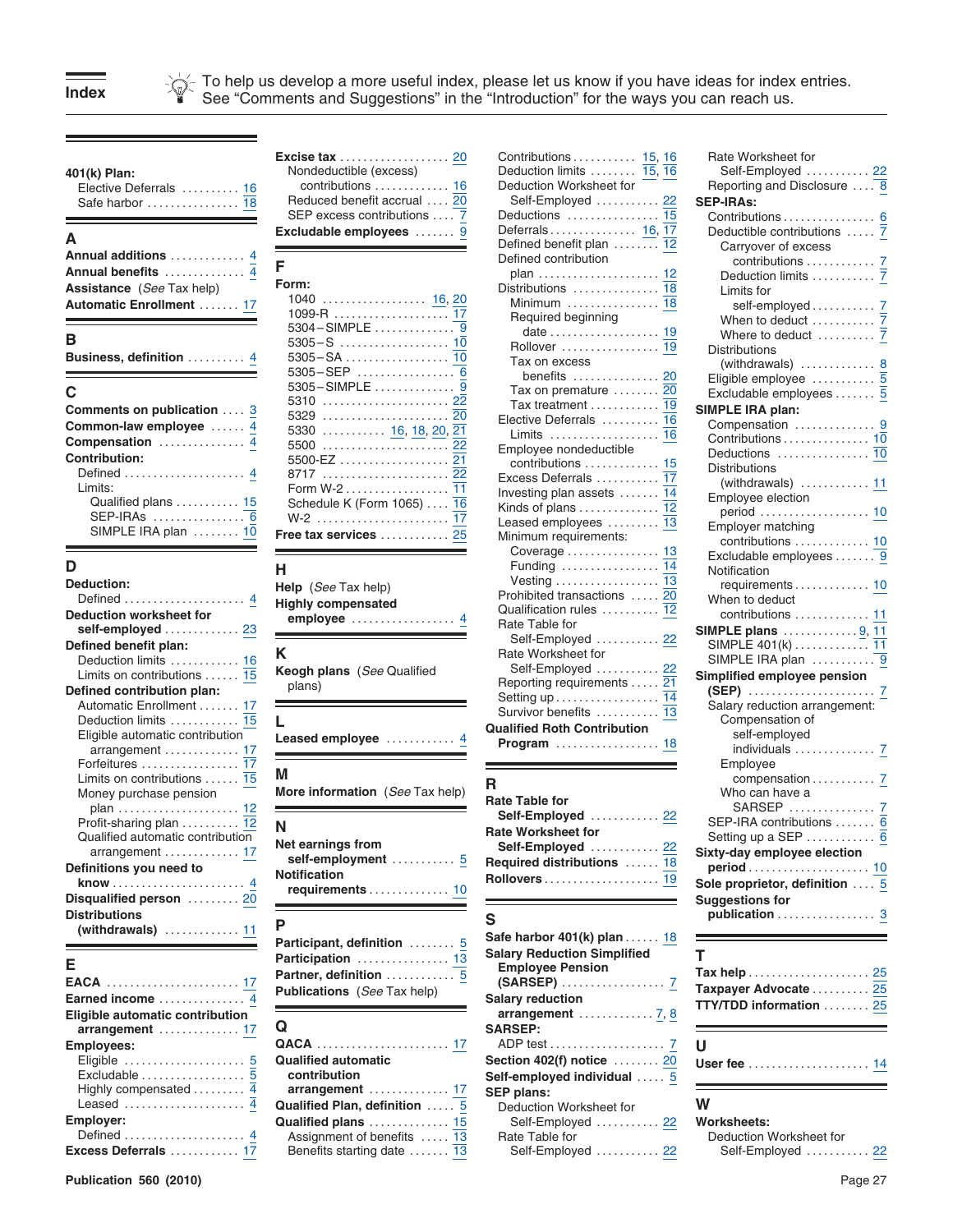**Worksheets:** *(Cont.)*<br>Rate Worksheet for Self-Employed ........... 22 ■

 $\equiv$